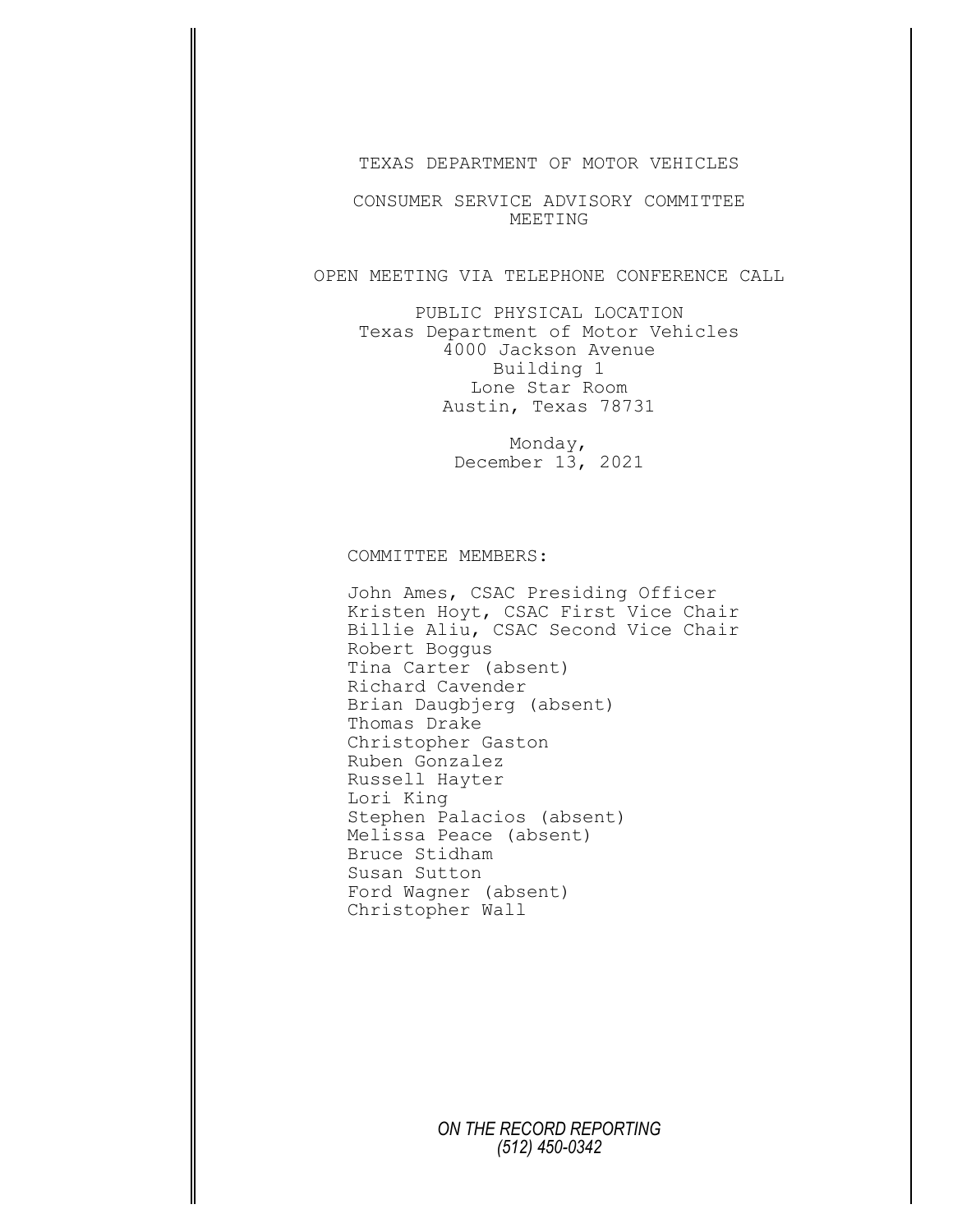I N D E X

|       | AGENDA ITEM |                                                                                                             | PAGE     |
|-------|-------------|-------------------------------------------------------------------------------------------------------------|----------|
| $1$ . |             | Call to Order                                                                                               | 3        |
|       |             | A. Roll Call and Establishment of Quorum                                                                    | 6        |
| 2.    |             | DISCUSSION, BRIEFING, AND ACTION ITEMS                                                                      |          |
|       | A.          | Limited Service Deputy Presentations on<br>Potential Operational Costs Reduction<br>Efforts                 | 22<br>32 |
|       | <b>B</b> .  | Tax Assessor-Collector Presentation on<br>Potential Operational Costs Reduction<br>Efforts                  | 28       |
|       | $C_{\rm L}$ | Overview and Statistical Data on Limited<br>Service Deputy Potential Operational Costs<br>Reduction Efforts | 9<br>34  |
| 3.    |             | PUBLIC COMMENT                                                                                              | none     |
| 4.    |             | ADJOURNMENT                                                                                                 | 66       |
|       |             |                                                                                                             |          |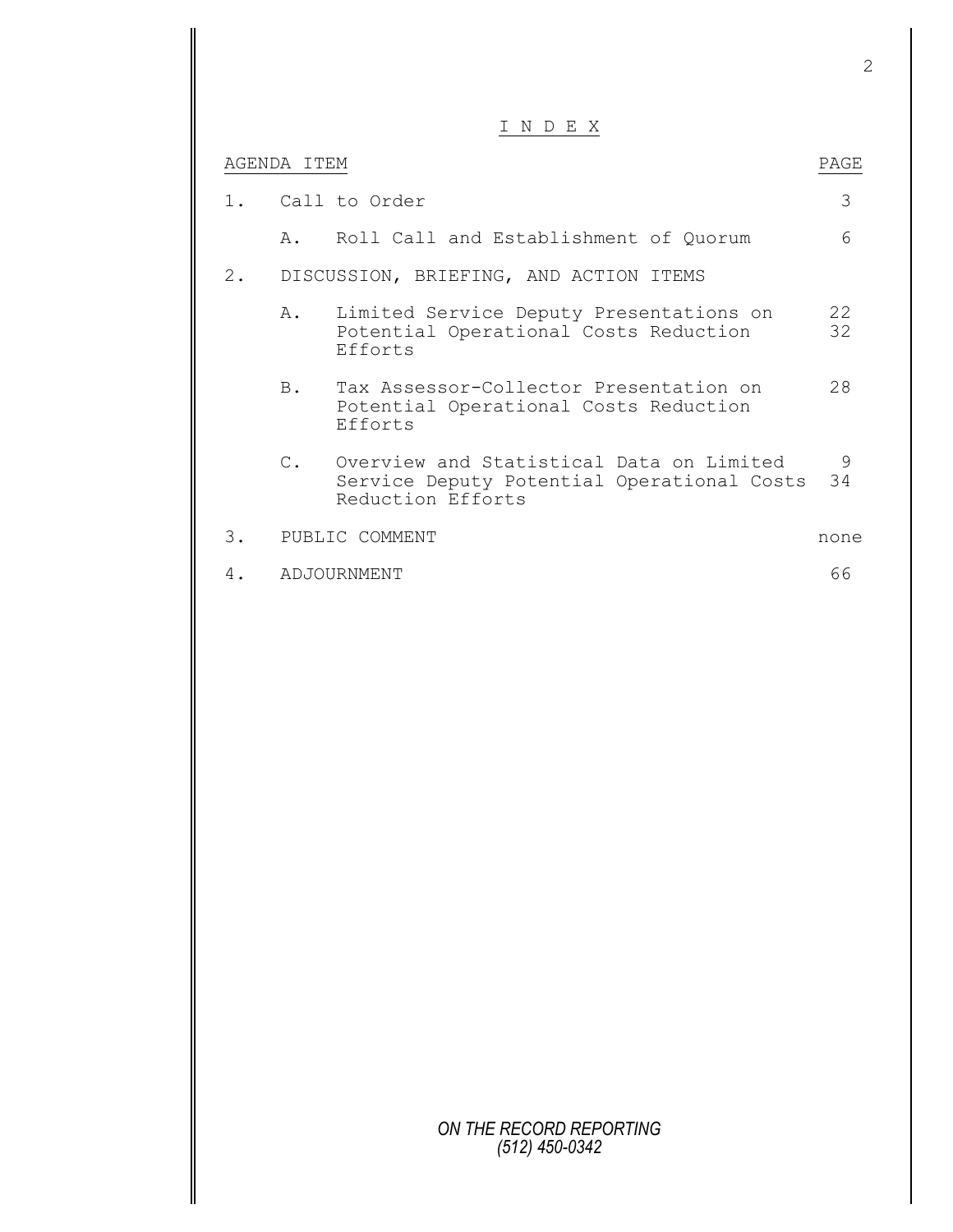| $\mathbf 1$    | P R O C E E D I N G S                                           |
|----------------|-----------------------------------------------------------------|
| $\mathbf{2}$   | MR. AMES: Good morning. My name is John L. Ames,                |
| 3              | and I'm pleased to open the fourth meeting of the Customer      |
| 4              | Service Advisory Committee. For ease of reference, I will       |
| 5              | refer to this committee as CSAC, which is an acronym for the    |
| 6              | Customer Service Advisory Committee.                            |
| $\overline{7}$ | It is now 9:02 a.m., and I'm now calling the CSAC               |
| 8              | meeting to order on December 13, 2021. I'd like to note for     |
| $\mathsf 9$    | the record that the public notice of this meeting, containing   |
| 10             | all items on the agenda, was filed with the Office of the       |
| 11             | Secretary of State on December 3, 2021.                         |
| 12             | This meeting is being held by telephone conference              |
| 13             | call in accordance with the Texas Government Code, Chapter      |
| 14             | 551.125. Members of the public may physically attend this       |
| 15             | meeting in person at 4000 Jackson Avenue, Building 1, Lone      |
| 16             | Star Room, Austin, Texas 78731, or they may attend this meeting |
| 17             | by calling the toll-free number which has been both posted      |
| 18             | in our agenda and which was filed with the Office of Secretary  |
| 19             | of State on December 3, 2021.                                   |
| 20             | At this time if all attendees will please mute your             |
| 21             | phones for the entire duration of the meeting. I'm asking       |
| 22             | our meeting host to make sure all participants' phones are      |
| 23             | muted except for advisory committee members and those who are   |
| 24             | presenting. Callers will be removed for any disruption,         |
| 25             | including background noises.                                    |
|                |                                                                 |

Ι

*ON THE RECORD REPORTING (512) 450-0342*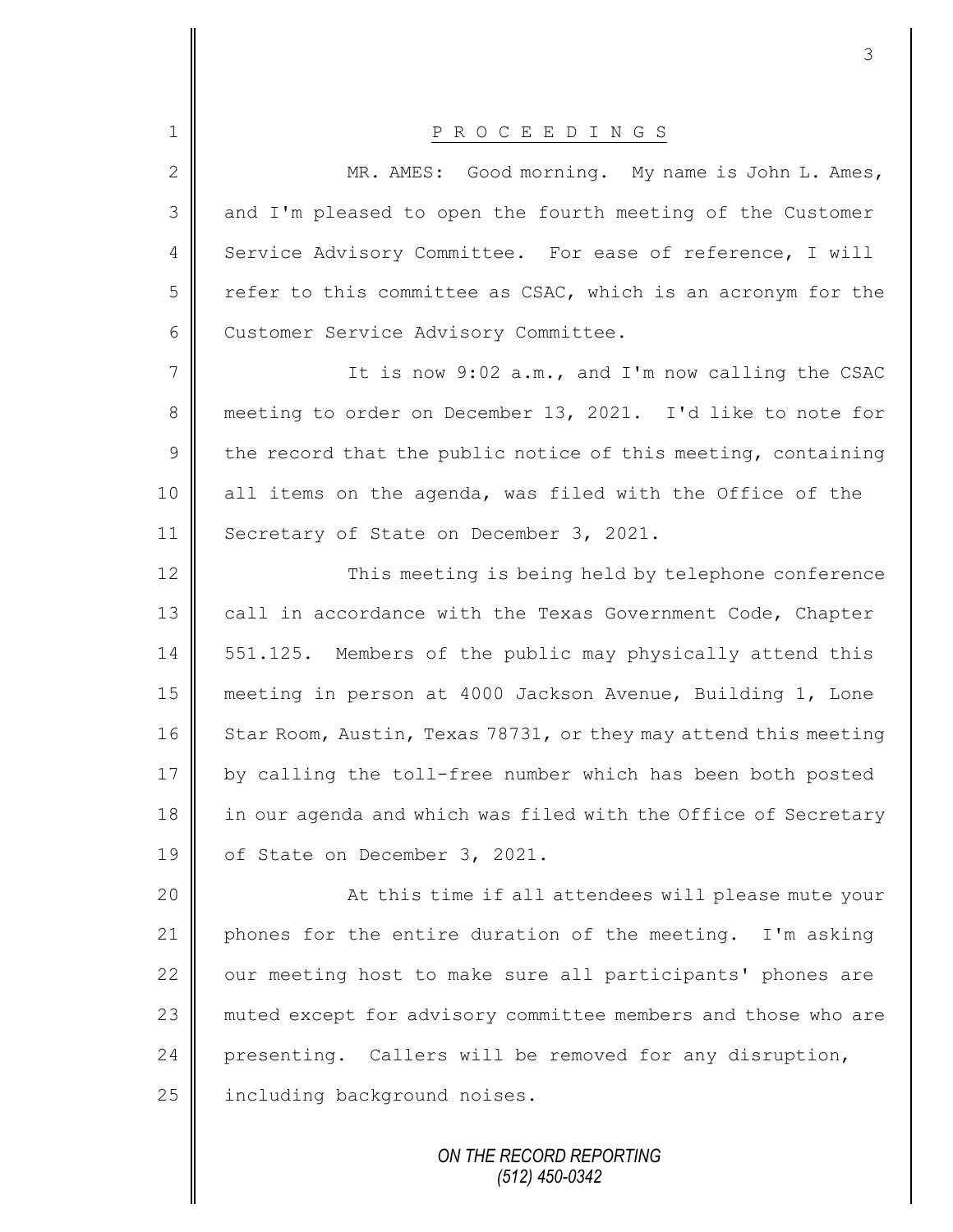1 || I would also like to remind all participants that 2 this is a telephone conference call meeting. Because this 3 meeting is being held by telephone conference call, there are  $4 \parallel a$  few things that will assist in making the meeting run smoother  $5 \parallel$  and to assist the court reporter in getting an accurate record.

6 First, please identify yourself before speaking. 7 Second, speak clearly. Third, remember that there may be 8 a slight delay due to the telephone conference call meeting,  $9 \parallel$  so please wait a little longer than usual before responding 10 to participants. Fourth, do not speak over others. And 11 fifth, please ask the presiding officer to proceed to be sure 12 to get recognized before speaking.

13 | For advisory committee members participating by 14 phone only, please read the instructions provided to raise 15 | your hand. Once unmuted by the meeting host, your line will 16 remain unmuted for the duration of the meeting. Please be 17 | mindful of any background noise.

18 || To limit background noise, please keep your line 19 muted on your end until you are ready to speak. When you're 20 ready to speak, unmute your line, state your name for the 21 record, then ask for the floor and wait to be recognized.

22 | Castrick I'd like to also thank our court reporter today 23 who is transcribing this meeting. To make sure we have an 24 accurate record of this meeting, it is very important that 25 the advisory committee members and anyone presenting today

> *ON THE RECORD REPORTING (512) 450-0342*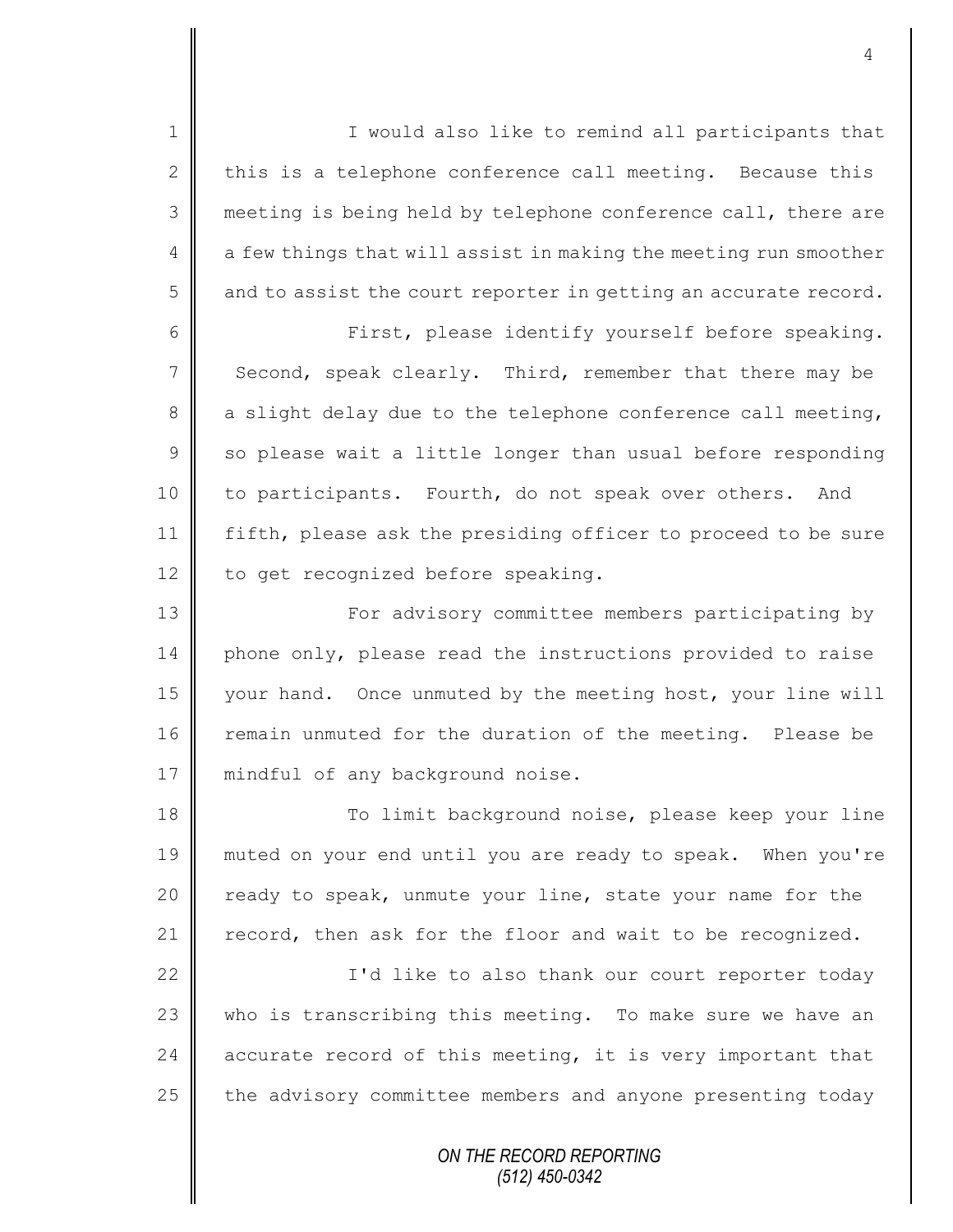*ON THE RECORD REPORTING* 1 | identify themselves before speaking and speak clearly and 2 Slowly. And I'm going to try to speak slower too myself. 3 If you wish to address the advisory committee or 4 speak on an agenda item during today's meeting, please send 5  $\parallel$  an email to GCO General@TxDMV.gov. That email address again 6 is GCO General@TxDMV.gov. 7 || Please identify in your email the specific item 8 you are interested in commenting on, your name and address, 9 and whether you are representing anyone or speaking for 10 | yourself. 11 | If your comment does not pertain to a specific 12  $\parallel$  agenda item, we will take your comment during the general 13 public comment portion of the meeting. Comments should be 14 pertinent to the issues stated in your email. When addressing 15  $\parallel$  the advisory committee, please state your name and affiliation 16 for the record. 17 || Before we begin today, I'd like to remind all 18 presenters and those in attendance of the rules of conduct 19 at our advisory committee meeting. In the department's rules 20 under 43 TAC Section 206.22, the presiding officer is given 21 authority to supervise the conduct of the meeting.  $22$   $\parallel$  This includes the authority to determine when a 23 speaker is being disruptive of the meeting or is otherwise 24 violating the timing or presentation rules as I've just 25 discussed. Disruptive speakers will be muted, given a warning

*(512) 450-0342*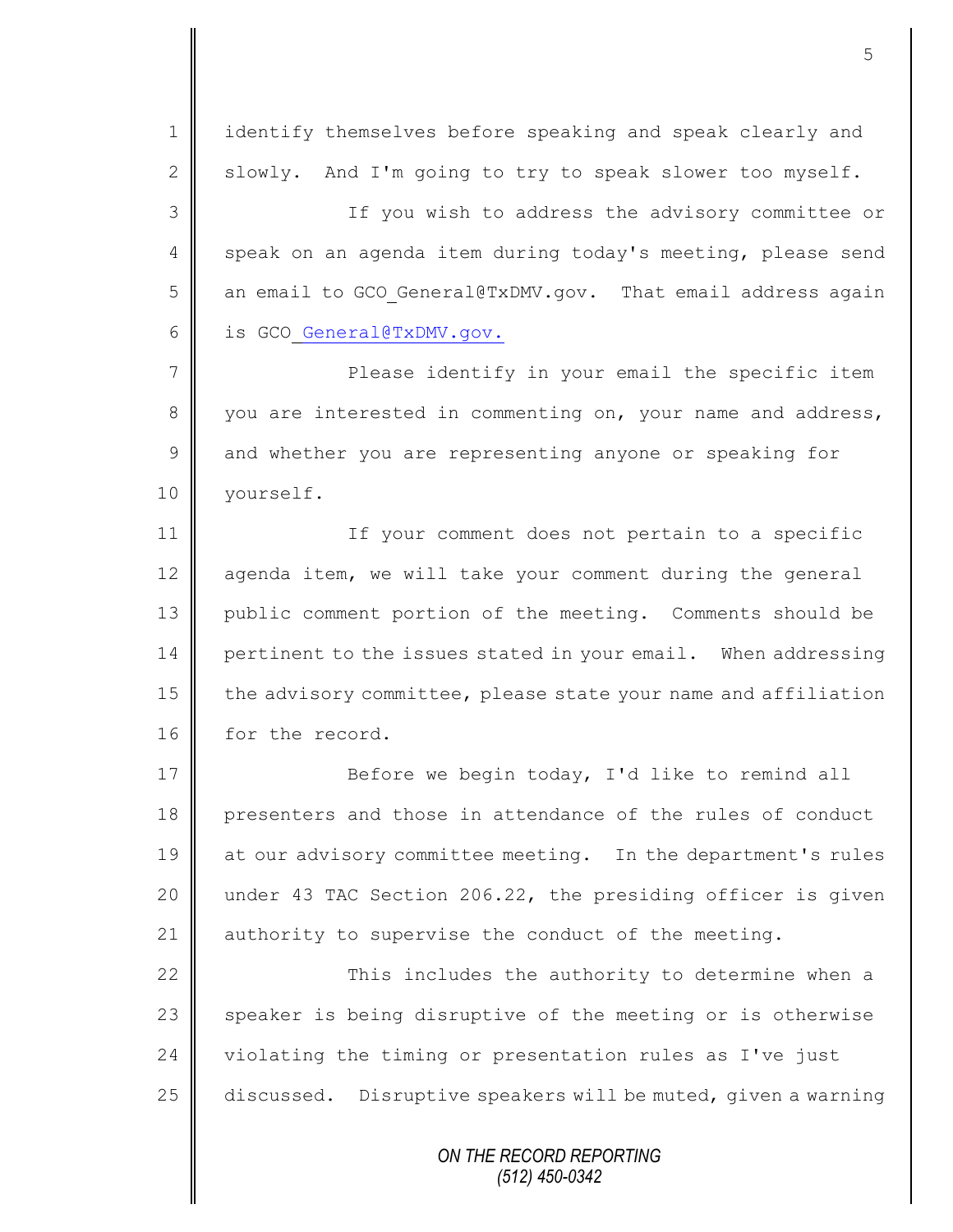*ON THE RECORD REPORTING (512) 450-0342* 1 about disruptive behavior, then removed from the meeting for 2 any continued disruption. 3 || Advisory committee members, please let us know 4 | immediately if you are no longer able to participate for any  $5 \parallel$  reason. If your phone call drops or you are disconnected, 6 TxDMV staff will interrupt the meeting to let us know to get 7 vou back on the line before we proceed. 8 And now I'd like to have a roll call of the advisory 9 committee members. Please respond verbally when I call your 10 || name, please indicate you are present. 11 Member Aliu? 12 || MS. ALIU: This is Billie Aliu. I'm present. 13 Thank you. 14 || MR. AMES: Good morning. 15 MS. ALIU: Good morning. 16 MR. AMES: Member Boggus? Member Boggus? Member 17 Boggus? 18 (No response.) 19 MR. AMES: Member Carter? Member Carter? Member 20 **Carter?** 21 | (No response.) 22 WR. AMES: Member Cavender? 23 | MR. CAVENDER: Good morning. I am present. 24 | MR. AMES: Good morning, Member Cavender. 25 Member Daugbjerg? Member Daugbjerg? Member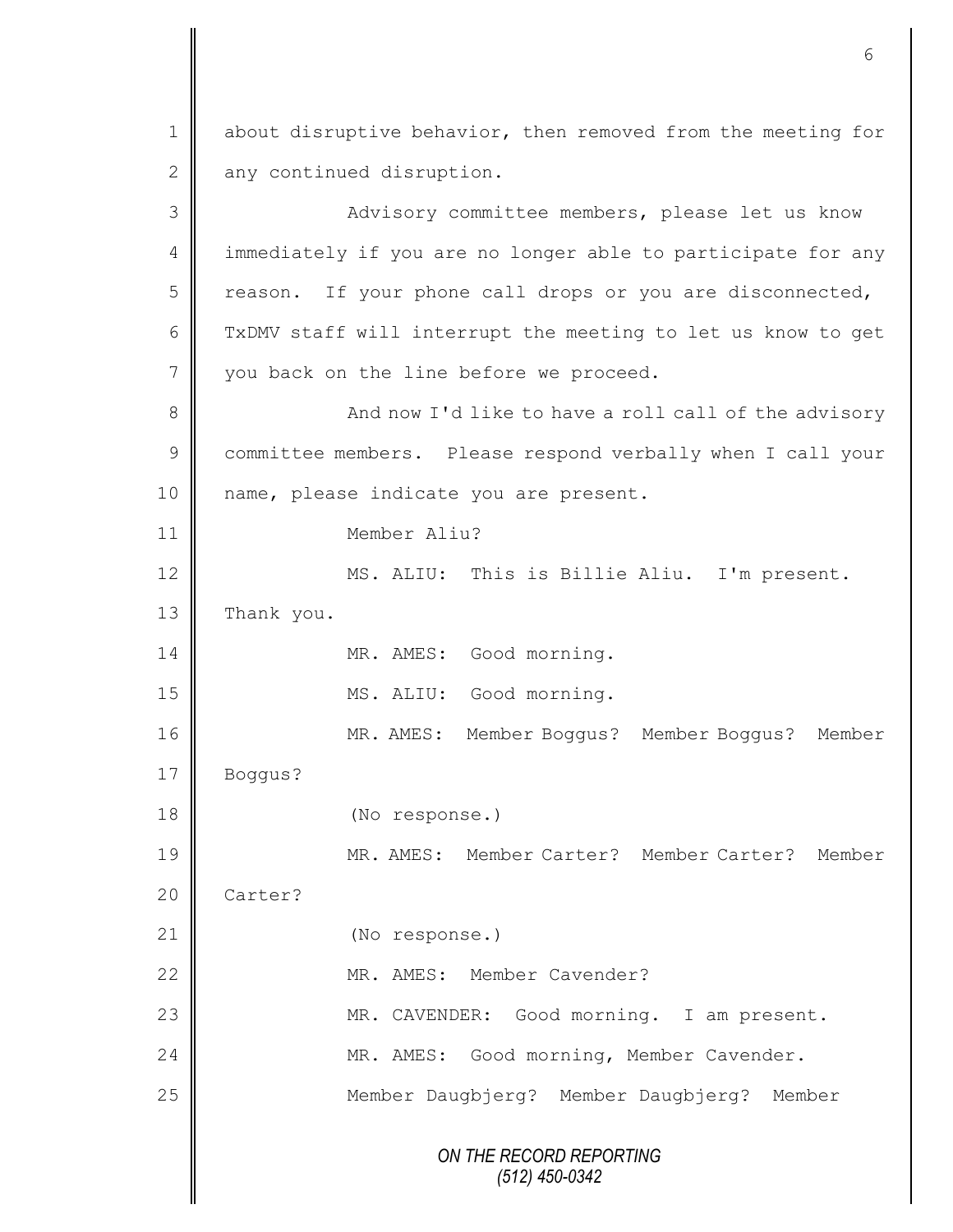```
ON THE RECORD REPORTING
                      (512) 450-0342
1 Daugbjerg?
2 (No response.)
3 MR. AMES: Member Drake? Member Drake? Member 
4 Drake?
5 (No response.)
6 MR. AMES: Member Gaston?
7 || MR. GASTON: Good morning. Member Gaston
8 present.
9 || MR. AMES: Good morning, Member Gaston.
10 Member Gonzalez?
11 | MR. GONZALEZ: Good morning. Present.
12 | MR. AMES: Good morning, Member Gonzalez.
13 Member Hayter?
14 | MR. HAYTER: This is Russell Hayter. I'm here.
15 | MR. AMES: Good morning, Member Hayter.
16 | MR. HAYTER: Good morning.
17 || MR. AMES: Member Hoyt?
18 || MS. HOYT: Good morning. Present.
19 || MR. AMES: Good morning, Member Hoyt.
20 Member King? Member King?
21 | MS. KING: Good morning. King present.
22 | MR. AMES: Good morning, Member King.
23 Member Palacios? Member Palacios? Member 
24 Palacios?
25 (No response.)
```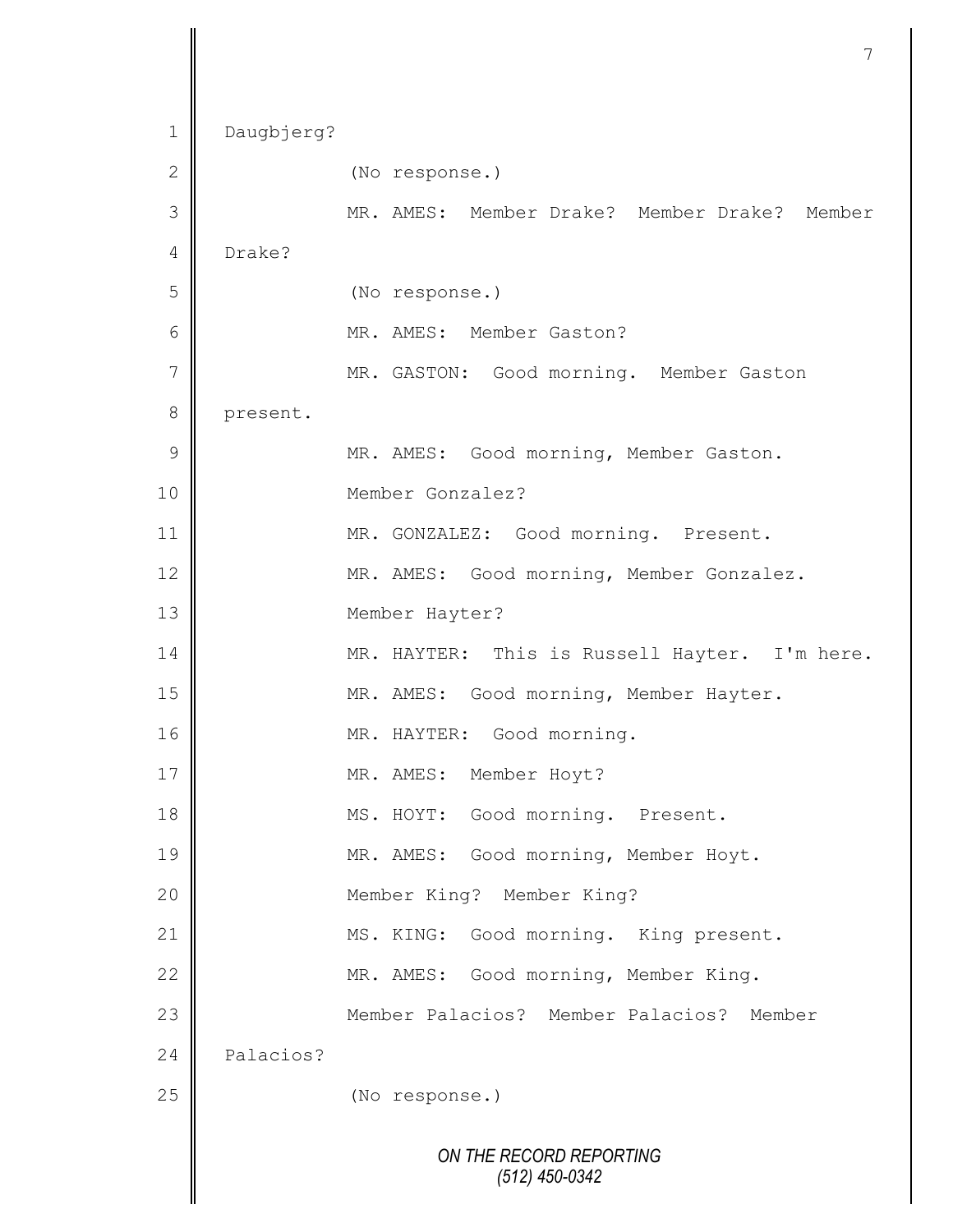*ON THE RECORD REPORTING (512) 450-0342* 1 MR. AMES: Member Peace? Member Peace? Member 2 Peace? 3 (No response.) 4 | MR. AMES: Member Stidham? 5 MR. STIDHAM: Good morning. Member Stidham 6 present. 7 MR. AMES: Good morning, Member Stidham. 8 **||** Member Sutton? 9 || MS. SUTTON: Good morning. Susan Sutton present. 10 | MR. AMES: Good morning, Member Sutton. 11 Member Wagner? Member Wagner? Member Wagner? 12 (No response.) 13 MR. AMES: Member Wall? 14 || MR. WALL: Good morning. I'm present. 15 MR. AMES: Good morning, Member Wall. 16 | March 2016 And I, John L. Ames, am present too. We now have  $17 \parallel$  a quorum. 18 As a reminder, the purpose of this committee is 19 to assist the department of the Texas Department of Motor 20 Vehicles in obtaining feedback regarding important 21 | legislation. Advisory committees such as CSAC provide 22  $\parallel$  valuable input for the department in an advisory capacity 23 concerning issues relating to improving and enhancing 24 department customer service. 25 || At this time, members, we will take up agenda item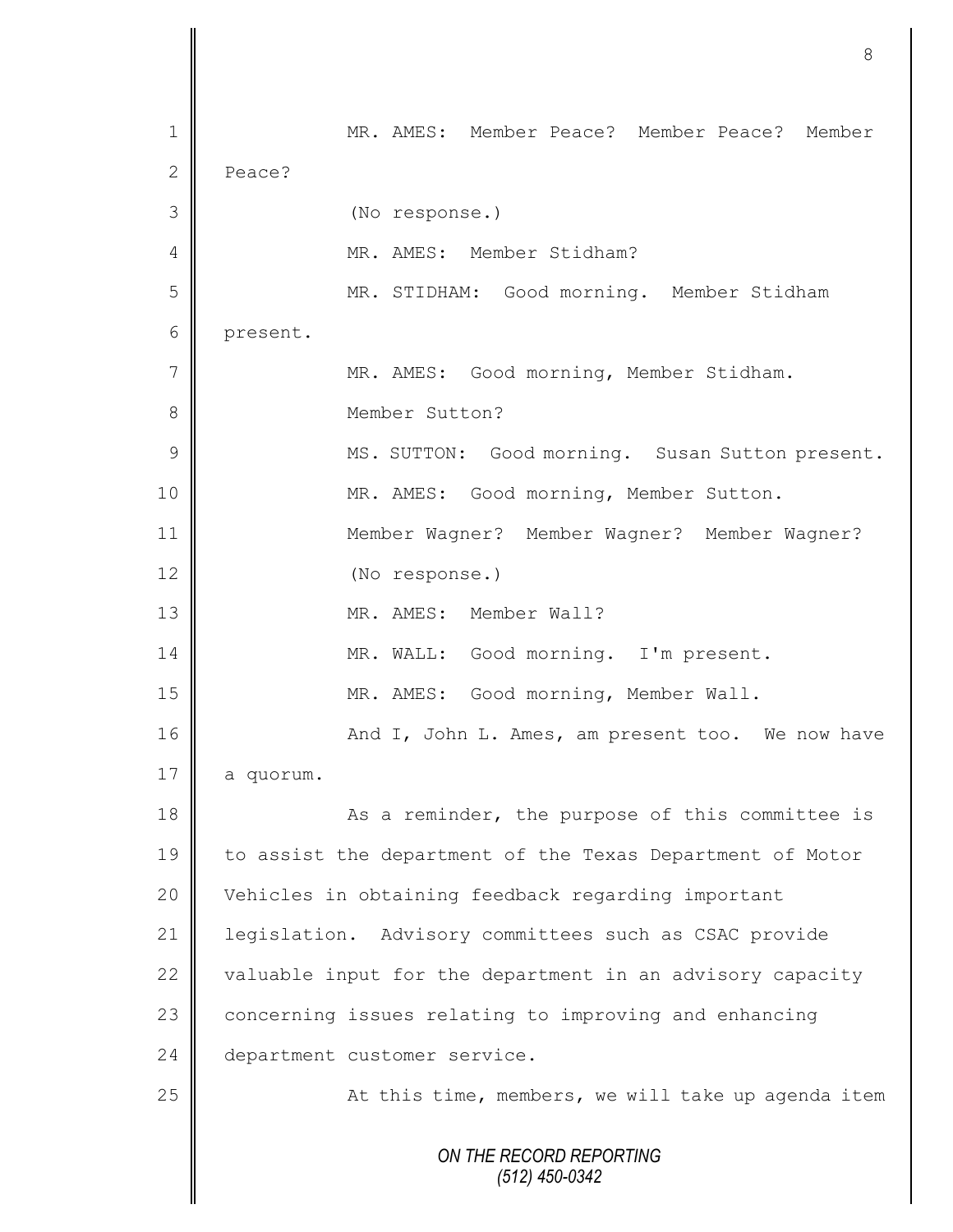| $\mathbf 1$     | number 2.A. I'm going to take the agenda out of order by asking |
|-----------------|-----------------------------------------------------------------|
| 2               | Roland Luna to present the first portion of agenda item 2.C,    |
| 3               | consisting of an overview of the statistical data regarding     |
| 4               | limited service deputies, and we're taking this out of order    |
| 5               | at the request of the DMV staff.                                |
| 6               | So Mr. Luna, you now have the floor.                            |
| $7\phantom{.0}$ | MR. LUNA: Good morning, Presiding Officer Ames,                 |
| 8               | committee members. Roland Luna, Sr., Vehicle Titles and         |
| $\mathsf 9$     | Registration Division director.                                 |
| 10              | If you would like to follow along in your materials,            |
| 11              | please refer to page 5 of your materials, and I'll give you     |
| 12              | just a moment so you can find that.                             |
| 13              | Now that you've located page 5, you will see a                  |
| 14              | document that is titled Analysis of Vehicle Registration        |
| 15              | Renewals Processed by Limited Service Deputies. If you will     |
| 16              | look at the text box that has Summary by Fiscal Year, you will  |
| 17              | see the header information that says FY, which stands for       |
| 18              | fiscal year -- and I'm going to move left to right -- Dates,    |
| 19              | Number of renewals processed, LSD, which stands for limited     |
| 20              | service deputy, Limited service deputy count as of FY 2021,     |
| 21              | Number of renewals processed by limited service deputies, and   |
| 22              | Percentage of renewals processed by limited service deputies,   |
| 23              | and then that last column, the Number of counties using limited |
| 24              | service deputies in fiscal year 2021.                           |
| 25              | We'll go back to the beginning of the table and                 |
|                 | ON THE RECORD REPORTING                                         |

*(512) 450-0342*

Ш  $\mathbf \mathsf I$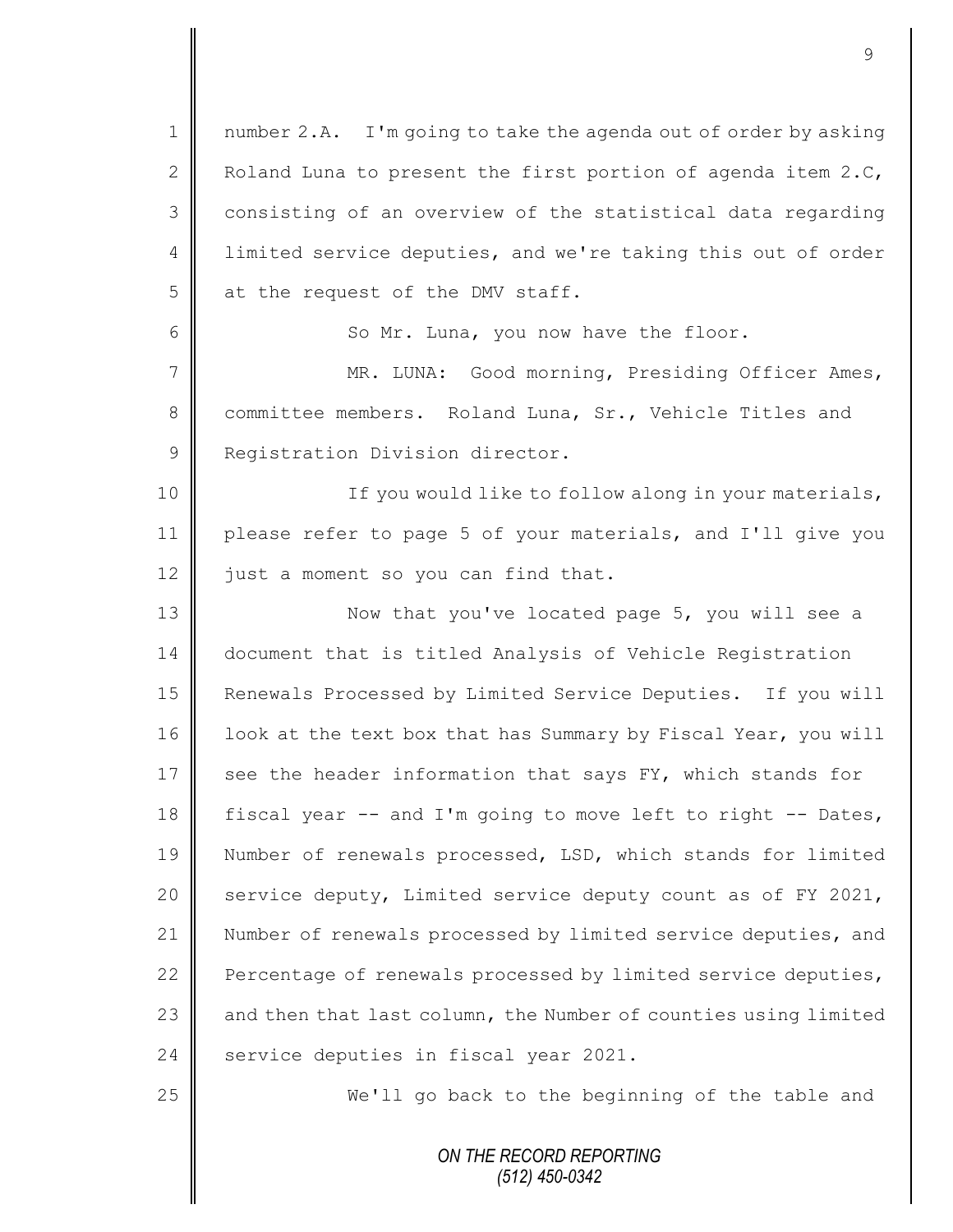| $\mathbf 1$     | look at fiscal year 2021. The date range for fiscal years       |
|-----------------|-----------------------------------------------------------------|
| 2               | for this document begins on $9/1/2020$ and ends on $8/31/2021$  |
| 3               | for FY21. For FY20, the same 9/1 to 8/31, and then for fiscal   |
| 4               | year 2019 in similar fashion, 9/1 to 8/31.                      |
| 5               | So the date ranges for our fiscal years for this                |
| 6               | document are going to always begin on 9/1 of a given fiscal     |
| $7\phantom{.0}$ | year and then end the next year on 8/31.                        |
| 8               | I'd like to now walk you through fiscal year '21                |
| $\overline{9}$  | on this table. So if you look at FY21, the date range for       |
| 10              | 9/1 of '20 through 8/31 of 2021, the number of renewals         |
| 11              | processed 19,370,549.                                           |
| 12              | The number of limited service deputy counts as of               |
| 13              | FY21, total number 781 limited service deputies. The number     |
| 14              | of renewals processed by limited service deputies for FY21      |
| 15              | 3,309,831, which accounts for 17.09 percent, and then the       |
| 16              | number of counties using limited service deputies in FY21,      |
| 17              | so I'm going to restate this.                                   |
| 18              | So what this table says for FY21 is total number                |
| 19              | of registration renewals processed in the entire state          |
| 20              | 19,370,549, the number of registration renewals processed by    |
| 21              | limited service deputies 3,309,831, which is 17 percent, so     |
| 22              | what this means is that 17 percent of all registration renewals |
| 23              | in the entire state for FY21 were processed by limited service  |
| 24              | deputies.                                                       |
| 25              | If we move down to the next area of the document                |
|                 |                                                                 |
|                 | ON THE RECORD REPORTING<br>$(512)$ 450-0342                     |
|                 |                                                                 |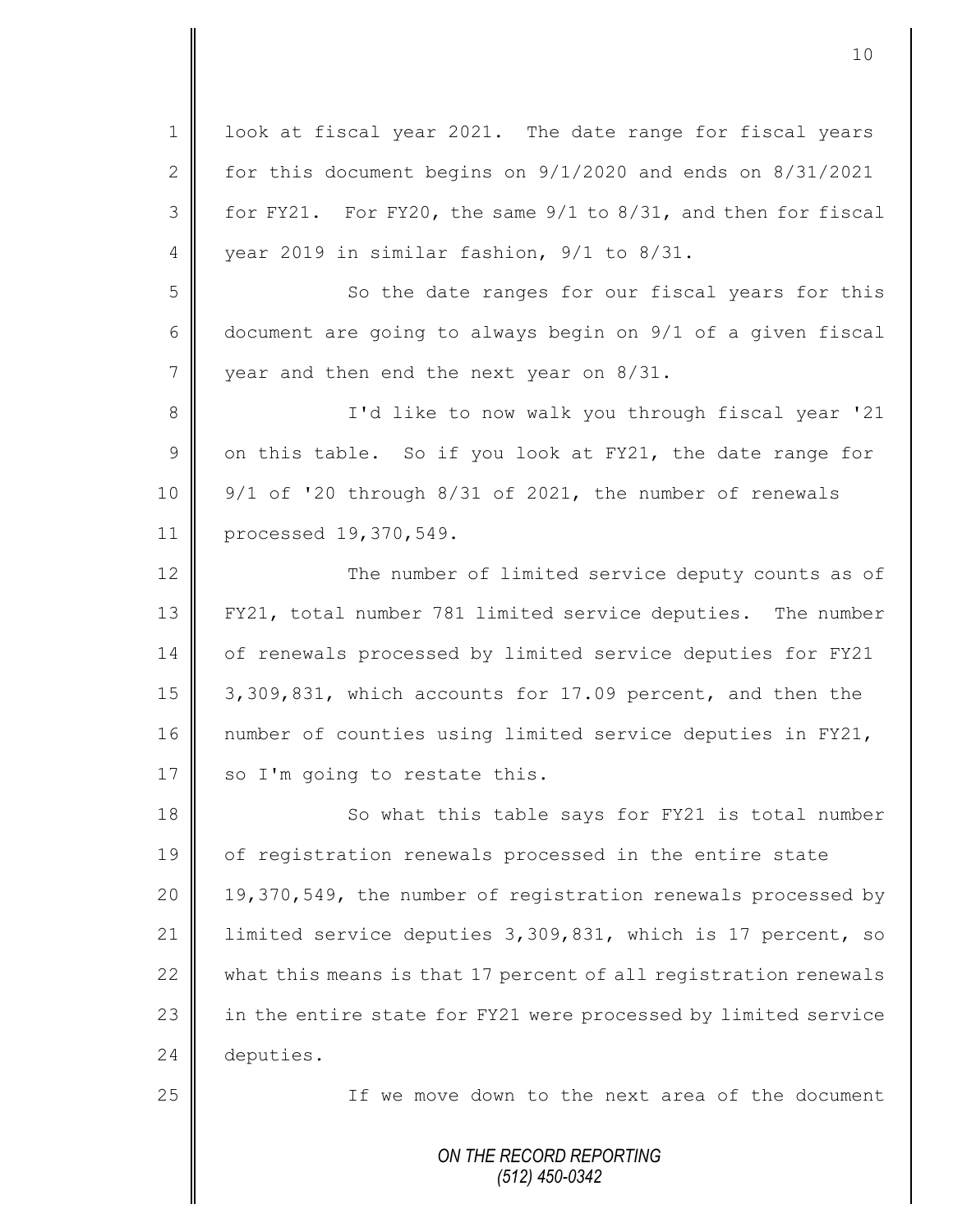1 | that says detail by county, again look to the immediate right; 2 you'll see a beige color that says Counties utilizing limited 3 | service deputies.

4 || And what I would like to do here is just talk about 5 | our header information first in the light blue color and 6 explain what these headers are, and then I would like to walk 7 you through three different counties, looking at a smaller 8 county, a mid-size county, and then a large county, and then  $9 \parallel$  explain what the data is.

10 || And then at this point after I explain the large, 11 medium and small county, Presiding Officer Ames, I would like 12  $\parallel$  to take some questions before I move on to the remainder of 13 the document, if that's okay.

14 || So right immediately under Detail by County, you'll 15 see a header that is titled Registered vehicles by county. 16 So what this represents are all vehicles registered in a given 17 county for a given fiscal year.

18 What this also means is that this is going to 19 account for all new vehicles that were purchased, fleet 20  $\parallel$  vehicles that may have been purchased by an entity, trailers, 21 this is all vehicles to include initial registration.

22 || If you move to the next header, it says Total number 23 | of registration renewals processed. This information is 24 going to be the total number of registration renewals that 25 | were processed, a registration renewal transaction.

> *ON THE RECORD REPORTING (512) 450-0342*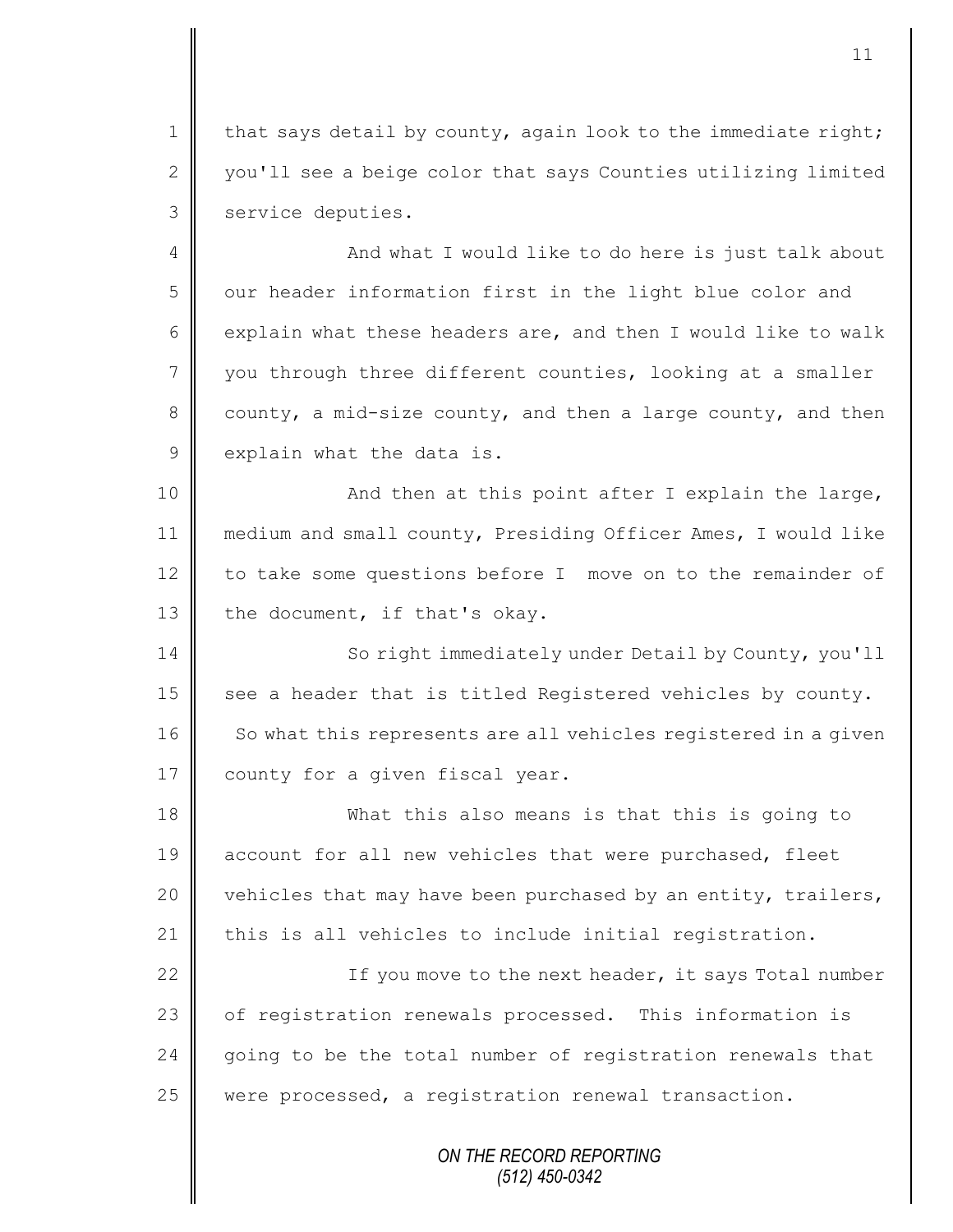*ON THE RECORD REPORTING (512) 450-0342* 1 || This column or this header is not intended to 2 associate and be a one-for-one with the number of reqistered 3 vehicles by county. The number of registered vehicles by 4 county has some other variables in there such as initial 5 registration vehicles, new vehicles that were purchased that 6 aren't going to necessarily be a registration renewal. 7 || Moving over to the next column, LSD count, this 8 || is the limited service deputy count, which means the number  $9 \parallel$  of limited service deputies for that fiscal year in that 10  $\parallel$  county, in this case which is FY21. 11 | And then the next column, Registration renewals 12 processed by limited service deputies, and then we have that 13 information for three fiscal years, for FY21, for FY20, and 14 for FY19. 15 What I would like to do now is walk you through 16 the first county that is highlighted in the beige color, 17 | Angelina County. Angelina County, registered vehicles by 18 county, so the total number of vehicles registered by county 19 in FY21 in Angelina County 82,332 for FY21, for FY20 79,722, 20 and for FY19 83,621. 21 **Continuing to move to the right, the total number** 22  $\parallel$  of registration renewals processed in Angelina County for FY21 23 | 64,211, for FY20 61,447, and for FY19 64,558. 24  $\parallel$  Total number of limited service deputies utilized 25  $\parallel$  by Angelina County for FY21 five, and then looking at -- and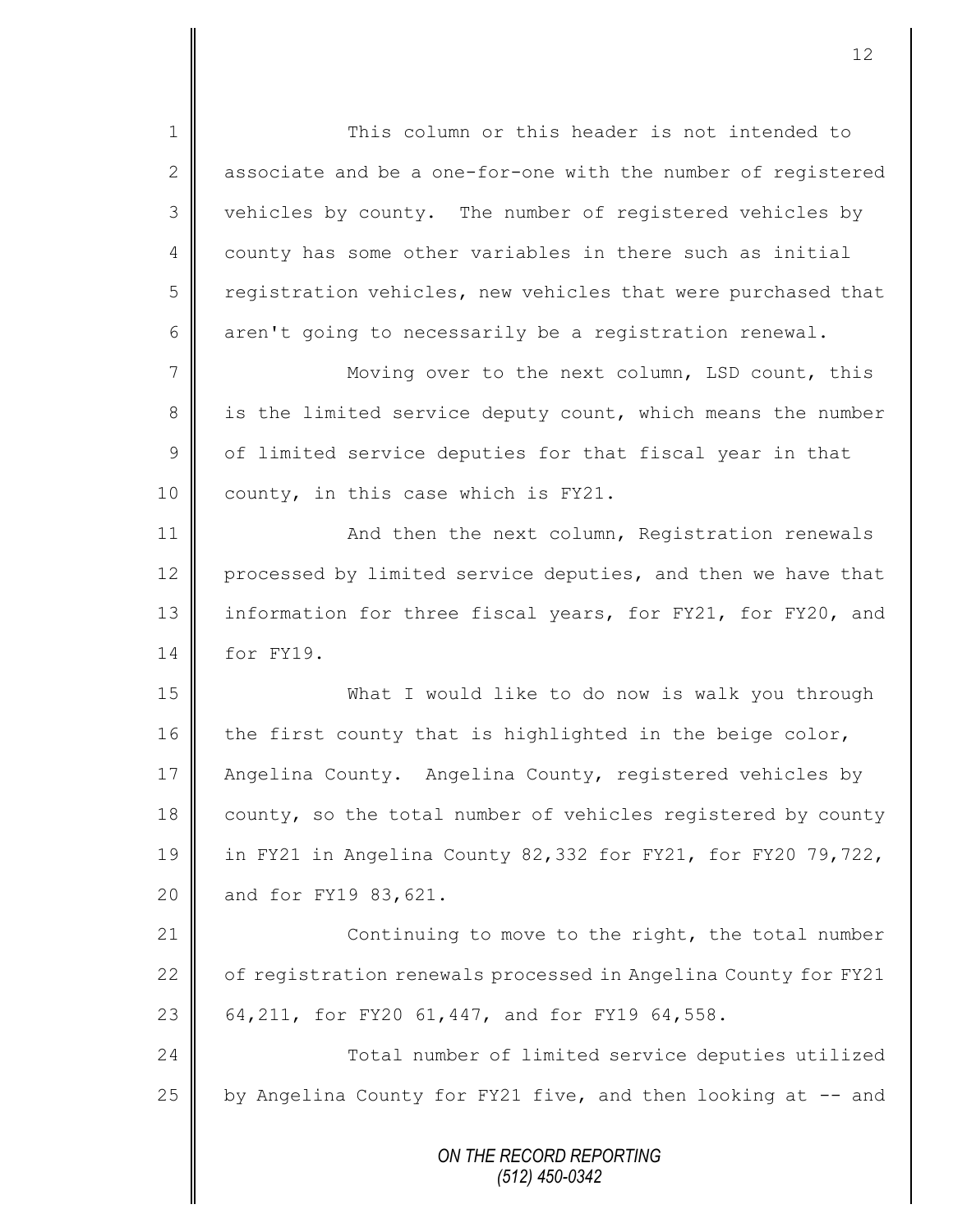1 | this is where I really want to slow down and emphasize this 2 point  $-$  so if we're looking at the registration renewals 3 processed by limited service deputies, Angelina County FY21, 4 there was 478 registration renewals processed by limited 5 service deputies, which accounts for .74 percent of one 6 percent, so under one percent of registration renewals were 7 | processed in Angelina County by limited service deputies in 8 FY21, and then we have the same information laid out in similar 9 fashion for FY20 and for FY19.

10 || If we move down to Bastrop County -- I'll give you 11  $\parallel$  a moment just to find Bastrop County -- moving left to right, 12  $\parallel$  and I'm going to isolate FY21. So the registered vehicles, 13 all registered vehicles in Bastrop County for FY21 104,272, 14 the total number of registration renewals processed in Bastrop 15 County for FY21 81,088, the number of limited service deputies 16 | in Bastrop County, two.

17 | For FY21 reqistration renewals processed by limited service deputies 2,068, so in Bastrop County, 2.55 percent of registration renewals were processed by limited 20 Service deputies, completed by limited service deputies for  $\parallel$  FY21. We have the same information laid out in similar fashion  $\parallel$  for FY20 and for FY19.

23 || **I** would like to move down the document, and if you 24 | could find Bexar County on your document, it's in the middle 25 | of that page on page 5. Registered vehicles by county for

> *ON THE RECORD REPORTING (512) 450-0342*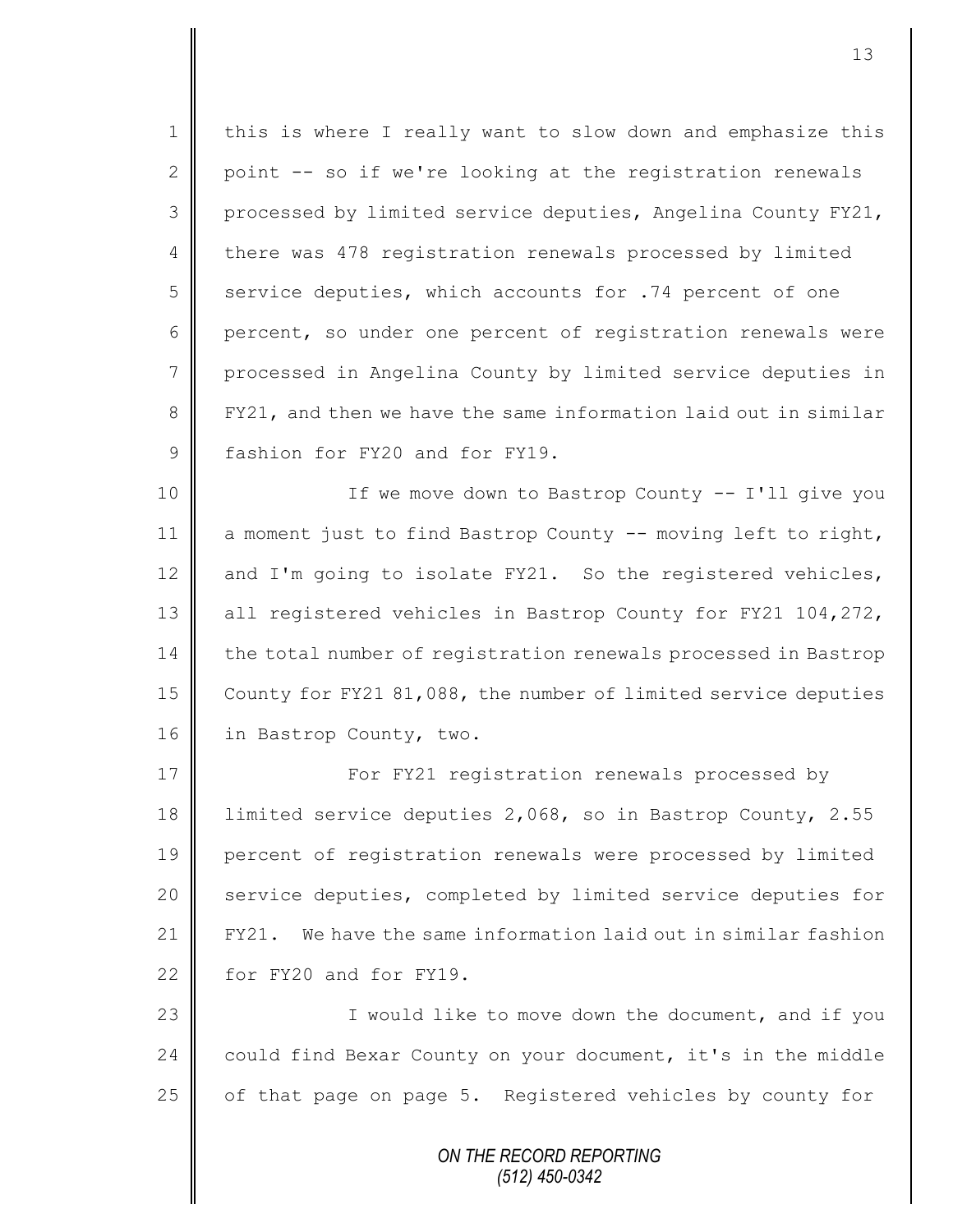1 | FY21 for Bexar County, so in Bexar County the total number 2  $\parallel$  of vehicles registered for FY21 1,635,746, the total number  $3 \parallel$  of registration renewals processed in Bexar County 1,226,554.

4 Continuing to move to the right, the total number 5 | of limited service deputies in Bexar County, 47, and then the 6 cepistration renewals processed by limited service deputies, 7 | so for FY21 271,808 registration renewals were processed by 8 | limited service deputies, so in this county 22.16 -- so I'm  $9 \parallel$  going to round -- 22 percent of all registration renewals were 10 | completed by limited service deputies in Bexar County.

11 | And you can see if you continue to move to the right 12 for FY20 in Bexar County 267,298 so that's 23 percent of all 13 | registration renewals were processed by limited service 14 deputies in Bexar County, and then for FY19 22 percent of all 15 | registration renewals were processed by limited service 16 deputies.

17 We have every county for the entire state that has 18 all the information for limited service deputies and the amount 19 of transactions that are completed for limited service 20 deputies.

**Comecular** One of the things that we wanted to make sure that  $\parallel$  we were doing when we were running all of our reports and compiling the data, we wanted to make sure that we could  $\parallel$  validate our data, and one of the methods that we came up with  $\parallel$  to ensure that we validated the data was to make sure that

> *ON THE RECORD REPORTING (512) 450-0342*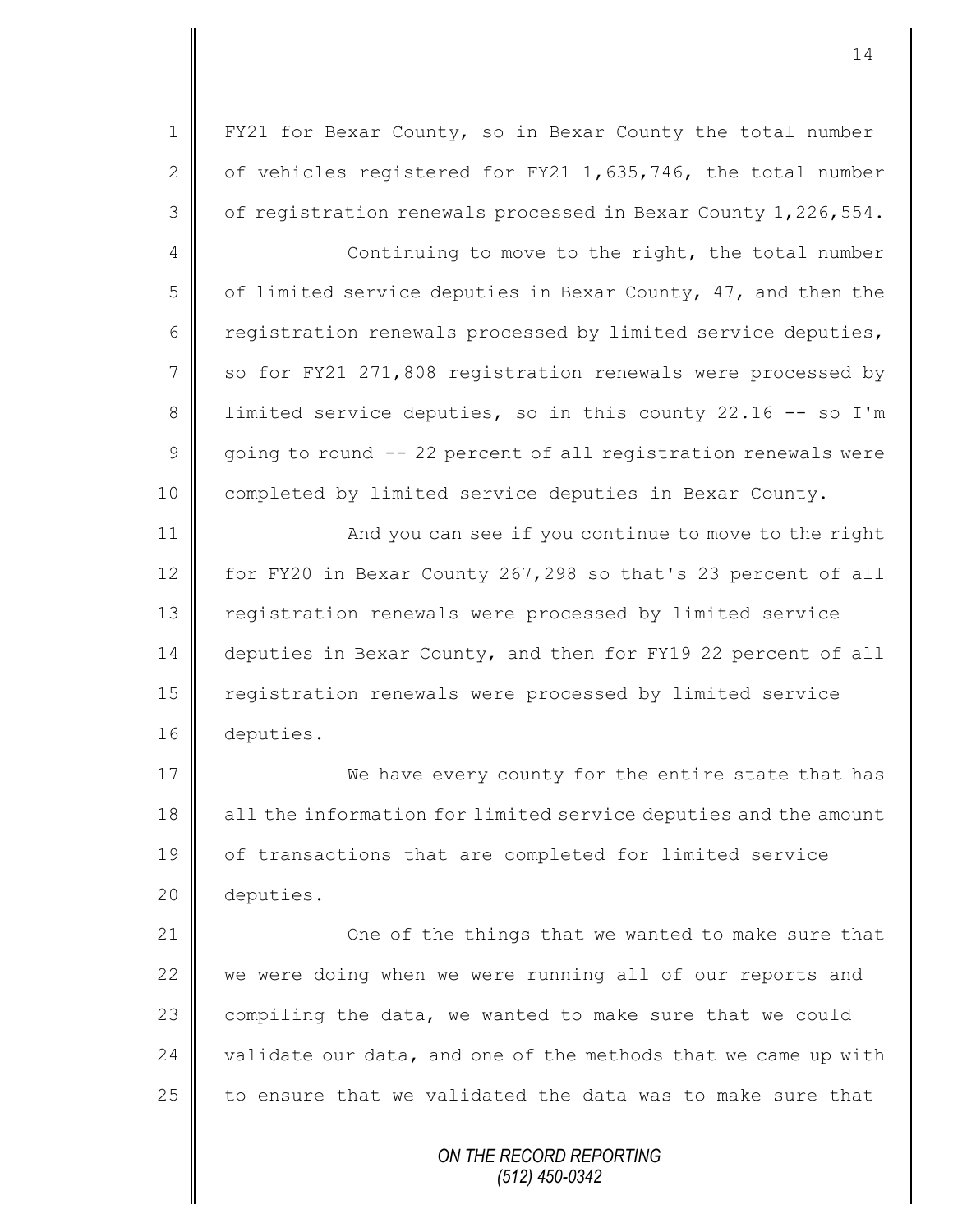1 we were pulling transactional data from limited service 2 deputies that completed a transaction.

3 So let's say that a given county, County X, has 4 | 50 limited service deputies on contract or they have an 5 agreement with but only 40 of those limited service deputies 6 completed a transaction for a given fiscal year, FY19, FY20, 7 FY21, we were only pulling data for a limited service deputy 8 that completed a transaction. So that was able to provide  $9 \parallel$  us with some validity to our data to ensure that we're providing 10 | good information to the committee today. 11 || If you will continue to scroll, on page 6 of the

12 document we have the similar information at the top fo 13 Feference, summary of information by fiscal year for FY21, 14 '20 and '19.

15  $\parallel$  We have this at the top of every page as you continue 16 to scroll through every county, all 254 counties in the state 17  $\parallel$  of Texas. I will give you a moment to look at each county, 18 or if there is a particular county that you are interested 19  $\parallel$  in to look at the information, and I will take any questions 20  $\parallel$  that you have before I move on to the last part of the data 21 | analysis.

22 | MR. AMES: Thank you, Mr. Luna. 23 || This is Presiding Officer Ames.

24 | As you're scrolling through, remember the counties 25  $\parallel$  are listed in alphabetical order so it will be easier to find

> *ON THE RECORD REPORTING (512) 450-0342*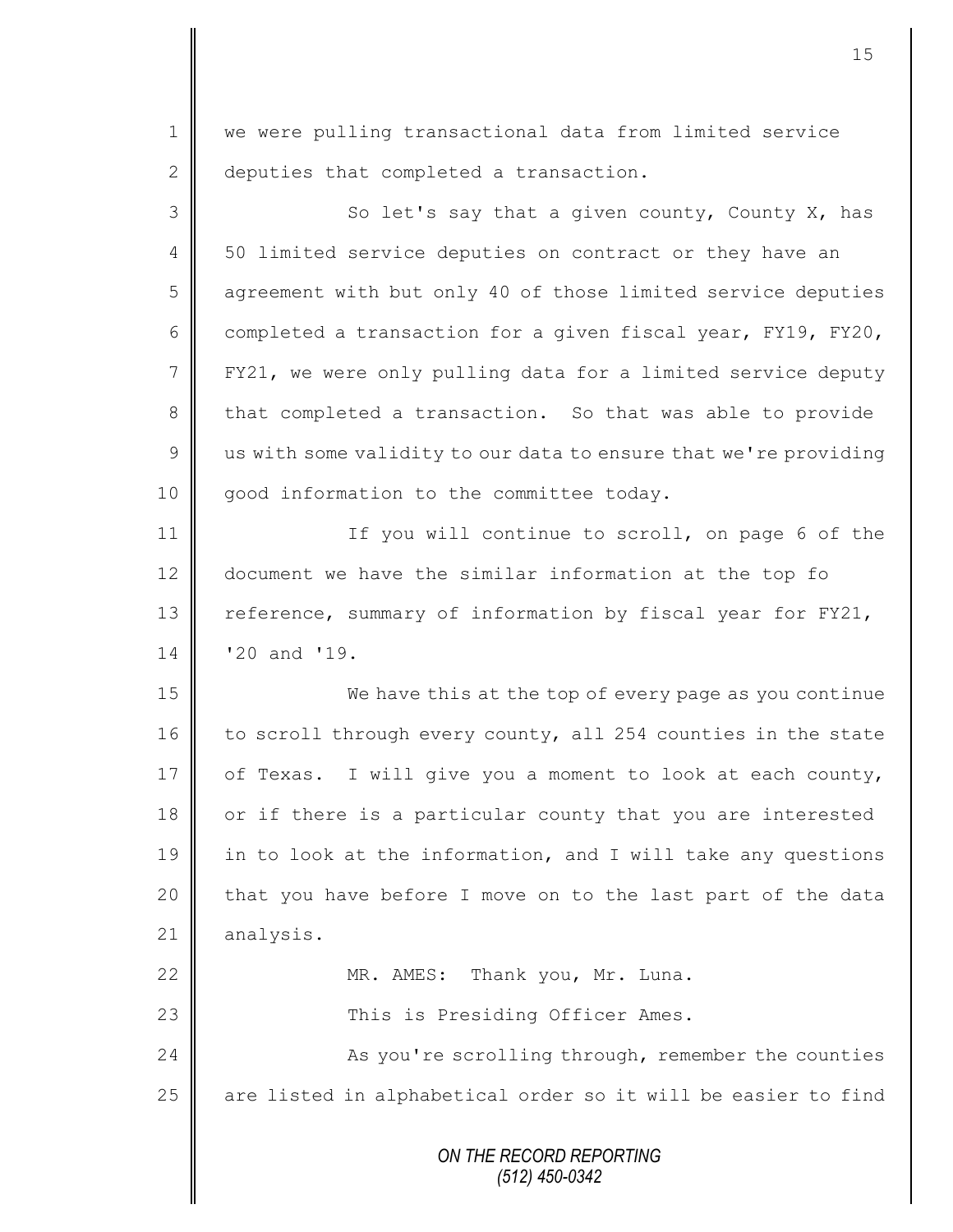1 the one you may be interested in.

| $\overline{2}$ | Mr. Luna, you did an excellent job of explaining               |
|----------------|----------------------------------------------------------------|
| 3              | the data on here. I do want to reiterate that these are        |
| $\overline{4}$ | renewals only and not initial registration. When I personally  |
| 5              | read the data first I thought we were missing some numbers,    |
| 6              | but there are a significant amount of vehicles every year that |
| 7              | have an initial registration at the time of title transfer,    |
| $8\,$          | and those are not included in these renewal numbers, and so    |
| $\mathcal{G}$  | we're only talking renewals today.                             |
| 10             | I also think it's a good point of interest to say              |
| 11             | that 23.6 percent of all counties use at least one limited     |
| 12             | service deputy.                                                |
| 13             | Members, do you have any questions until Mr. Luna              |
| 14             | moves forward? Committee members, any questions so far for     |
| 15             | Mr. Luna?                                                      |
| 16             | MR. GONZALEZ: Chairman Ames, Member Gonzalez.                  |
| 17             | Permission to speak?                                           |
| 18             | MR. AMES: Absolutely, Member Gonzalez. Please                  |
| 19             | proceed.                                                       |
| 20             | MR. GONZALEZ: Thank you.                                       |
| 21             | I'd like to ask Mr. Luna if these renewals, do they            |
| 22             | include -- just for clarification, do they include the online  |
| 23             | registration renewals and also the registration renewals that  |
| 24             | are done through the IRP and fleet registrations?              |
| 25             | MR. LUNA: Roland Luna, Vehicle Titles and                      |
|                | ON THE RECORD REPORTING<br>$(512)$ 450-0342                    |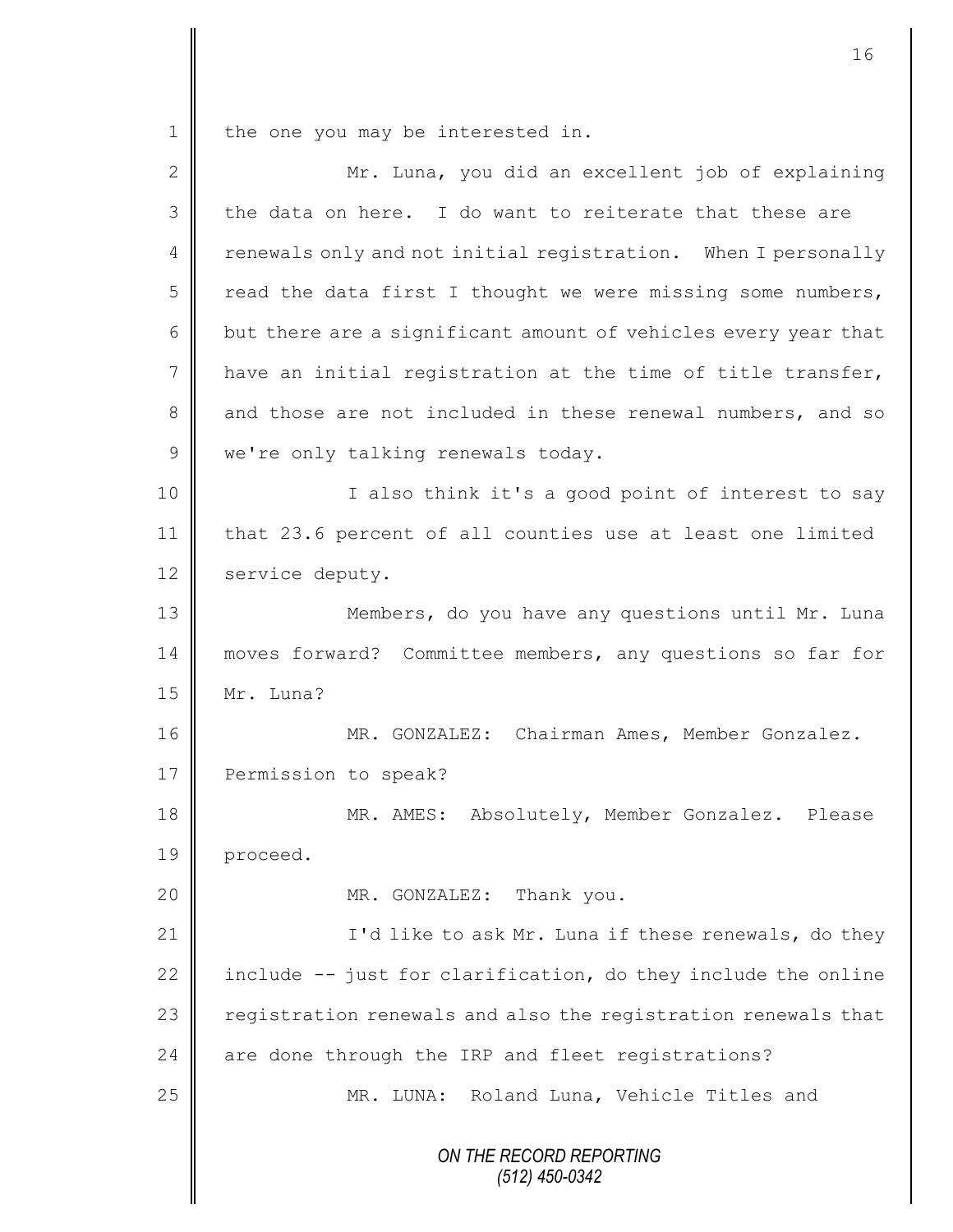*ON THE RECORD REPORTING (512) 450-0342* 1 Registration Division director. 2 || Tt includes all registration renewals, Mr. 3 Gonzalez. 4 || MR. GONZALEZ: Thank you very much, Roland. 5 || MR. LUNA: Yes, sir. 6 || MR. AMES: Thank you, gentlemen. 7 || Members, any other questions for Mr. Luna? Any 8 other questions for Mr. Luna so far? 9 (No response.) 10 MR. AMES: All right. Seeing none, Mr. Luna, 11 | please proceed forward. 12 | MR. LUNA: Thank you, Presiding Officer Ames. 13 | Roland Luna, Vehicle Titles and Registration Division 14 director. 15 || If I could direct your attention to page 14 of your 16 committee packet, and while you're scrolling to page 14, the 17 title of this particular page is Limited Service Deputy 18 **Reqistration Renewals by County, and you will find, in similar** 19 | fashion, that says LSD Renewals Top Ten Counties. Nueces 20  $\parallel$  County should be highlighted in beige as well, and it is one 21  $\parallel$  of our top ten counties, but I would like to walk you through  $22$   $\parallel$  this information. 23 | So for Harris County, Dallas County, Tarrant 24 County, Bexar County, Travis County, Fort Bend County, Collin 25  $\parallel$  County, Montgomery County, Hidalgo County, and Nueces County,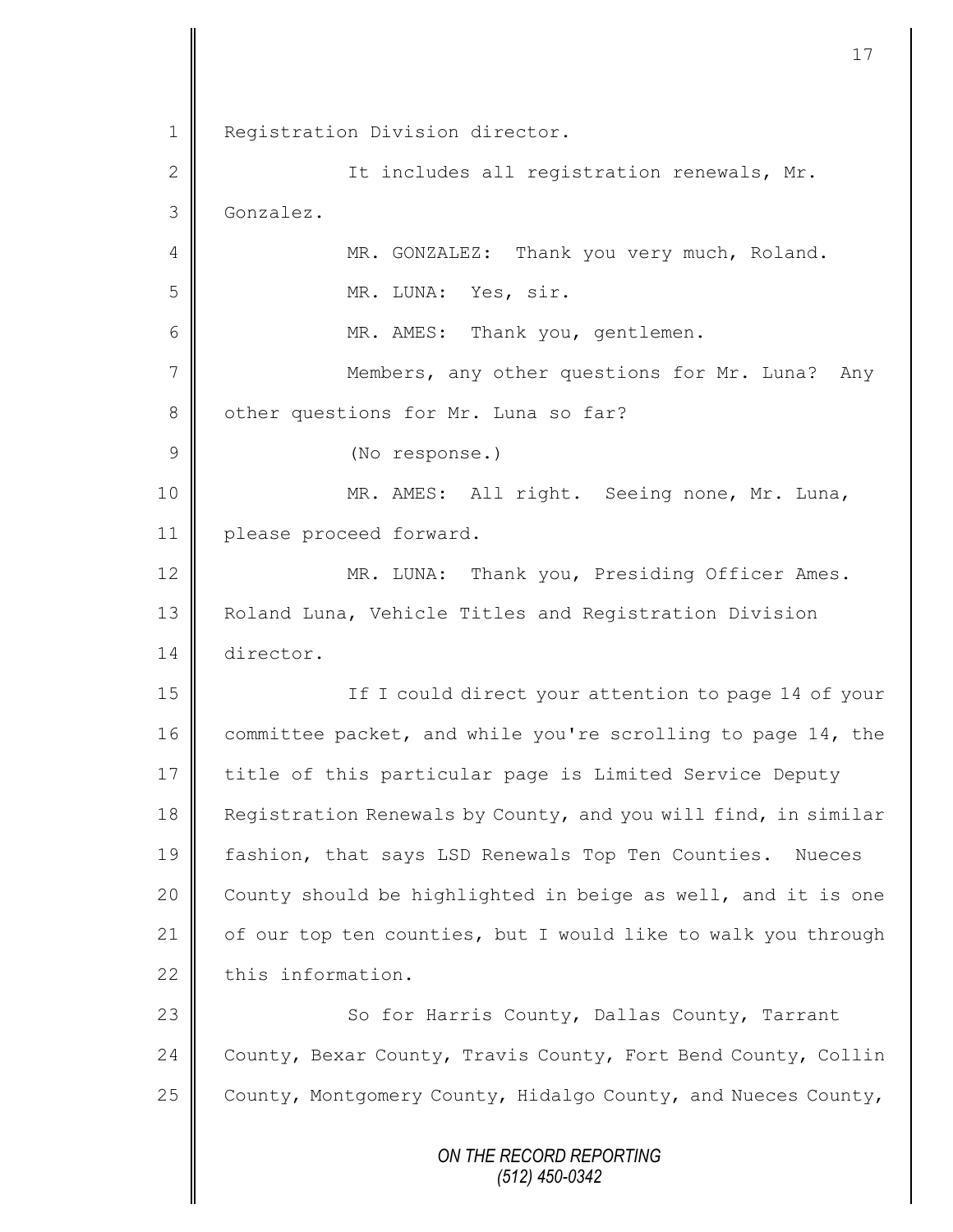1 | those are the top ten counties for registration renewals 2 completed by limited service deputies. So I will walk you  $3 \parallel$  through a few of these to understand the information.

4 || If you will find Harris County right underneath 5 the county header, for fiscal year 2021 there were  $1,105,557$ 6 | registration renewals completed by limited service deputies 7 in Harris County. For fiscal year 2020 1,047,145 were 8 completed by LSDs, and then for FY19 1,060,447.

9 || So you can see with the top ten counties that have 10 | the highest amounts of transactions completed by limited 11 service deputies; you can see that these are a significant 12  $\parallel$  amount of transactions completed in these counties. We have 13 broken it down so that you can see the remainder of the counties 14 throughout the state of Texas.

15 || And if you will move to page 15, I would like to 16 explain the very top of page 15. On the very top of page 15 17 you will see Harris County and Dallas County that are 18 highlighted in beige, and then immediately under Dallas County 19 | you will see Rusk, Jones, Carson, Chambers.

20 We've provided this information on the next page 21 | for reference so that you can see those top two counties in 22  $\parallel$  the state that have the highest number of limited service 23 deputy transactions, and you can see those with these other 24 counties that are utilizing limited service deputies.

25 | Presiding Officer Ames, with that I'll take any

*ON THE RECORD REPORTING (512) 450-0342*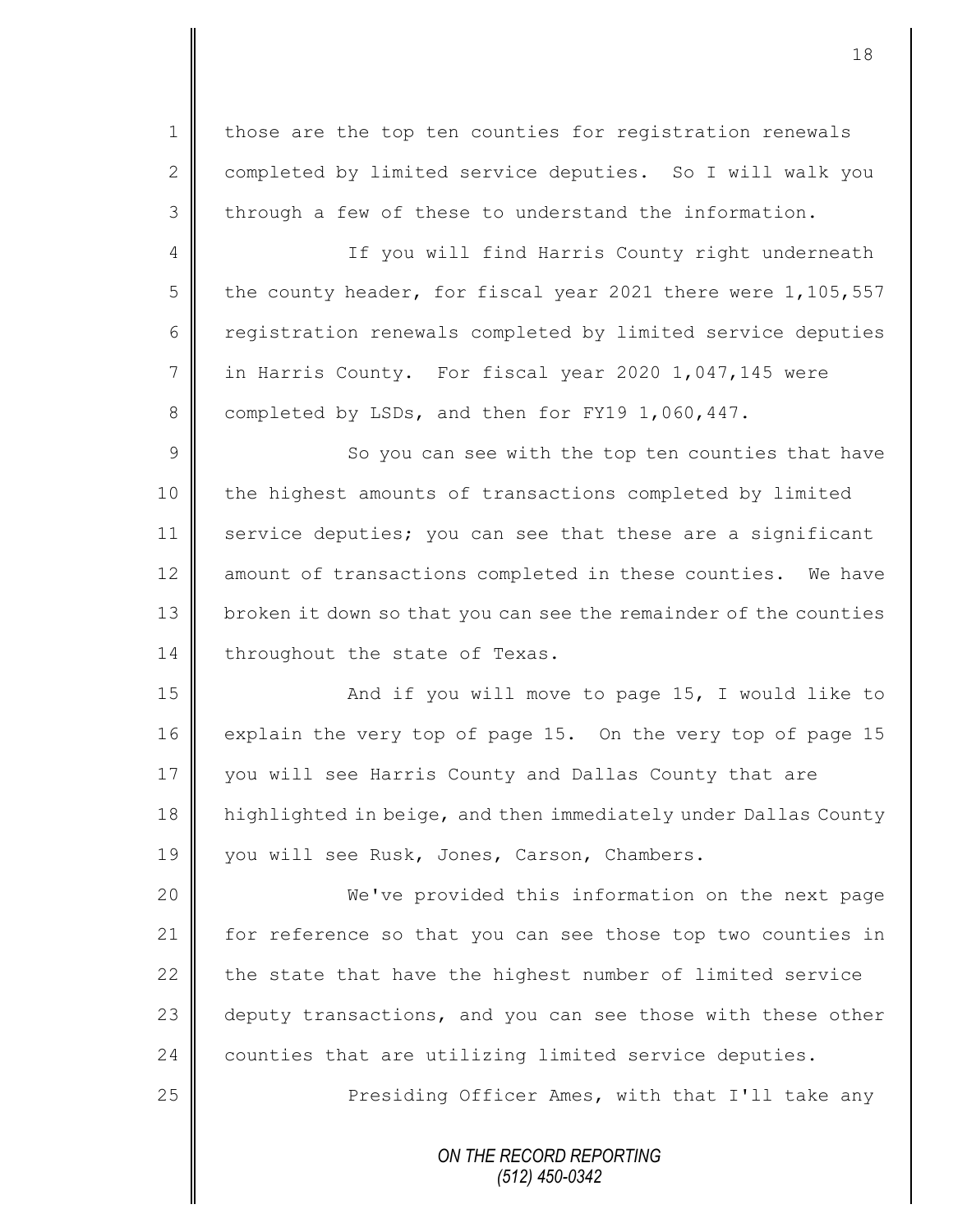*ON THE RECORD REPORTING (512) 450-0342* 1 questions that the committee may have or you may have about  $2$  this page. 3 MR. AMES: Thank you, Mr. Luna. Excellent 4 presentation of the data that you've provided. 5 Members, any questions for Mr. Luna? Committee 6 members, any questions for Mr. Luna? 7 MR. GONZALEZ: Chairman Ames, Member Gonzalez. 8 Permission to speak? 9 || MR. AMES: Yes, sir. Please proceed. 10 MR. GONZALEZ: Mr. Luna, I'd like to ask a 11 clarification. In my previous question, does it include 12 renewals that are conducted at contracted offices like the 13 || kind we have here in El Paso? 14 | MR. AMES: Member Gonzalez, I believe you are 15 | referring to full service deputies. Would that be correct? 16 MR. GONZALEZ: That is correct. Thank you. 17 NR. AMES: Mr. Luna. 18 || MR. LUNA: Thank you, sir. Roland Luna, Vehicle 19 Titles and Registration Division director. 20 || Sir, if you will refer to -- let's go back to page 21  $\parallel$  5 so that we're looking at the same page, Member Gonzalez, 22  $\parallel$  and right under Detail by County, Registered vehicles by 23 county, and then the next column that says Total number of 24 registration renewals processed, yes, sir, it will include  $25$  all transactions, all renewals that are completed within a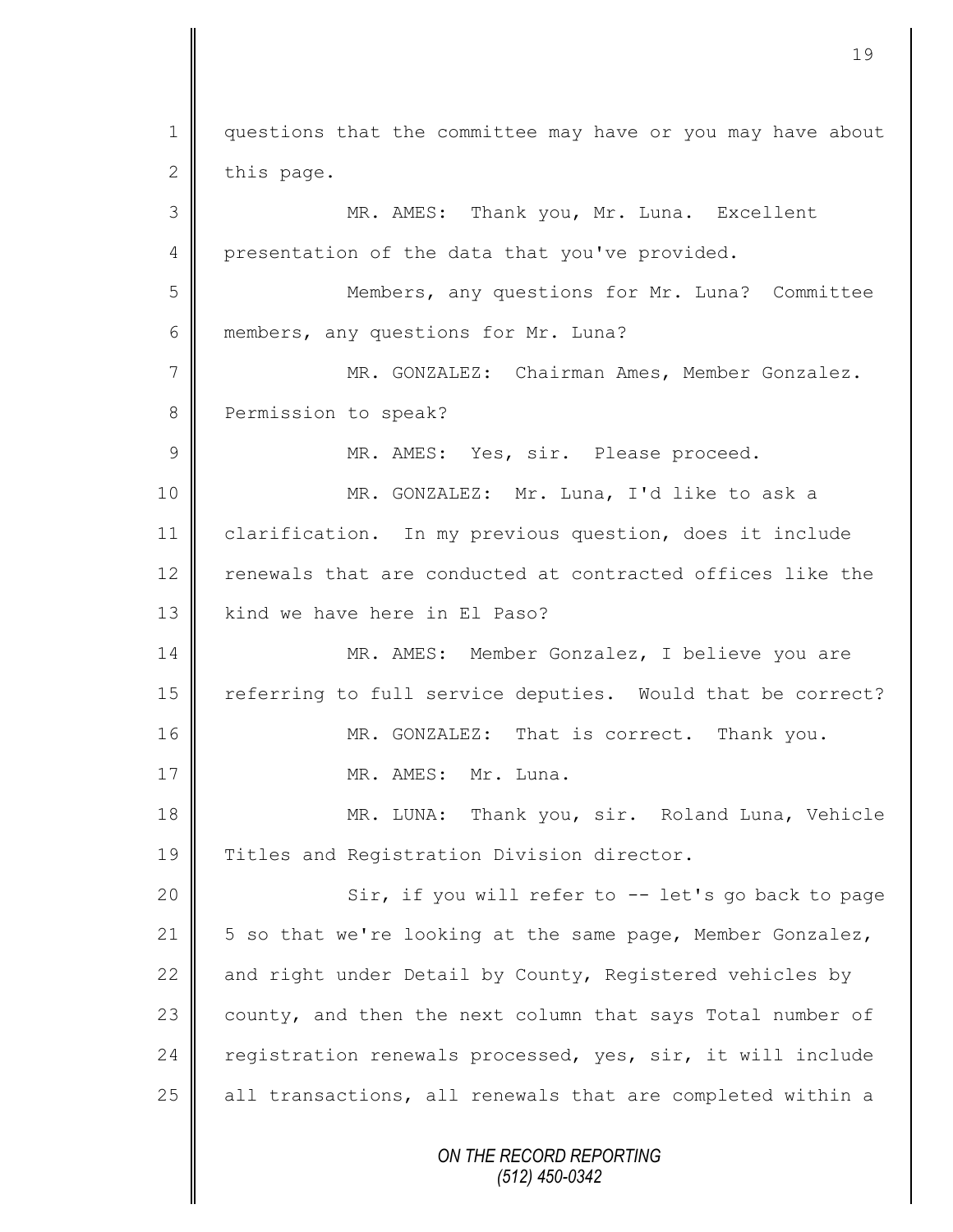1 given county by all entities.

| $\overline{2}$ | And then to the far right where we have the number            |
|----------------|---------------------------------------------------------------|
| 3              | of registration renewals processed by limited service         |
| 4              | deputies, that is going to be specific to limited service     |
| 5              | deputies. So what we're trying to do is to say here are all   |
| 6              | the registered vehicles in a given county, and then the next  |
| 7              | column will be these are all the registration renewals        |
| $8\,$          | completed in a given county, and then the next column these   |
| $\mathsf 9$    | are the registration renewals that are completed specifically |
| 10             | by limited service deputies.                                  |
| 11             | So the long way of answering your question, Member            |
| 12             | Gonzalez, the answer is yes.                                  |
| 13             | MR. GONZALEZ: Thank you so much. Thank you for                |
| 14             | the clarification.                                            |
| 15             | MR. LUNA: Yes, sir.                                           |
| 16             | MR. AMES: Thank you, Mr. Luna.                                |
| 17             | Presiding Officer Ames here.                                  |
| 18             | For the rest of the members, I would like to explain          |
| 19             | there is two different categories of service deputies, there  |
| 20             | is a full service deputy and a limited service deputy.<br>We  |
| 21             | heard about that at our last meeting. There's just a handful  |
| 22             | of counties that have full service deputies, El Paso being    |
| 23             | one of those, and full service deputies can process initial   |
| 24             | title registration and they can process renewals.             |
| 25             | So Mr. Luna, am I to understand that the numbers              |
|                | ON THE RECORD REPORTING<br>$(512)$ 450-0342                   |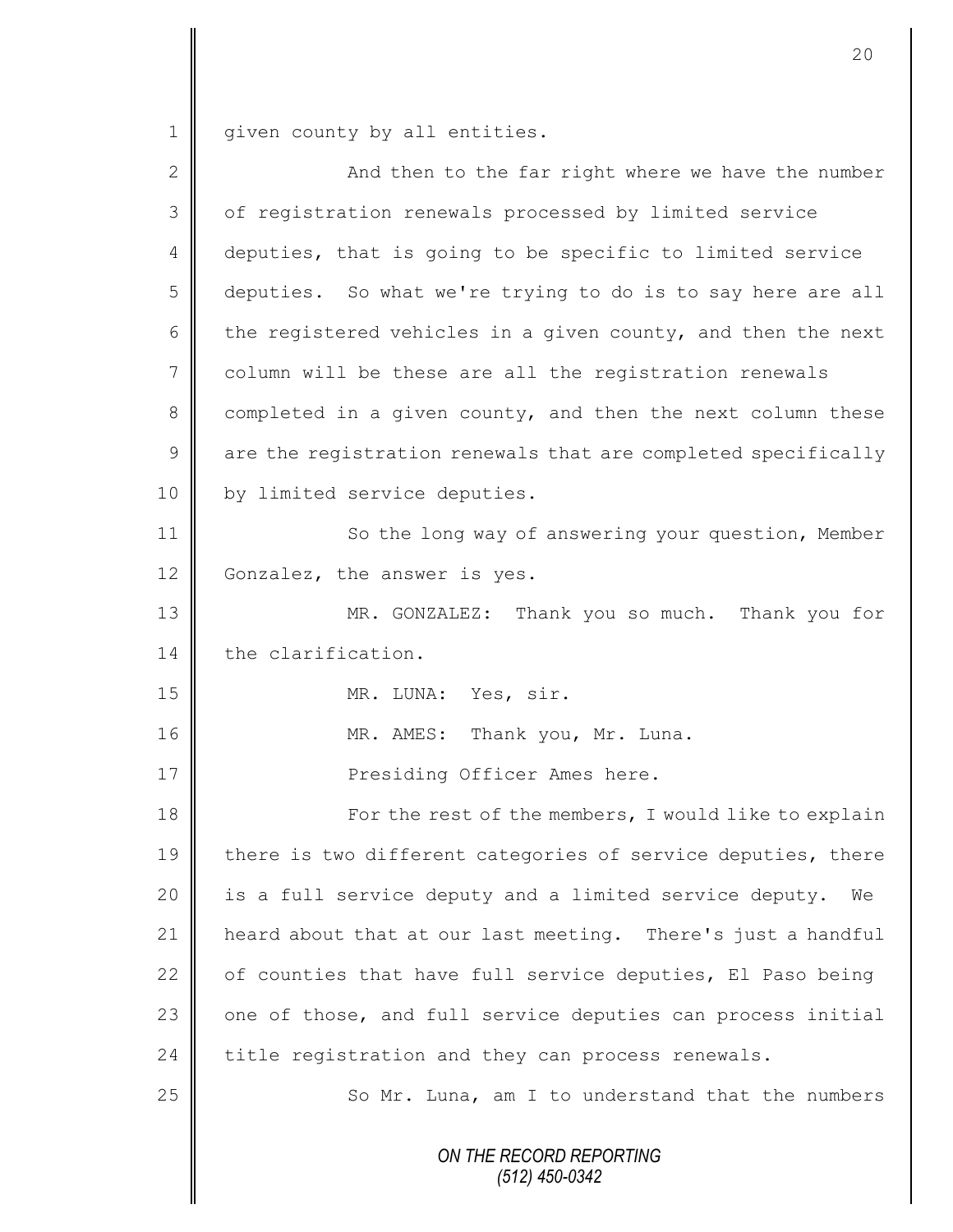*ON THE RECORD REPORTING (512) 450-0342* 1 | in this second column are only the renewals processed by full 2 service deputies and not initial registration. Correct? 3 MR. LUNA: Yes, sir. Roland Luna, Vehicle Titles 4 and Registration Division director. 5 Yes, sir, you're exactly right, Presiding Officer 6 Ames. 7 || MR. AMES: Thank you. I just wanted to do that 8 for clarification. 9 || Members, any questions based on these discussions? 10 Committee members, any questions for Mr. Luna about any of 11 | these items? 12 (No response.) 13 || MR. AMES: All right. Hearing none, we will 14 proceed. 15 Thank you very much, Mr. Luna. We appreciate your 16 thoroughness on that. 17 | Members, as a reminder, if you want to comment or 18 ask questions, don't forget to unmute yourself and proceed 19 forward like Member Gonzalez did. 20 Okay. At this time, members, I will now move to 21 | agenda item number 2.A. Limited Service Deputy presentations  $22$  | on operational costs reduction efforts. 23 | Before I turn the meeting over to Roland Luna, 24 director of VTR Division, who will introduce the limited 25  $\parallel$  service deputy guests, I'd like to say that I am delighted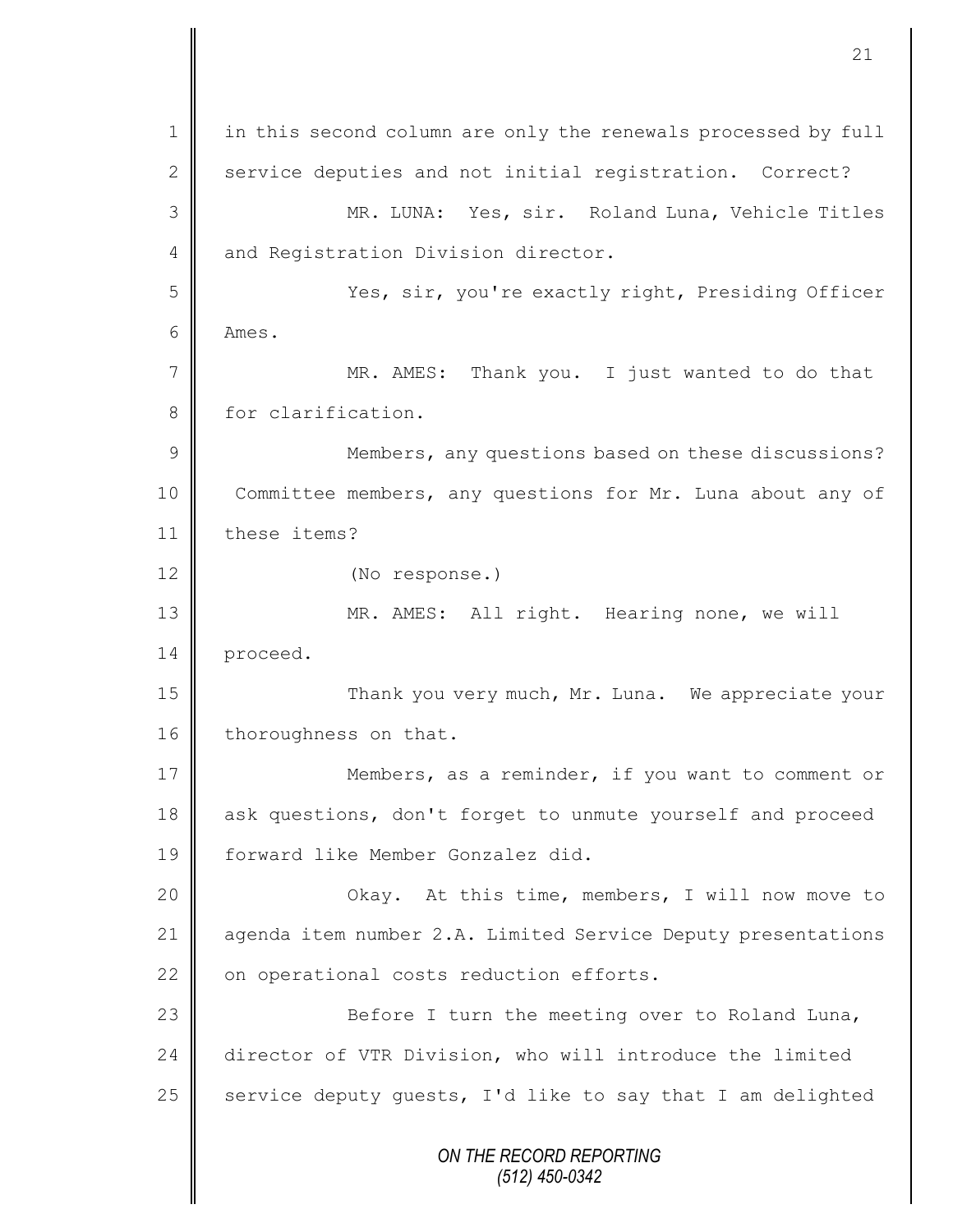1 to have participation from both limited service deputies and  $2 \parallel$  county tax assessors at today's meeting.

3 This committee is committed to making good 4 recommendations to the DMV but can only do so when we have 5 a full list of the issues and some recommendations for 6 resolving those issues, so thank you all for being here today.

7 || I will also ask that each of the presentations today 8 be approximately 15 minutes. Should you have more than one 9 person speaking during your presentation, for the sake of time, 10 | please do not repeat items that have already been addressed. 11 | Committee members, we will be hearing all of the

12 presentations and Mr. Luna's wrap-up of item 2.C before 13 engaging in questions and discussions. Again, let me repeat. 14 We're going to hear all presentations and Mr. Luna's wrap-up 15 | of item 2.C before engaging in questions and discussion.

16 | Members, at that time you are welcome to ask any 17 | of the presenters questions today once you've been recognized. 18 You may want to take some notes of questions you intend to 19 ask after the presentations.

20 || Presenters, please wait to be recognized before 21 answering the questions. If another presenter has additional 22  $\parallel$  information to contribute to that specific question, please 23  $\parallel$  ask to be recognized prior to speaking.

24 **Thank** you to all of our limited service deputy 25 | representatives for attending today's meeting and making your

> *ON THE RECORD REPORTING (512) 450-0342*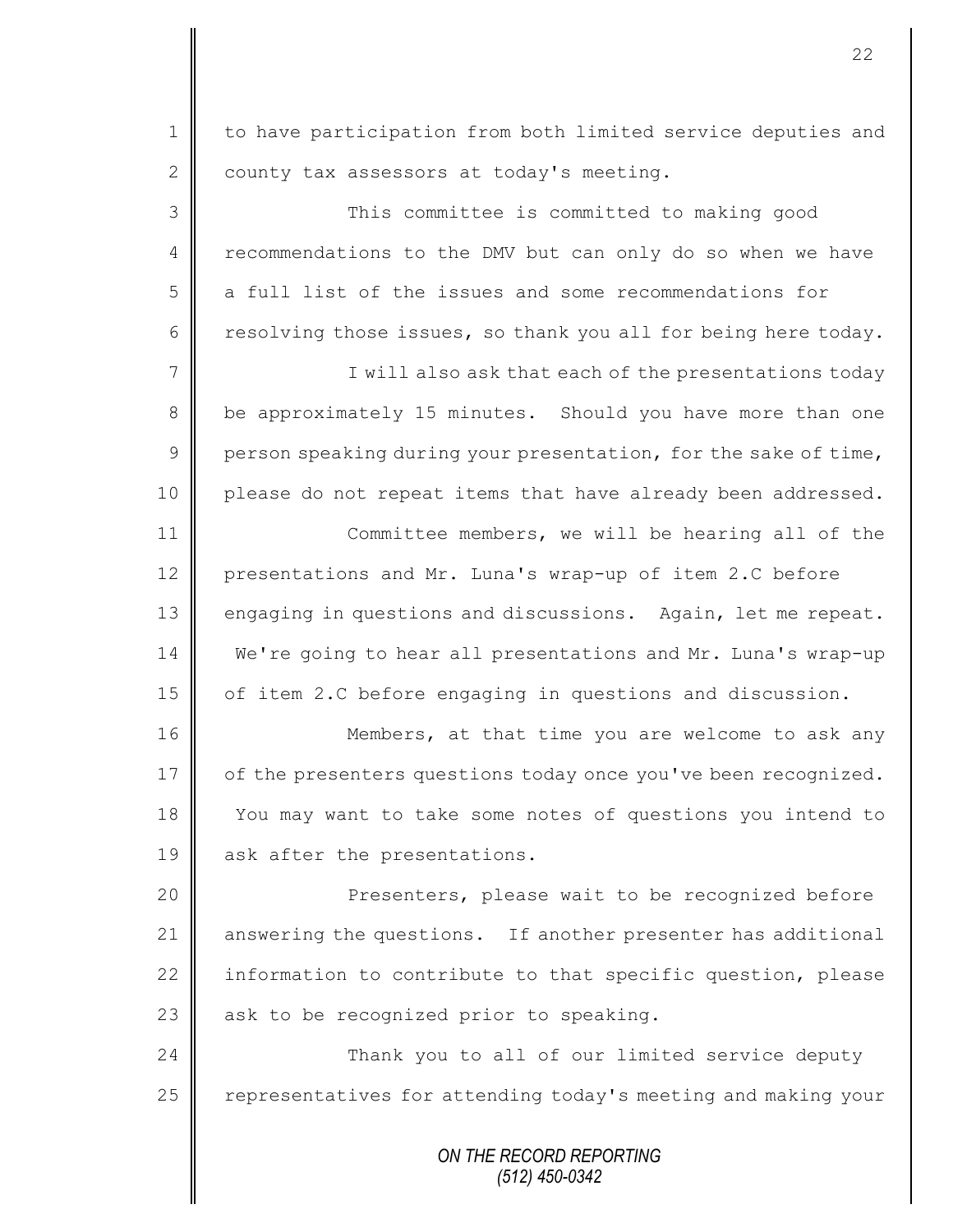1 presentations.

2 At this time I'll introduce Mr. Luna, who will then 3 | introduce our presentations.

4 || MR. LUNA: Thank you, Presiding Officer Ames. 5 Roland Luna, Vehicle Titles and Registration Division 6 director.

7 Today we have H-E-B that will provide some brief 8 commentary on their limited service deputy experience. We 9 | have Ms. Stephanie Afflerbach from H-E-B and possibly some 10 | other staff that will provide some brief commentary, Presiding 11 | Officer Ames, and at the conclusion of her remarks, she is 12 available for any questions or any points of clarification 13  $\parallel$  that you or the committee may have.

14 || And at this time, I'll turn it over to Ms. 15 | Afflerbach.

16 MR. AMES: Thank you. Welcome, Ms. Afflerbach. 17 | Did I say that right, Afflerbach?

18 MS. AFFLERBACH: It was very close. Thank you, 19 | Officer Ames, and thank you, Roland, for the introduction.

20 || I don't have a formal presentation to share, but 21 I did want to express my appreciation for the dialogue and 22  $\parallel$  for you all being available for this conversation.

23 We have been processing vehicle registration 24 renewals for multiple decades in our stores and have 25 | appreciated the partnerships with our county partners for all

> *ON THE RECORD REPORTING (512) 450-0342*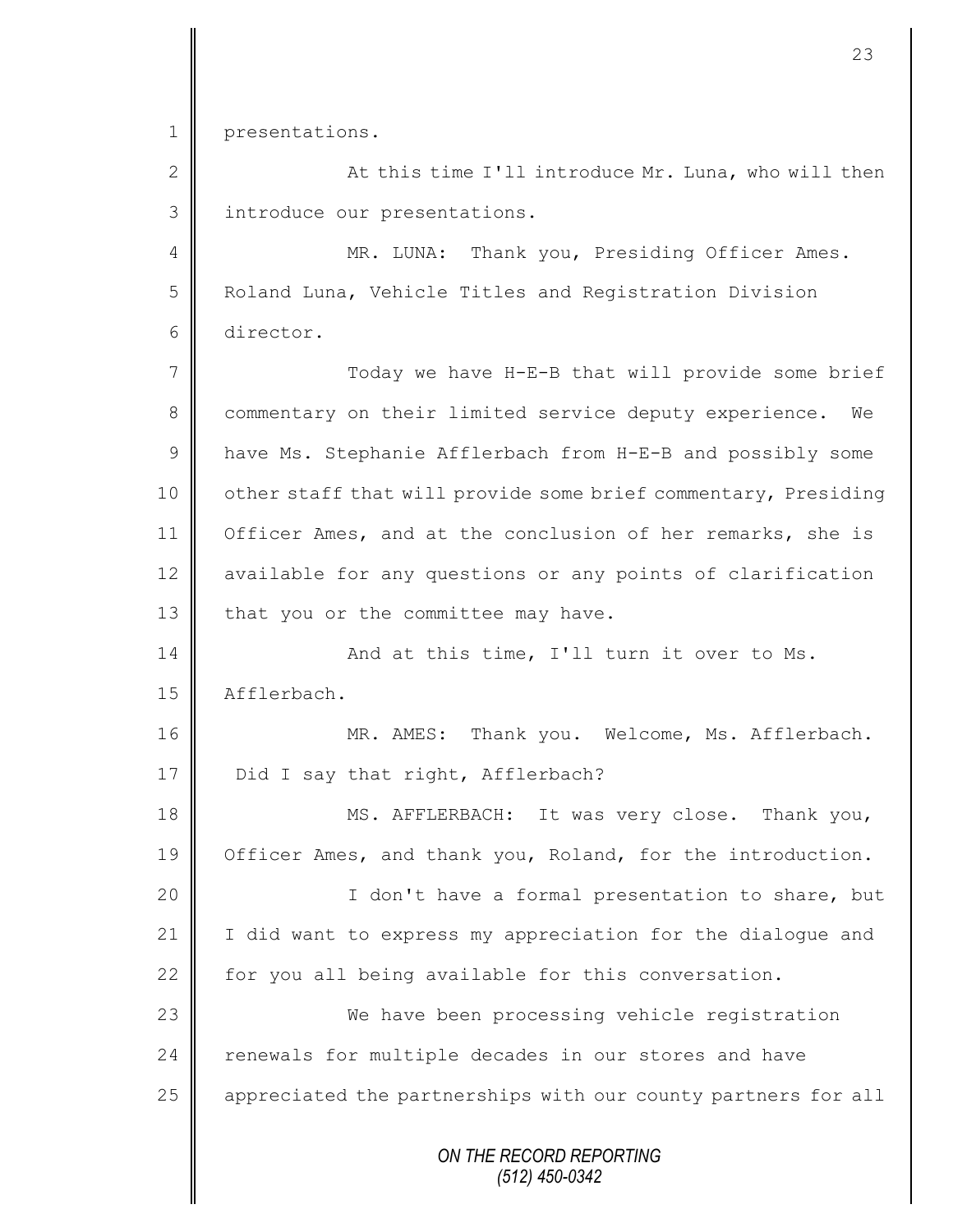1 | of those years.

2 We have had this conversation, I think, several 3 | times before trying to figure out how to make the process more 4 efficient, so I think we had a very in-depth conversation with  $5 \parallel$  our top counties and the DMV group probably five, six years  $6$  ago.

7 We restarted the conversation several months ago 8 and have just been asking for feedback from some of our top 9 counties that we service and also the DMV group on how we can 10 || address things that seem not as efficient as possible for us 11 and things that are contributing to us providing the service 12 at a loss, at a revenue loss today when we account for 13 | operational costs that go into us providing the service.

14 | So again, I very much appreciate the conversation. 15 | I wanted to make myself available for questions and points 16 of clarification. The ultimate goal for us is to continue 17 these partnerships in a way that's mutually beneficial, so 18 that we come to a mutual understanding on things that help 19 both of us.

20 || And so if there's something that a particular 21 county is requiring of us that is cumbersome that we understand 22 why the county is asking that of us, and then in the same aspect, 23 | if there's something that H-E-B or other limited service  $24$   $\parallel$  deputies are doing that could make the process more efficient 25 for DMV or for our county partners, that we understand that

> *ON THE RECORD REPORTING (512) 450-0342*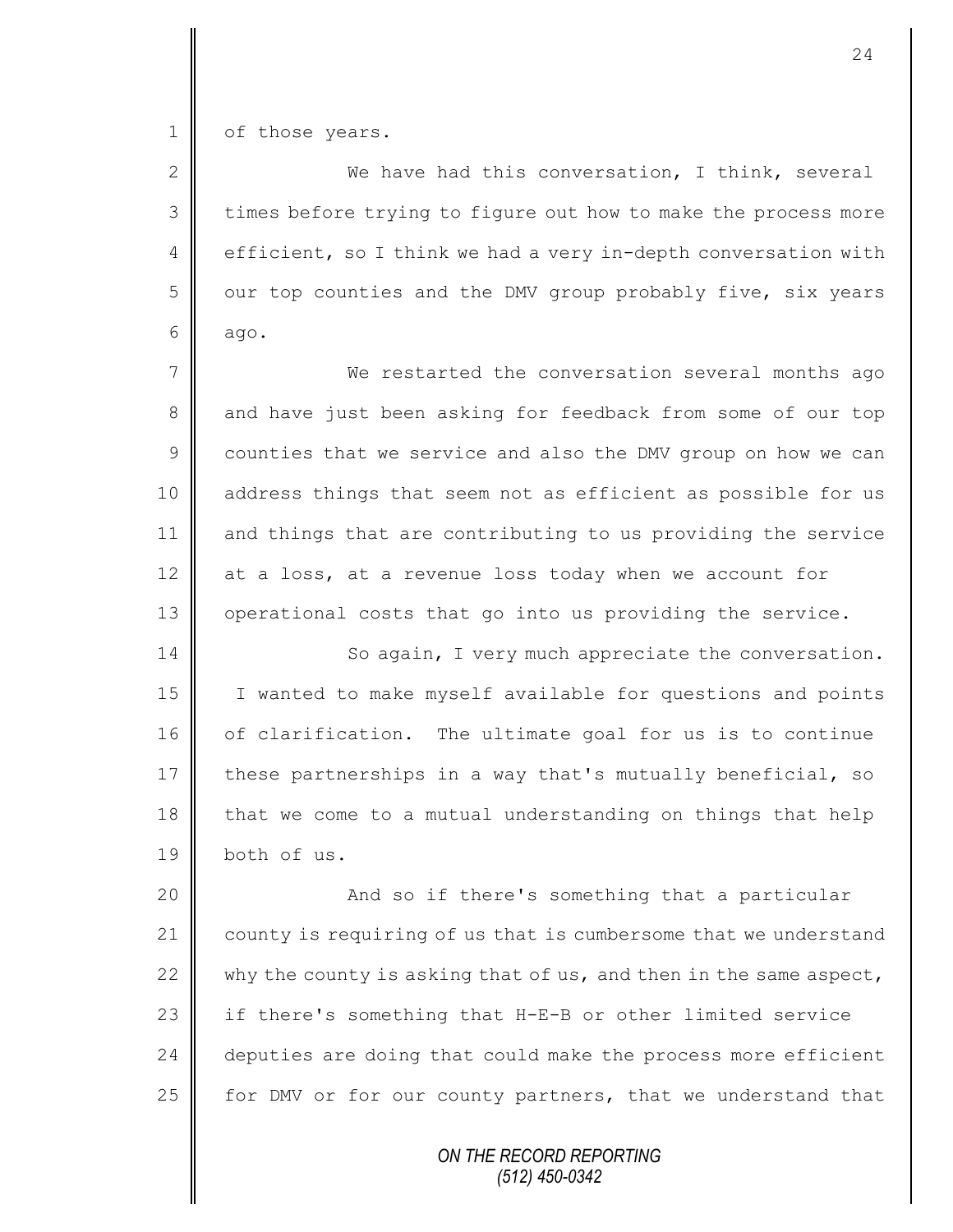1 as well.

| $\overline{2}$ | So I again want to just make myself available for             |
|----------------|---------------------------------------------------------------|
| 3              | a conversation and for any questions or clarification. I know |
| 4              | this group has had a very lengthy conversation at your last   |
| 5              | meeting, and I hope that some good dialogue came from that,   |
| 6              | and hopefully you have a very long list of questions for me.  |
| 7              | Appreciate the conversation.                                  |
| $8\,$          | MR. AMES: Thank you, Ms. Afflerbach. If you will              |
| $\mathcal{G}$  | stay on and after all the presentations you will be available |
| 10             | for questions, that will be fantastic.                        |
| 11             | Mr. Luna, our next presenter?                                 |
| 12             | Thank you, Presiding Officer Ames.<br>MR. LUNA:               |
| 13             | Roland Luna, Vehicle Titles and Registration Division         |
| 14             | director.                                                     |
| 15             | We have Stephanie Curtis from Kroger Grocery Stores           |
| 16             | that is on the phone. Can she be elevated to a panelist?      |
| 17             | We had some technical difficulty, and she had difficulty      |
| 18             | logging in to the meeting, Officer Ames, but if we could have |
| 19             | her elevated, she would provide some commentary at this time. |
| 20             | MR. AMES: DMV team, are we able to elevate Ms.                |
| 21             | Curtis?                                                       |
| 22             | MR. RICHARDS: David Valdez, are you able to                   |
| 23             | accommodate the request?                                      |
| 24             | MR. VALDEZ:<br>Okay. What was the name again?                 |
| 25             | MR. LUNA: Stephanie Curtis.                                   |
|                | ON THE RECORD REPORTING<br>$(512)$ 450-0342                   |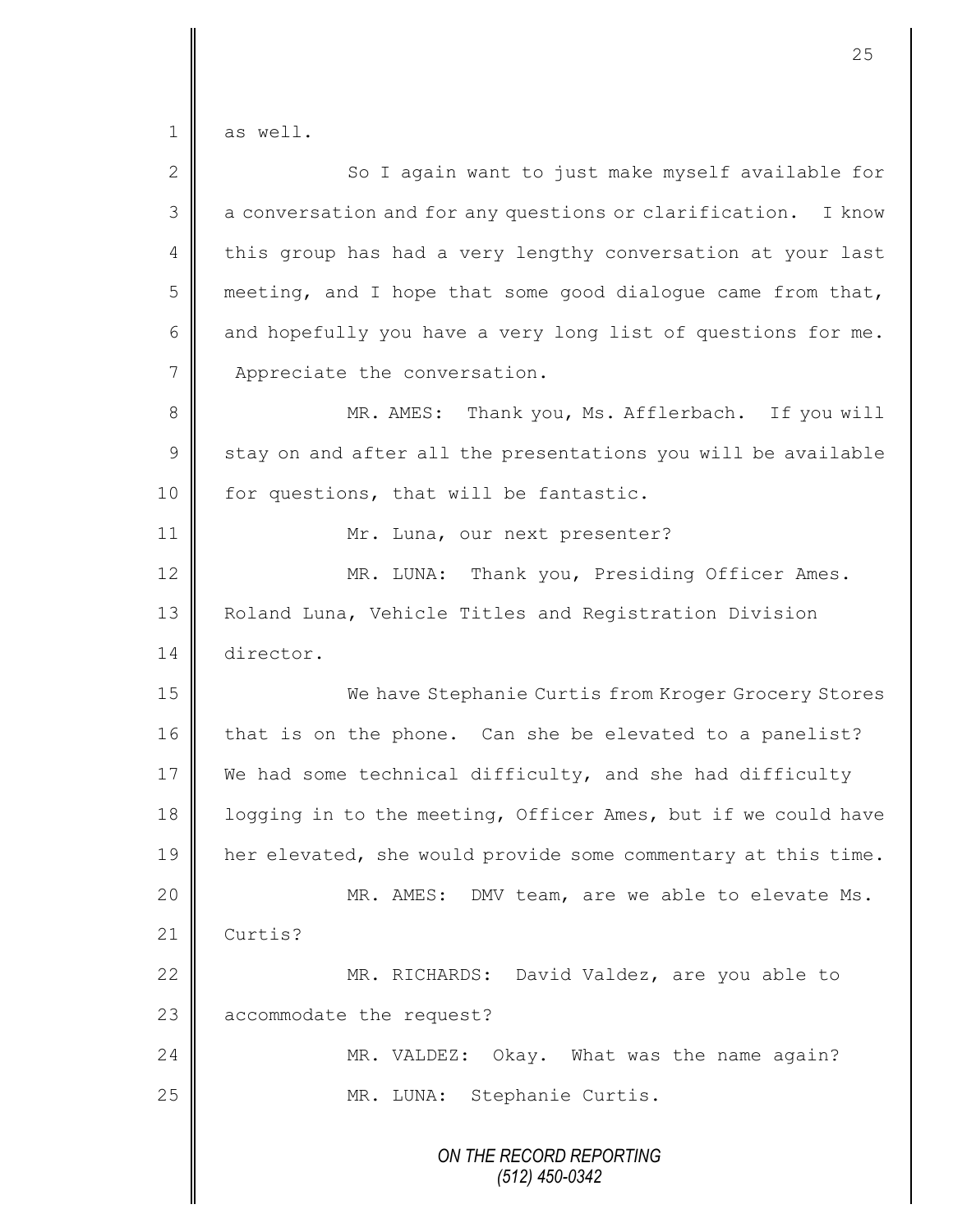*ON THE RECORD REPORTING (512) 450-0342* 1 MR. VALDEZ: Just a moment. 2 || MR. LUNA: Roland Luna, Vehicle Titles and 3 **Registration Division director.** 4 || Ms. Curtis, if you will also dial \*3 to raise your 5 | hand and that will help Mr. Valdez identify who you are to 6 elevate you as a panelist. 7 MR. VALDEZ: I don't see a hand raised at this time 8 for Stephanie. 9 MR. LUNA: Roland Luna, Vehicle Titles and 10 | Registration Division director. 11 Ms. Valdez, I do see one hand that is raised. 12 MR. VALDEZ: Yeah. I'm unable to make her a 13 panelist because she dialed in as a user, as a common user. 14 MR. RICHARDS: David Valdez, can you contact her 15 | offline and try to get her on the call, please. 16 MR. VALDEZ: Yes. 17 || MR. RICHARDS: Thank you. 18 || MR. AMES: Thank you, Mr. Richards. 19 While we're doing that, for the sake of time -- this 20 || is Presiding Officer Ames -- would it be appropriate to move 21 to item 2.B and then come back and finish up item 2.A? 22 | MR. RICHARDS: Presiding Officer Ames, you're 23  $\parallel$  clearly able to do that if you'd like to right now. 24 MR. AMES: Okay. Mr. Luna, if you would, let's 25  $\parallel$  move to item 2.B. If you will make the introductions, it's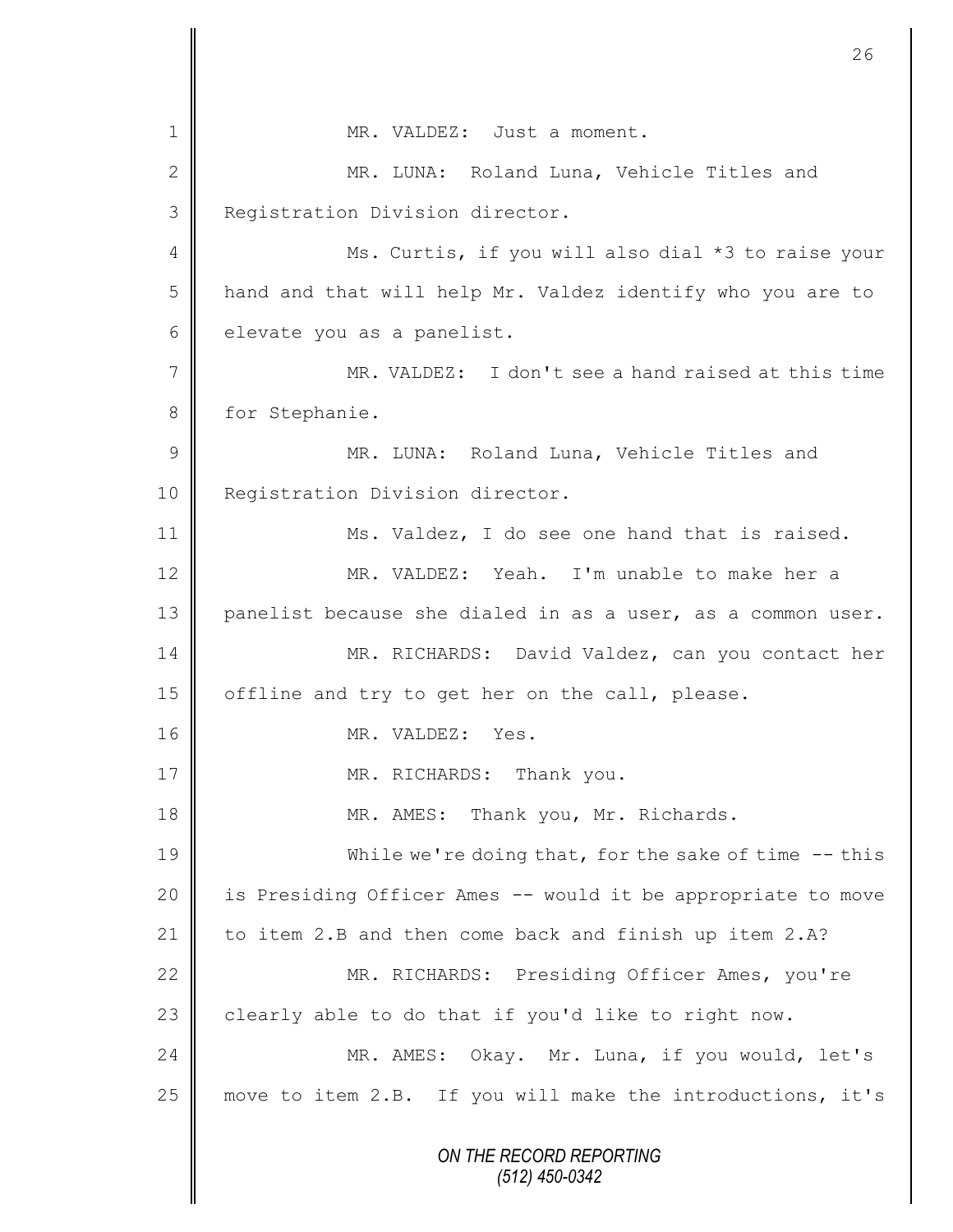*ON THE RECORD REPORTING (512) 450-0342* 1 || my understanding that item 2.B is a tax assessor-collector 2 presentation on potential operational costs reduction 3 efforts. I will turn the meeting over to Mr. Luna so he can 4 introduce the tax assessors present today. 5 MR. LUNA: Thank you, Presiding Officer Ames. 6 Roland Luna, Vehicle Titles and Registration Division 7 director. 8 Today, committee members, we have two members from  $9 \parallel$  the Tax Assessor-Collector Association. We have president 10 | Randy Riggs from McLennan County, and we also have Michelle 11 French, who is the Texas Department of Motor Vehicles Tax 12 Assessor-Collector Association liaison, and they are here 13 | today to provide brief commentary, as well as take some 14 questions from the committee members that you may have. 15 || And with that, I'll turn it over to Ms. French and 16 | Mr. Riggs. 17 | MR. AMES: Thank you, Mr. Luna. 18 Ms. French, Mr. Riggs, the floor is yours. 19 || MS. FRENCH: Good morning. This is Michelle 20 French, and thank you very much, Presiding Officer Ames and 21 committee members, and Roland Luna, Vehicle Titles and 22 Registration director, and all attendees. 23 We would like to take this opportunity to thank 24 the Customer Service Advisory Committee for allowing us to  $25$  speak today. We do understand that there are concerns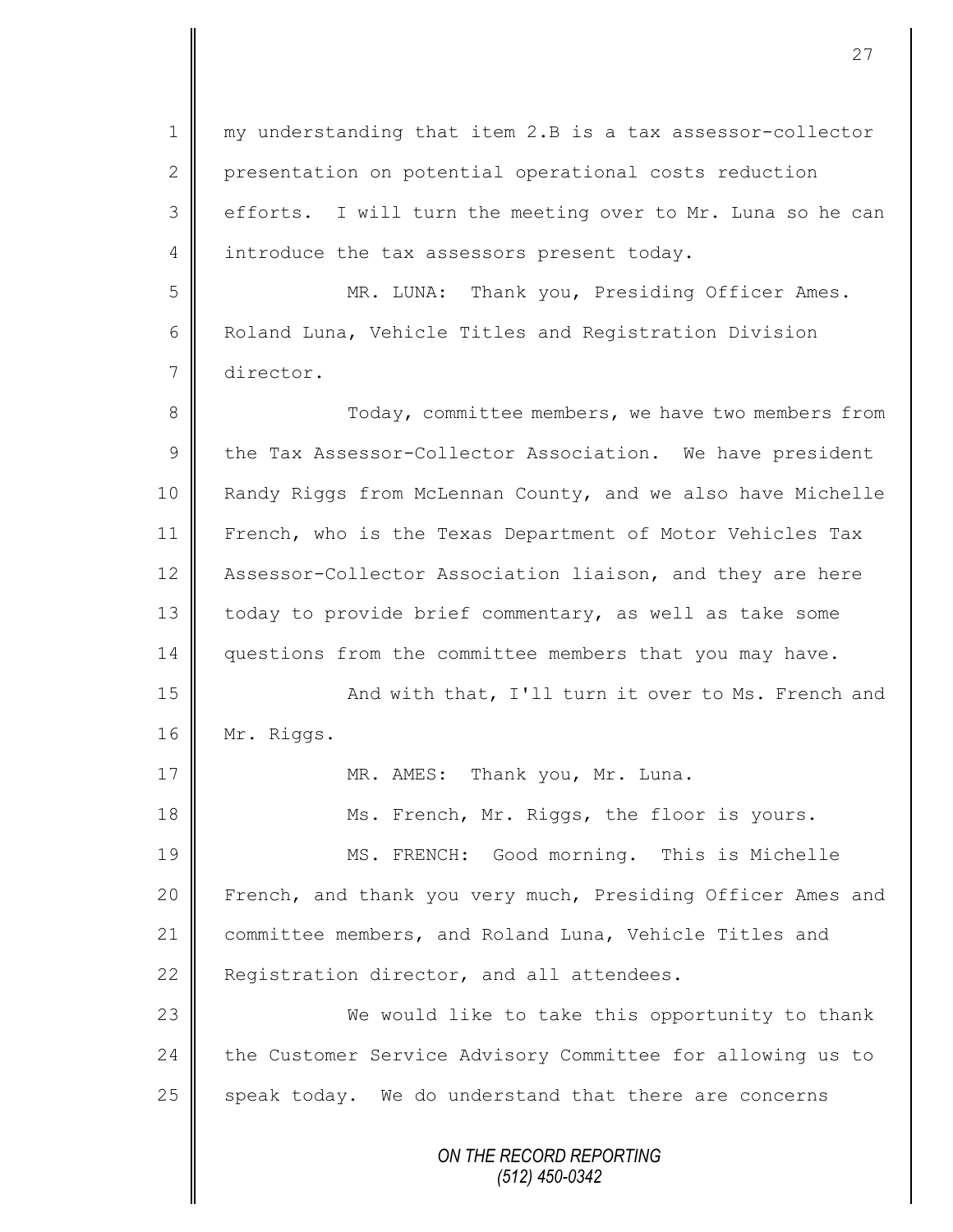*ON THE RECORD REPORTING* 1 | regarding the limited service deputy process, and the 2 relationship between county tax assessor-collector offices 3 and our limited service deputies is a very important one and 4 we do absolutely value that relationship. 5 || It is our goal to represent the tax 6 assessor-collector community to develop a best practices 7 document to service the limited service deputies, our tax 8 offices, and most importantly, the taxpayer and our motorists. 9 We hope that the ability to develop and encourage 10 || the use of a best practices protocol will assist all parties 11  $\parallel$  in managing this process that's mutually agreeable to all. 12 13 With 254 counties in Texas, there may not be as 14 | much continuity in the way in which this process is currently 15 performed; however, we hope working together with our counties 16 and our limited service deputies can served to bring more 17 uniformity to address most of the concerns for all parties. 18 || And this concludes my remarks. Thank you, 19 Presiding Officer Ames. 20 **MR. AMES:** Thank you, Ms. French. 21 | Mr. Riggs, did you have comments also? 22 MR. RIGGS: Yes, Presiding Officer Ames. This is 23 Randy Riggs, the president of the Tax Assessor-Collectors 24 Association of Texas, and have the honor of serving the  $25$  citizens of McLennan County as the tax assessor-collector.

28

*(512) 450-0342*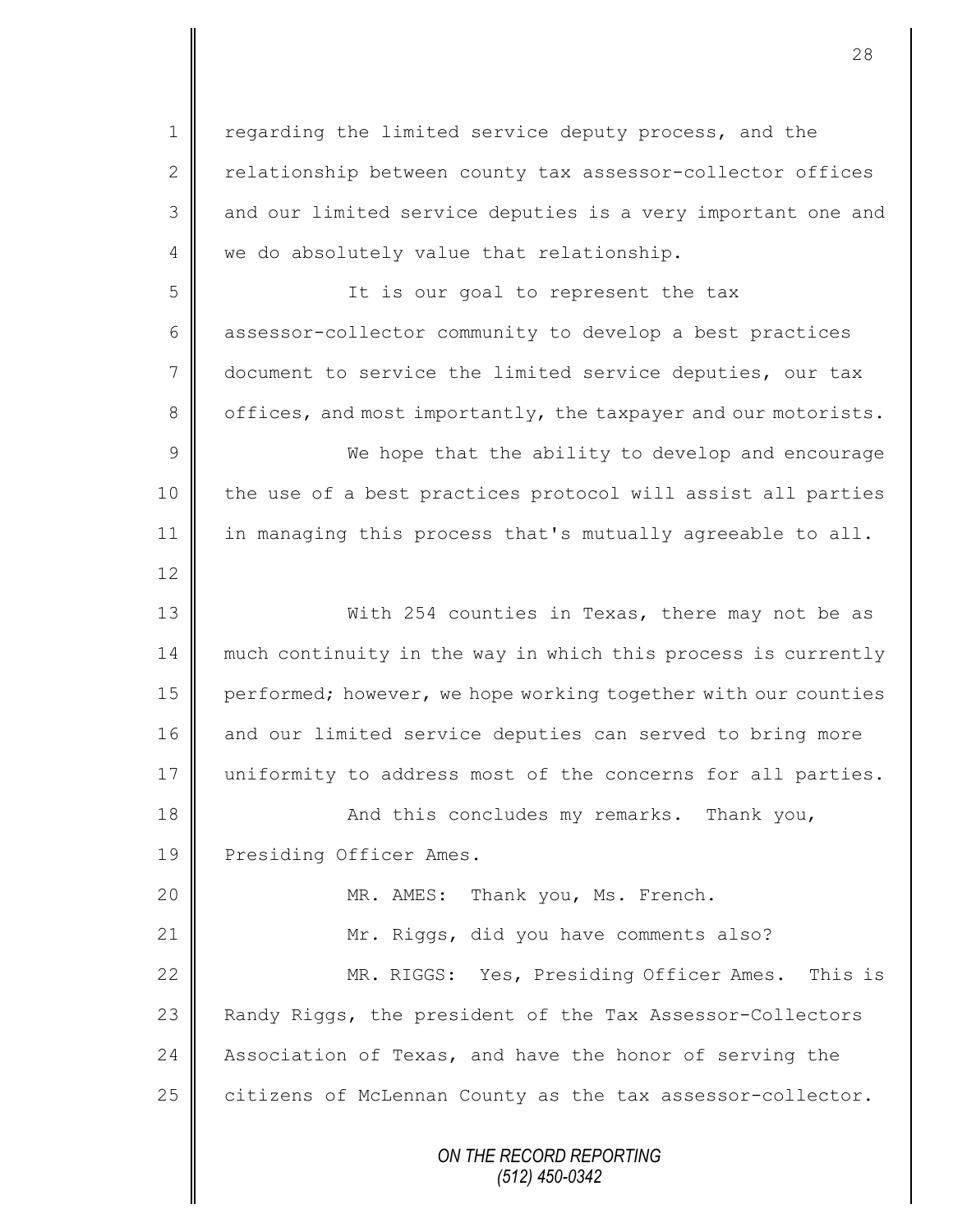1 Presiding Officer Ames, thank you for your 2  $\parallel$  leadership in this committee, and I want to thank all the 3 members of the Customer Service Advisory Committee, as well 4 as the staff of the Texas Department of Motor Vehicles.

5 Like Michelle said, there's 254 counties in the 6 state of Texas, which means that in our little world there's 7 | 254 different ways of doing things. Well, in this situation 8 specifically, there's only 60 counties, and I think based on  $9 \parallel$  the communication that we are identifying here that if we are 10 || able to work with those 60 counties that we can come up with 11 | some type of best practice that we can utilize within our 12 industry to best work with our partners as limited service 13 deputies.

14 Now, the charge of the committee is to look at 15 | potential operational costs reduction efforts. The efforts 16 that we as an association have gone through are somewhat 17 | limited because the operational costs are, in a sense, indirect 18 | operational costs.

19 | So that's why it is so important to communicate 20 || along these lines to be able to hear from our partners to hear 21  $\parallel$  what it is that they go through and where it is that we can 22  $\parallel$  help, and we look forward to that, and I am available for 23 questions as well.

24 And once again, thank you for the opportunity. 25 | MR. AMES: Thank you, Mr. Riggs.

> *ON THE RECORD REPORTING (512) 450-0342*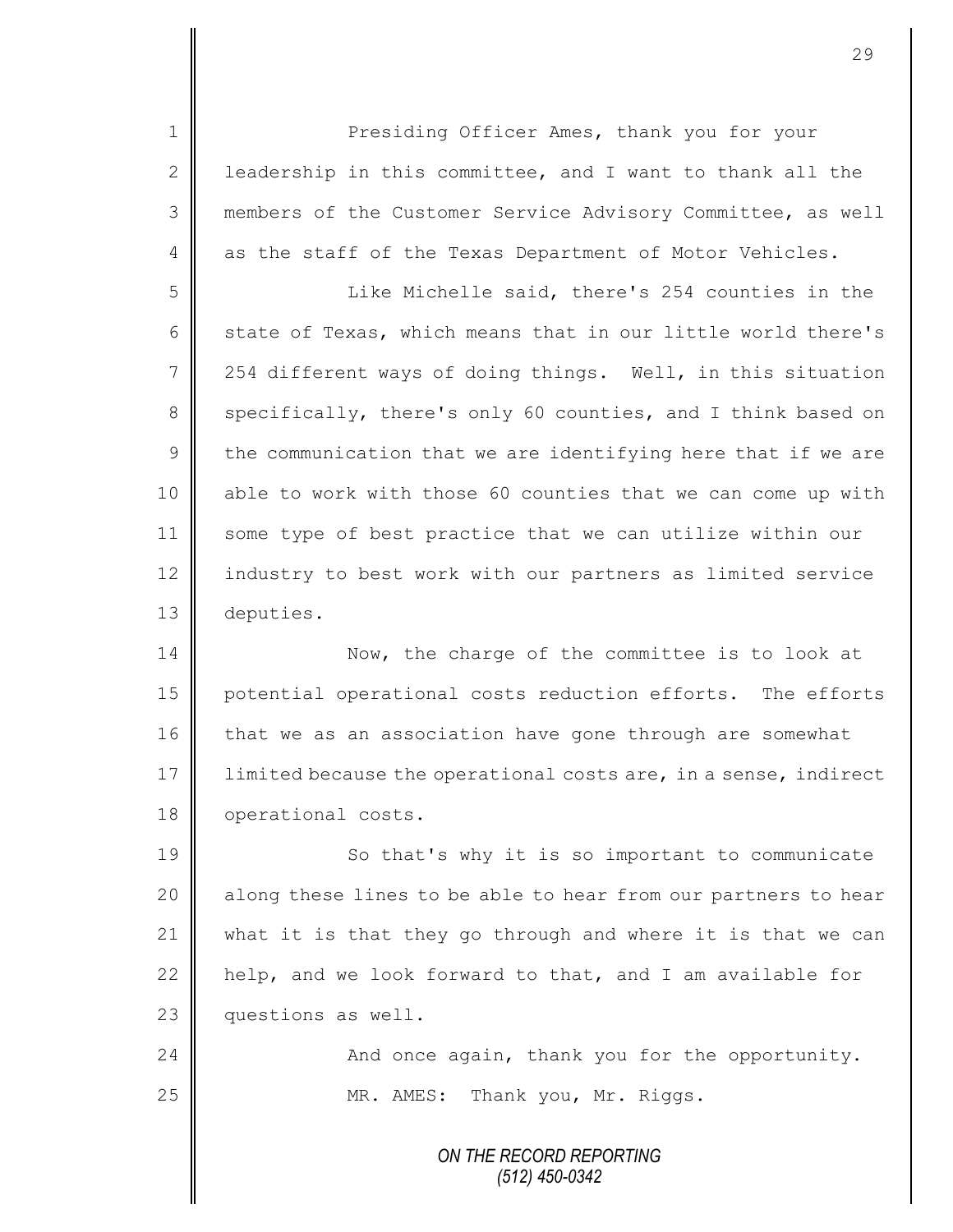*ON THE RECORD REPORTING (512) 450-0342* 1 | And thank you to both the tax assessor-collectors 2 for being on the call today and for keeping comments positive 3 and brief. We appreciate that. 4 || It's my understanding, Director Luna, that we now 5 | have Ms. Curtis available on the call. 6 || MR. LUNA: Roland Luna, Vehicle Titles and 7 | Registration Division director. 8 Yes, sir, Presiding Officer Ames. 9 || Ms. Curtis, if I can get you to press \*3 once 10 you're recognized, then Mr. Valdez will open up the floor so 11 | that you can address the committee. 12 | MR. VALDEZ: She's currently unmuted as well. 13 NR. LUNA: Ms. Curtis? 14 || MS. CURTIS: Can you hear me? 15 MR. AMES: Yes, Ms. Curtis. The floor is yours. 16 MS. CURTIS: Oh, okay. And I just sent an email 17 to Roland and Patricia, who had initially reached out to me. 18 We were unable to connect, obviously, via the website. We 19 don't really have anything to present at this time, we just 20 | had a few questions and not really anything in-depth, but we 21 | are here. 22 | I have three of my team members on this call so 23  $\parallel$  that we are getting a lot of the input, a lot of the information, 24 but honestly, we don't have any presentation materials, so 25  $\parallel$  to speak. We just kind of want to give feedback and kind of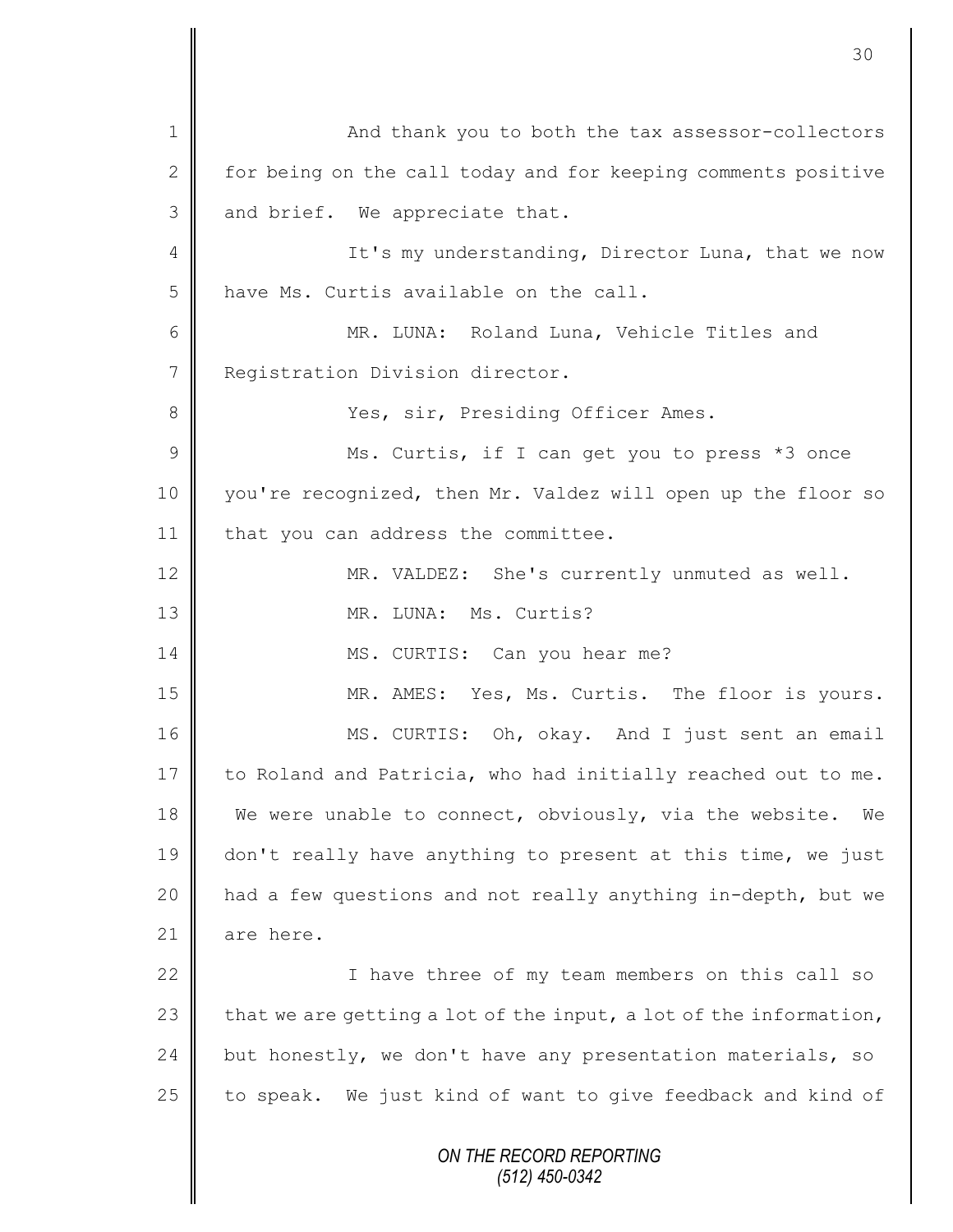1 ask some questions.

| $\overline{2}$ | MR. AMES: Ms. Curtis, since it is your time for                |
|----------------|----------------------------------------------------------------|
| 3              | the floor, if you had questions you wanted to ask, you can     |
| 4              | present those now, and then the committee can discuss those    |
| 5              | or ask the staff to respond to those.                          |
| 6              | MS. CURTIS: Okay. So we had a couple of questions              |
| $\overline{7}$ | regarding the application that we use to obviously process     |
| 8              | car tags in our location. The only thing we really have        |
| $\mathsf 9$    | questions on is the programming.                               |
| 10             | Again, we use this on a daily basis, and we have               |
| 11             | a lot of stores that process tags in multiple counties, and    |
| 12             | a lot of our stores are having issues as far as updating their |
| 13             | password information on getting into your system. And then     |
| 14             | we have an issue with out-of-state car tags and things like    |
| 15             | that.                                                          |
| 16             | One of the main issues we're having is if a                    |
| 17             | car -- you know, a person comes to renew their tags and they   |
| 18             | answer no to not having the inspection report, we've noted     |
| 19             | that it's automatically letting our stores process this.       |
| 20             | So I kind of wanted to get some feedback on that               |
| 21             | regarding is this the normal steps that are in place, or is    |
| 22             | there something that we need to be doing and catching so that  |
| 23             | people are not going to, in turn, take advantage of this and   |
| 24             | say, oh, I don't need my car tag report; I can just get my     |
| 25             | stuff done.                                                    |
|                |                                                                |

*ON THE RECORD REPORTING (512) 450-0342*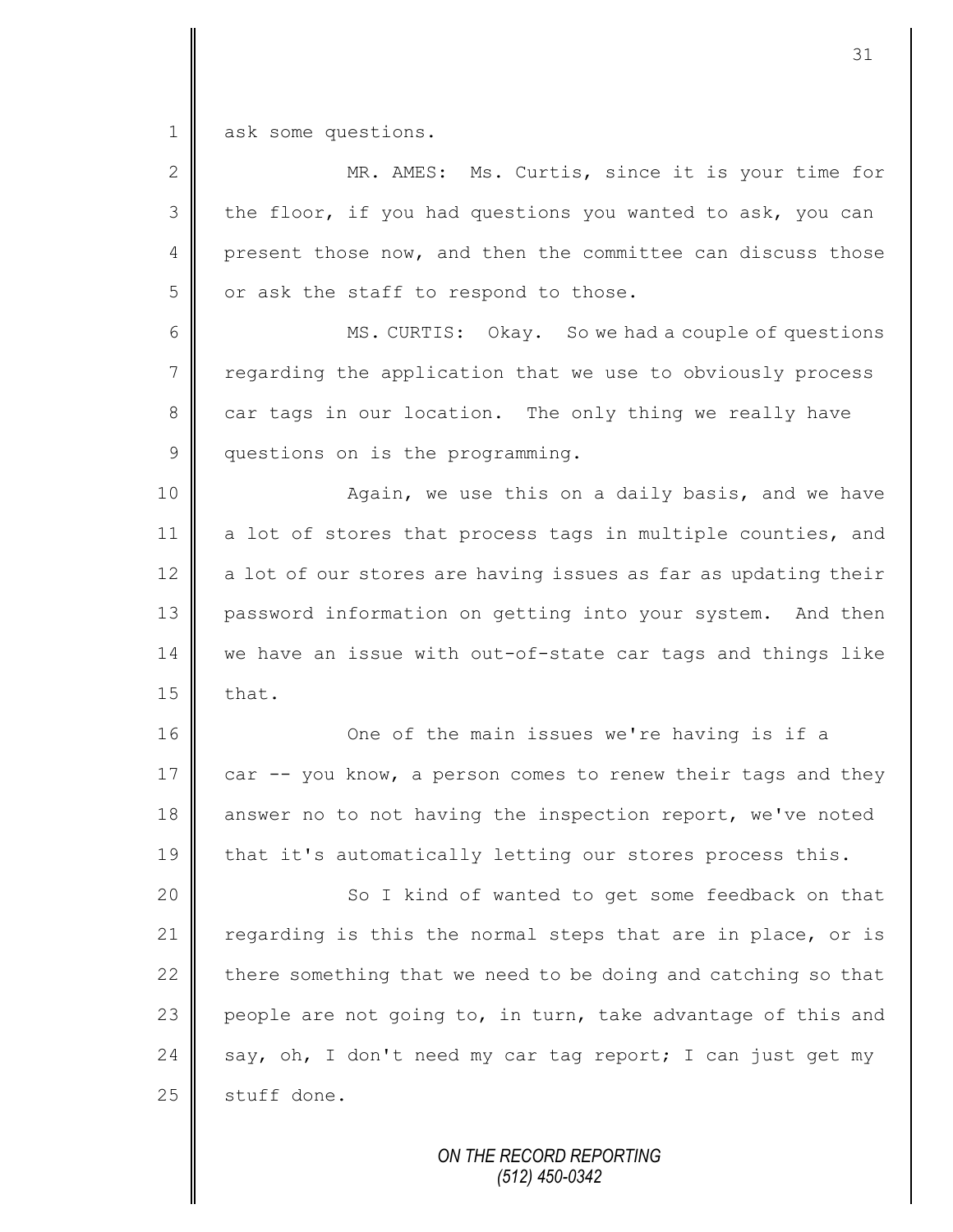*ON THE RECORD REPORTING* 1 So if you guys have some feedback on that, we would 2  $\parallel$  greatly appreciate it so that we can advise our advise our  $3 \parallel$  store teams what to do in case this does become an issue. 4 MR. AMES: Officer Ames here. 5 Ms. Curtis, thank you for these questions. This 6 is great feedback. The system that you use to process vehicle 7 | registrations on behalf of county tax assessors is provided 8 at the behest of the Department of Motor Vehicles, and it is  $9 \parallel$  a system called webSUB, and it is actually a process through 10 the Registration and Title System, commonly known to us as 11 | RTS. 12 | So if that is the end of your presentation, we'll 13 proceed forward, and hopefully within our discussion we'll 14 be able to answer those questions to you. 15 || Anything further, Ms. Curtis? 16 MS. CURTIS: No, that is it. Thank you. 17 | MR. AMES: Thank you very much. 18 **Well, as we proceed forward, members, I would just** 19 || again like to thank both H-E-B's Stephanie Afflerbach and 20 | Kroger's Stephanie Curtis for attending today and providing 21 us some information, and more importantly, just being here  $22$  for questions that our committee may have. 23 || In addition, I would like to thank Ms. French and 24 Mr. Riggs for being here today on behalf of the  $\text{tax}$ 25 assessor-collectors.

32

*(512) 450-0342*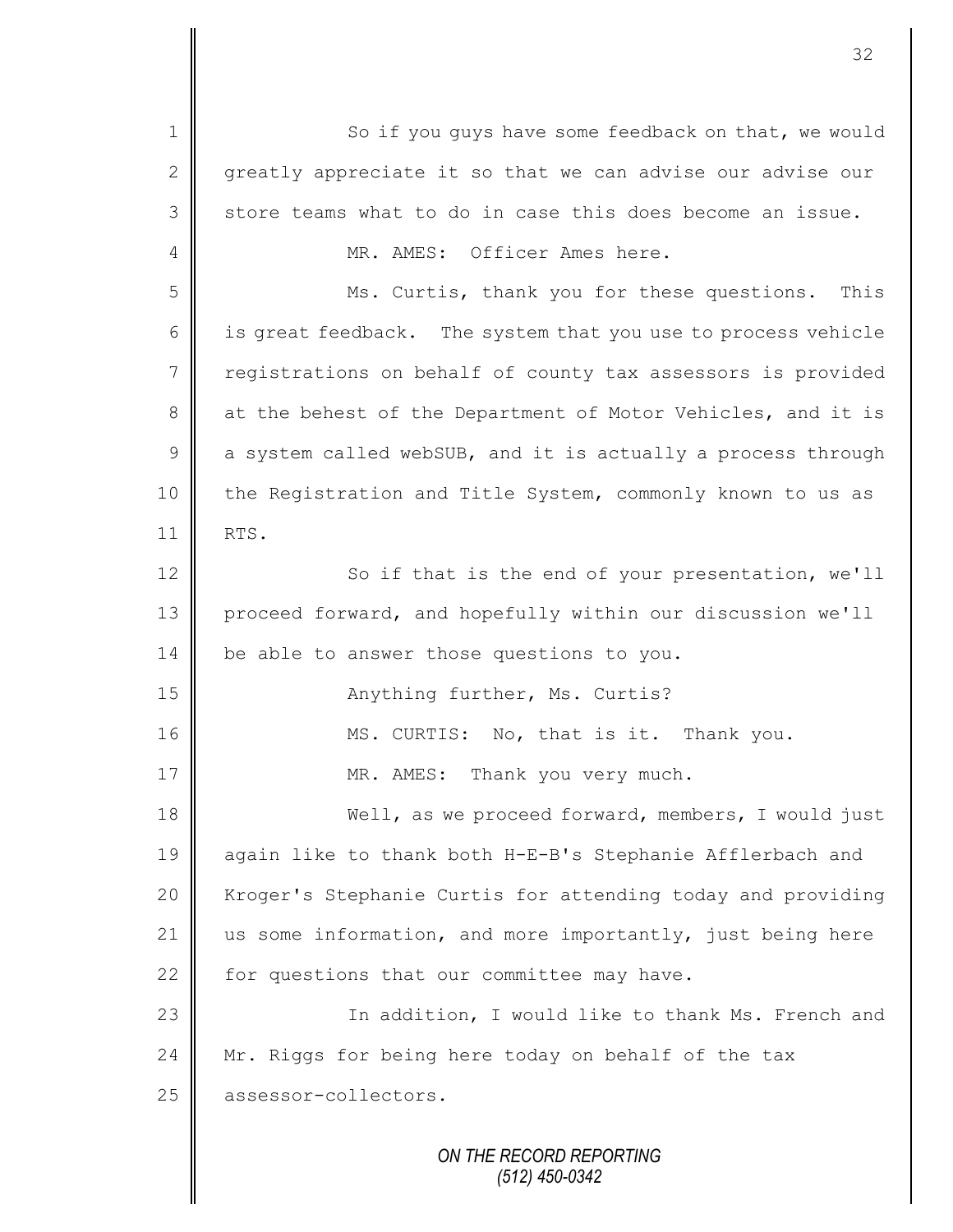1 So at this time, we will move to item 2.C. Limited 2 Service Deputy potential operational costs reduction efforts, 3 and I will turn the meeting over to Roland Luna, director of 4 VTR, and after that, committee, we will open up our discussion 5 and questions. 6 | Mr. Luna, the floor is yours. 7 || MR. LUNA: Thank you, Presiding Officer Ames. 8 Roland Luna, Vehicle Titles and Registration Division 9 director. 10 || Committee members, you have heard information 11 today regarding statistical analysis for three different 12 fiscal years, FY21, FY20, and FY19. 13 | Kas a reminder, we talked about the total number 14 of registered vehicles in a particular county. We also 15 expanded on that and talked about the number of registration  $16$  renewals that are processed in a particular county, and then 17 | lastly, we specified the number of transactions completed by 18 limited serviced deputies in a given county. 19 We've also heard from Kroger and H-E-B, and we 20 wanted to just remind the committee members with this agenda 21 item about some of the operational costs reduction efforts 22  $\parallel$  that we have previously discussed at our last meeting. Just 23  $\parallel$  as a reminder for the committee members, these reduction 24  $\parallel$  efforts that were either providing a tax assessor-collector 25  $\parallel$  or by a limited service deputy.

> *ON THE RECORD REPORTING (512) 450-0342*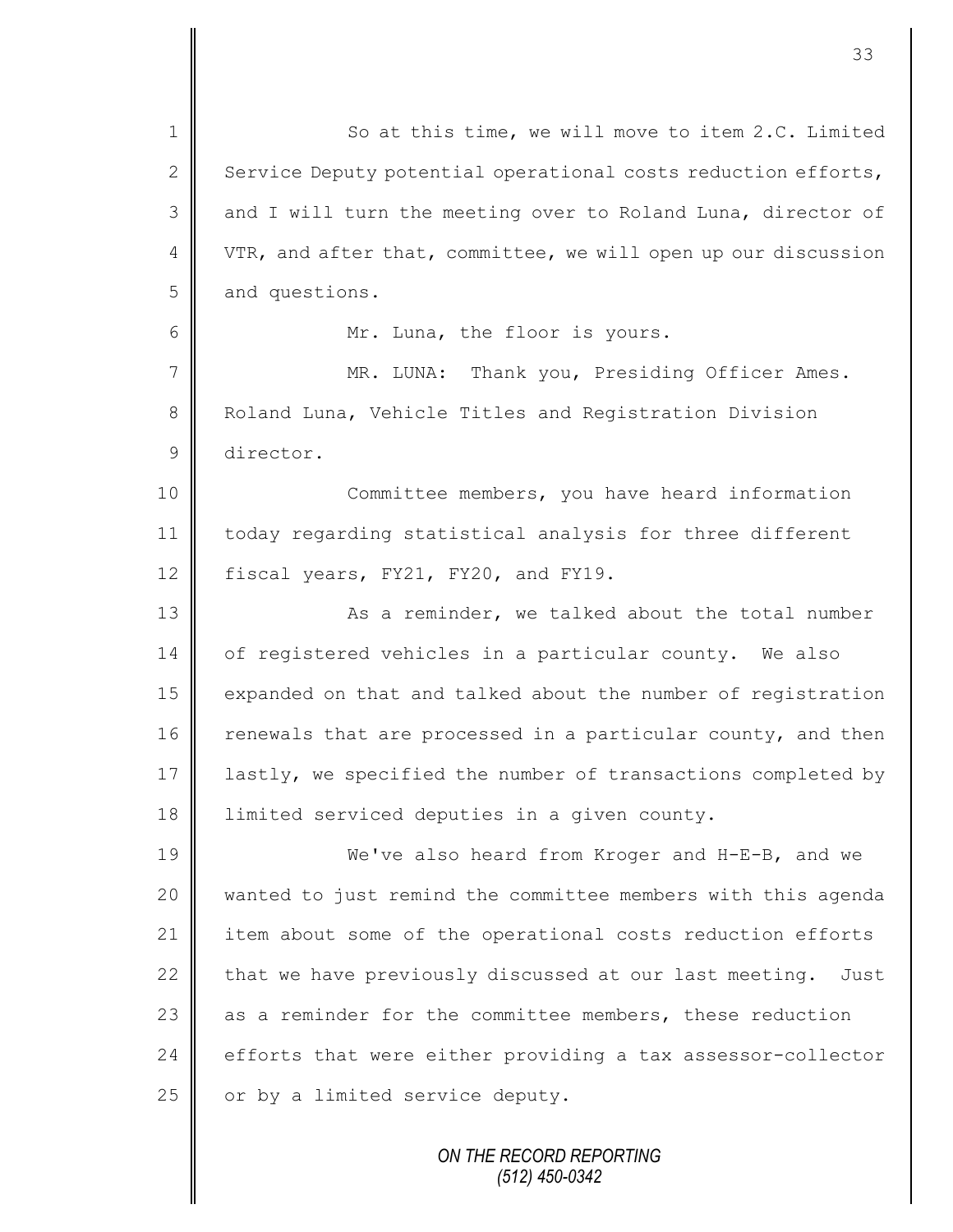*ON THE RECORD REPORTING (512) 450-0342* 1 One of them was oversight of recordkeeping and 2  $\parallel$  holding time for paperwork, that it varies across the counties; 3 | bond amounts that they vary across counties; contractual 4 agreements vary across counties; record retention 5 | requirements also vary across counties. 6 || Some counties require limited service deputies to 7 pick up registration sticker paper from one county. 8 | Identification requirements related to registration renewal 9 processing varies across counties. Limited service deputies 10 || must provide their own printers and toner. 11 Some counties require the retention of money order 12  $\parallel$  stubs and certain reports, while other counties do not. 13 | Inventory management requirements differ across counties. 14 And then lastly, some counties deputize the 15  $\parallel$  1 ocation while other counties deputize the individual at the  $16$  entity, whether it be a grocer or any other type of entity. 17 We did want to provide these verbally just for your 18 reference so that you and the committee can have any discussion 19 | with the limited service deputies or the Tax 20 | Assessor-Collectors Association members that are represented 21 here today. 22 | And with that, Officer Ames, I'll take any 23 questions and turn it back over to the committee members.  $24$  Thank you. 25 || MR. AMES: Thank you, Mr. Luna. I appreciate your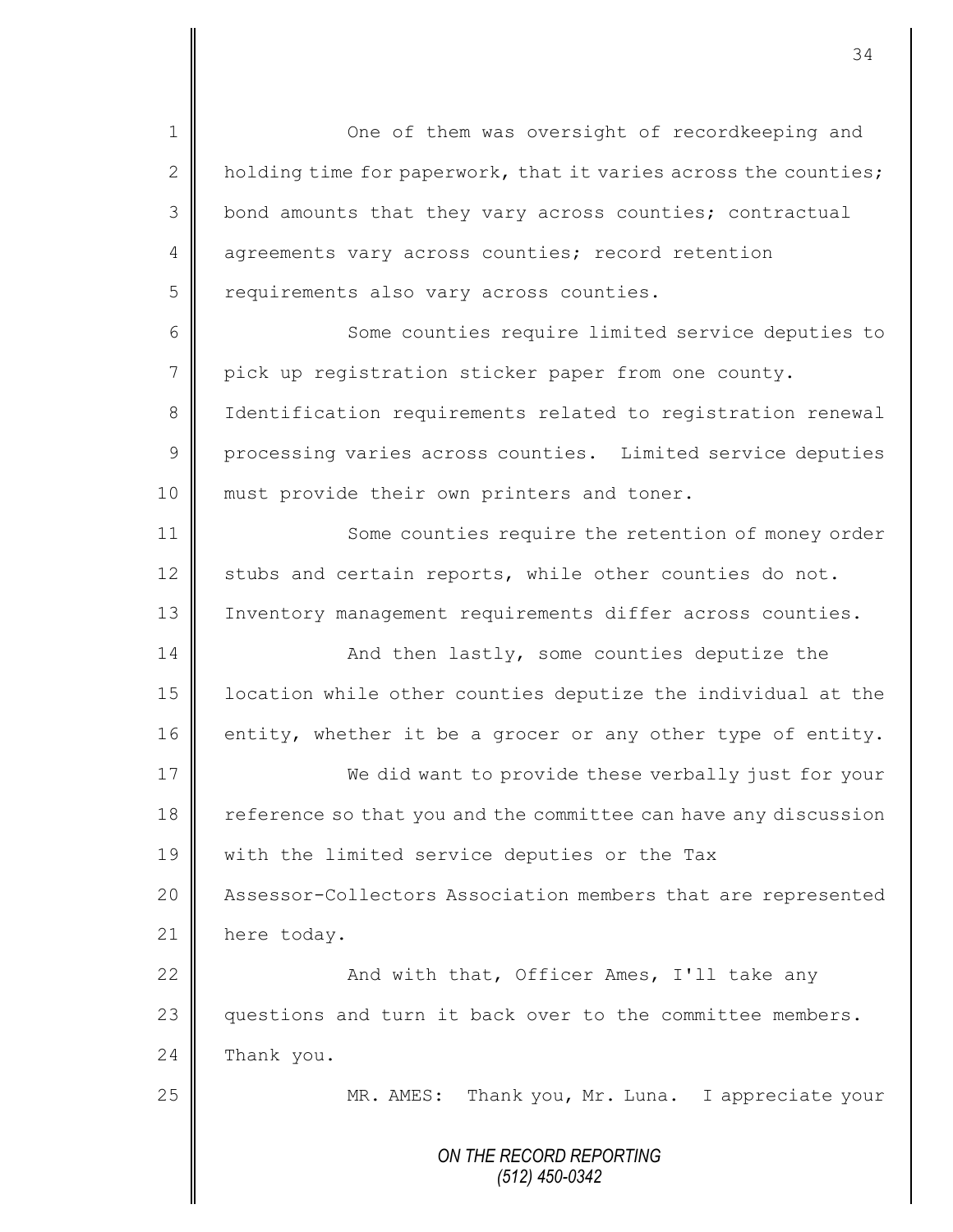1 service today.

| $\mathbf{2}$    | Members, it's now time. I hope that you've heard                |
|-----------------|-----------------------------------------------------------------|
| 3               | the presentations today given by our presenters and you've      |
| 4               | jotted down some questions. I definitely have jotted down       |
| 5               | some questions, but I'd like to open it up to our member panel. |
| 6               | So any members, at this time, raise your hand, your             |
| $7\phantom{.0}$ | digital hand, if you will, and once recognized you may proceed. |
| $8\,$           | You can ask questions to anybody who has presented today or     |
| $\mathcal{G}$   | the DMV staff.                                                  |
| 10              | So we would like to start the discussion.<br>We've              |
| 11              | had some great conversation at the last meeting, and now that   |
| 12              | we actually have some people here that may answer some of those |
| 13              | questions, I think it would be great if we move forward.        |
| 14              | So committee members, any questions for any of our              |
| 15              | presenters today? The floor is open. Committee members, the     |
| 16              | floor is open.                                                  |
| 17              | (No response.)                                                  |
| 18              | MR. AMES: Okay. As you're reviewing your                        |
| 19              | questions, I did have one, and this question is for both        |
| 20              | Stephanies from H-E-B and Kroger. Thank you both for having     |
| 21              | an easy name today, Stephanie, to remember. I appreciate        |
| 22              | that.                                                           |
| 23              | My question will be one of the things that Mr. Luna             |
| 24              | just mentioned is that toners for your printers -- would both   |
| 25              | limited service deputies, H-E-B and Kroger, would that be a     |
|                 | ON THE RECORD REPORTING<br>$(512)$ 450-0342                     |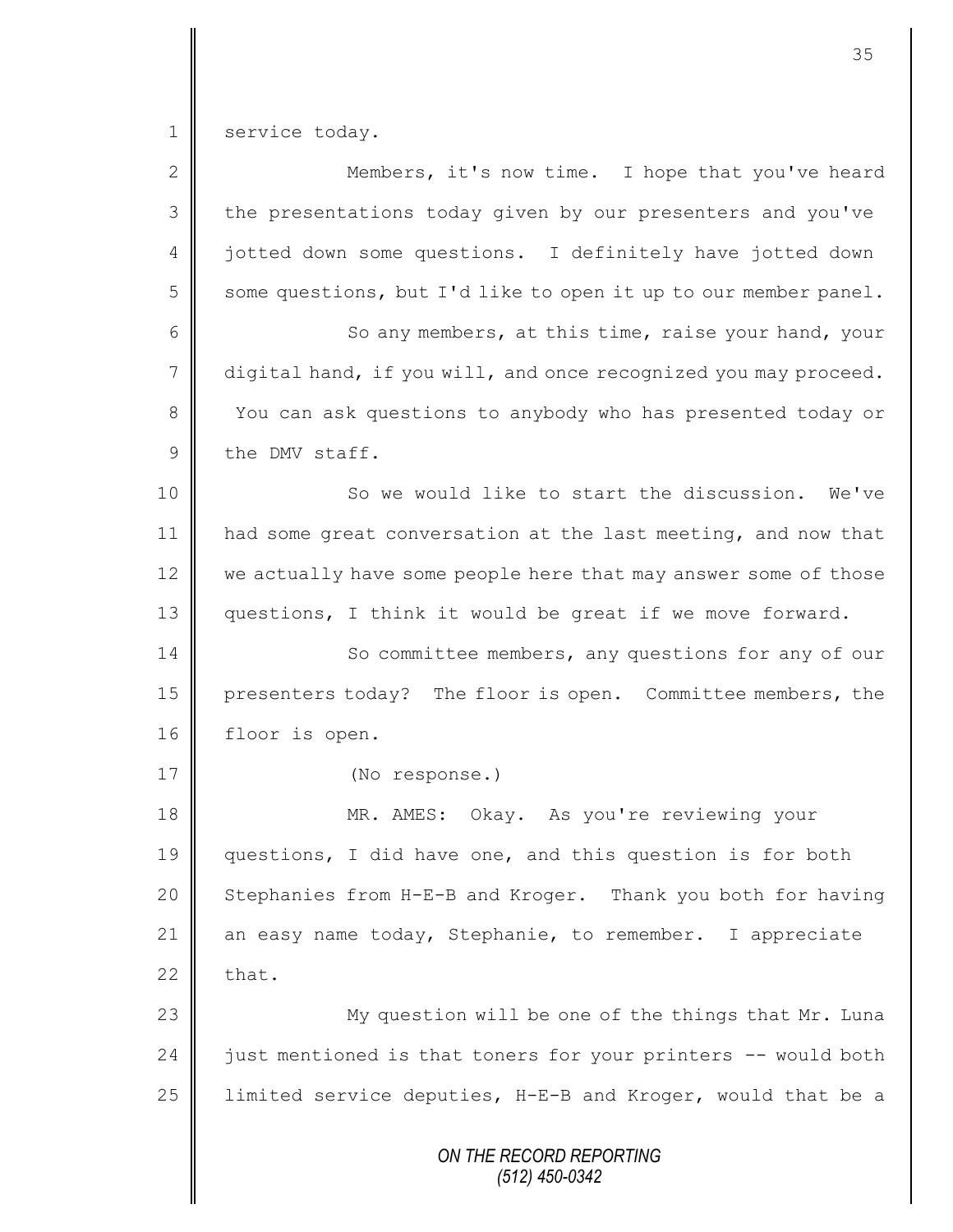| $\mathbf 1$  | benefit if the county tax office, through the Department of     |
|--------------|-----------------------------------------------------------------|
| $\mathbf{2}$ | Motor Vehicles, provided you toner, or would that really make   |
| 3            | a difference?                                                   |
| 4            | Let's start with H-E-B Stephanie.                               |
| 5            | MS. AFFLERBACH: Thank you, Presiding Officer                    |
| 6            | This is Stephanie Afflerbach with H-E-B.<br>Ames.               |
| 7            | I think that would certainly make a difference.                 |
| 8            | We are considering all aspects of how we reduce costs or create |
| $\mathsf 9$  | efficiencies, so toner and the use of our printer is definitely |
| 10           | contributing to a cost for the program.                         |
| 11           | MR. AMES: Thank you, Stephanie.                                 |
| 12           | Stephanie Curtis from Kroger, same question.                    |
| 13           | Would toner being provided by the tax assessors through the     |
| 14           | Department of Motor Vehicles be a benefit to the LSDs?          |
| 15           | She may have to dial *3 again.                                  |
| 16           | MS. CURTIS: Hi. Can you hear me?                                |
| 17           | MR. AMES: Yes, ma'am.                                           |
| 18           | MS. CURTIS: Yes, we believe that would be a                     |
| 19           | benefit for several of our stores.                              |
| 20           | MR. AMES: Fantastic. Thank you.                                 |
| 21           | Members, any other questions for H-E-B Stephanie                |
| 22           | or Kroger Stephanie?                                            |
| 23           | MS. ALIU: This is Billie Aliu. Yes, Mr. Ames,                   |
| 24           | I have a question.                                              |
| 25           | MR. AMES: Yes, ma'am. Please proceed.                           |
|              |                                                                 |
|              | ON THE RECORD REPORTING<br>$(512)$ 450-0342                     |
|              |                                                                 |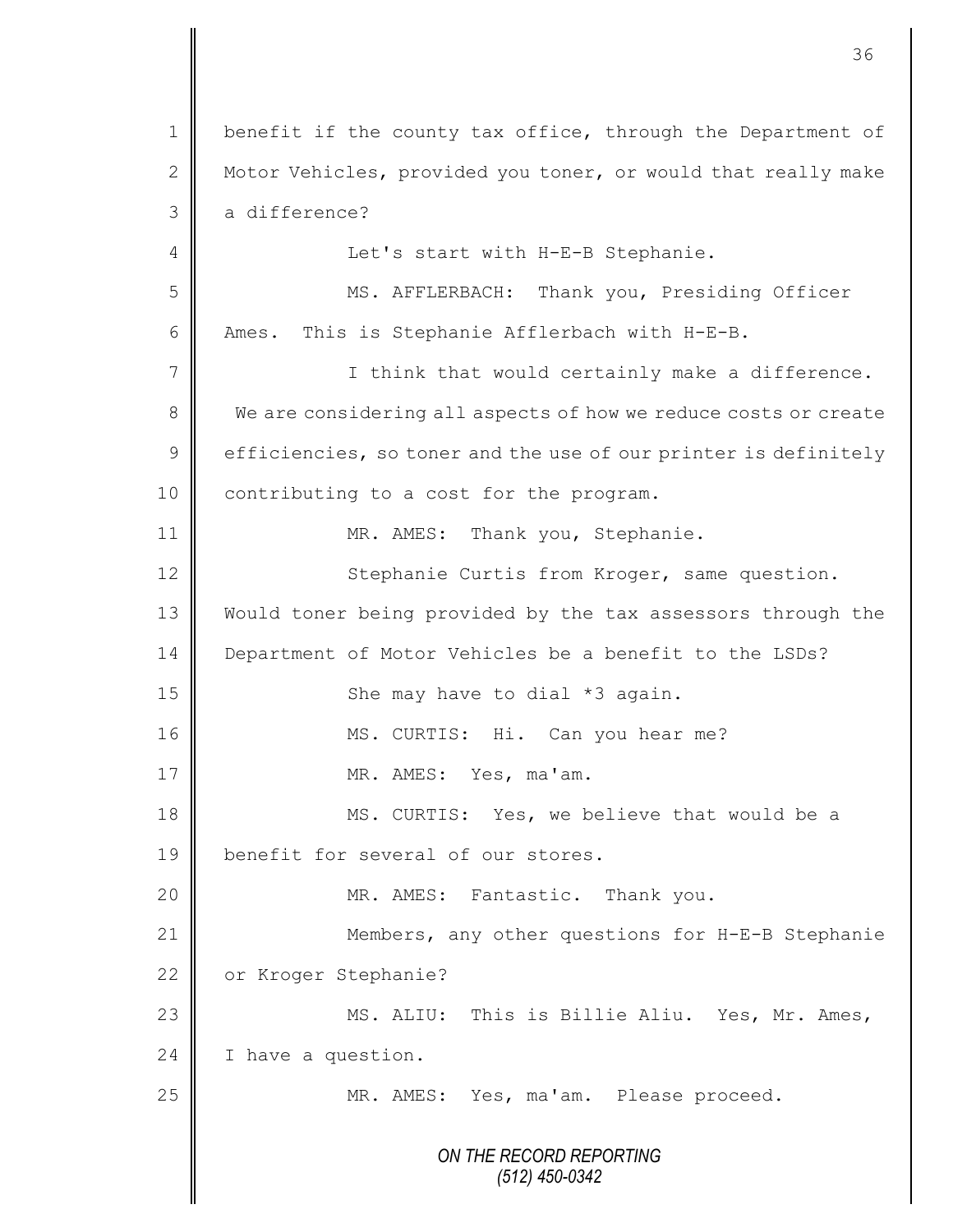| $\mathbf 1$    | MS. ALIU: I think last meeting I asked what are                 |
|----------------|-----------------------------------------------------------------|
| $\mathbf{2}$   | the costs. Have we seen a list that I'm missing of what the     |
| 3              | current costs are so that we can possibly determine what other  |
| $\overline{4}$ | cost reductions could happen other than the print cartridges?   |
| 5              | Thank you.                                                      |
| 6              | MR. AMES: Great question, Member Aliu.                          |
| $\overline{7}$ | Stephanie from H-E-B, we'll let you take that                   |
| 8              | Have you quys identified the costs of actually<br>first.        |
| 9              | providing the stickers on behalf of H-E-B?                      |
| 10             | MS. AFFLERBACH: Thank you, Officer Ames, and                    |
| 11             | thank you, member, for the question.                            |
| 12             | We do have an extensive list calculating the<br>Yes.            |
| 13             | ROI on offering this service and what our costs are and what    |
| 14             | the benefits, including hard costs and soft costs and hard      |
| 15             | benefits and soft benefits, and there are a number of costs.    |
| 16             | I will say that most of them are administrative                 |
| 17             | in nature, and you know, we do have an H-E-B partner who        |
| 18             | performs the service, and there's a labor cost to us processing |
| 19             | the renewal at the store level.                                 |
| 20             | There is also potentially a card interchange cost               |
| 21             | if the customer is paying with a debit card. Several of the     |
| 22             | other costs that are administrative in nature have to do with   |
| 23             | personnel at the corporate office or personnel on our legal     |
| 24             | team or on our compliance team managing contracts, managing     |
| 25             | requirements for paperwork retention and managing the bond      |
|                | ON THE RECORD REPORTING<br>$(512)$ 450-0342                     |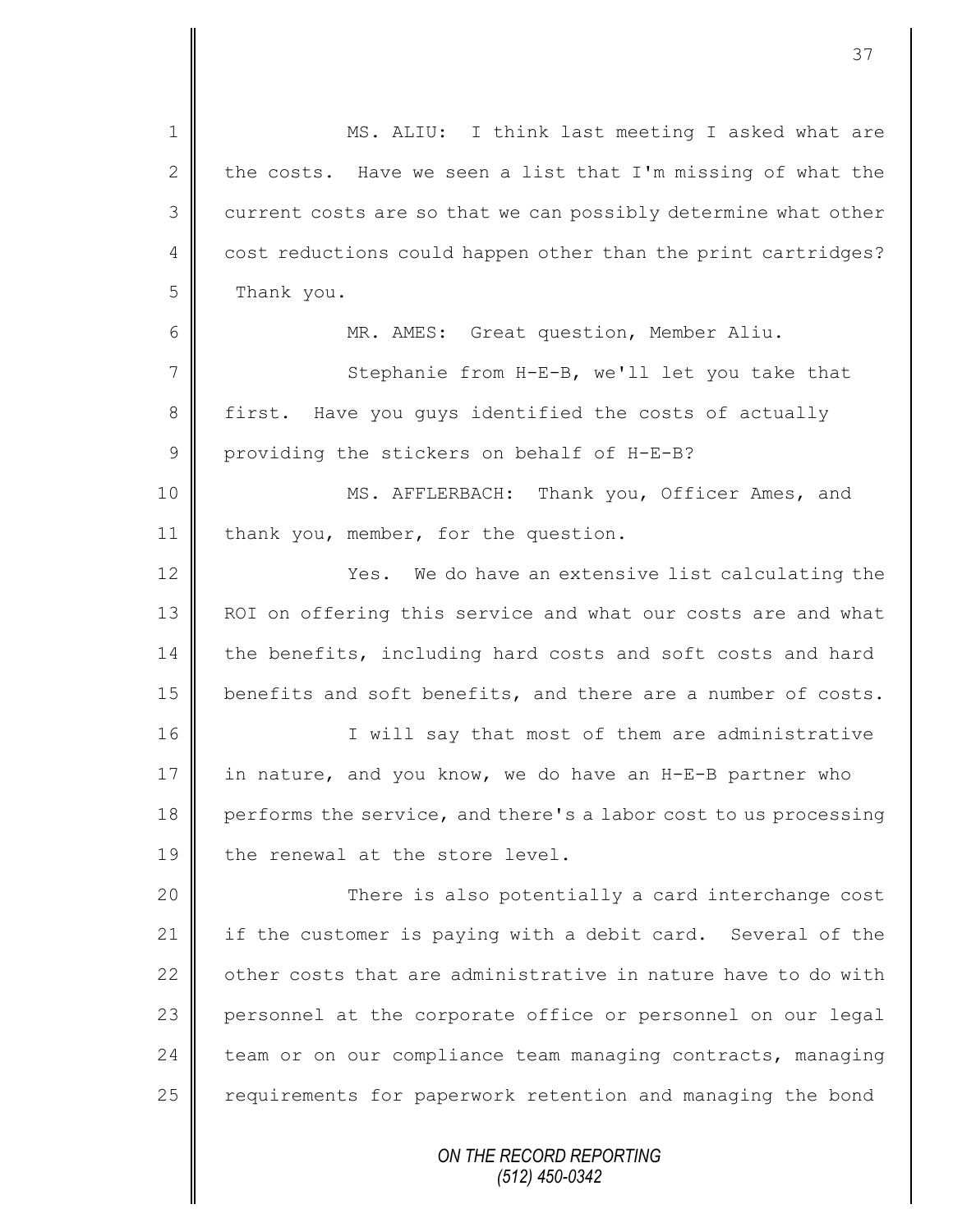1 amounts and when those are due and the varying amounts and 2 making sure that those are renewed. So I will say that a number 3 || of the costs are related to labor at our store level or 4 corporate office.

5 MR. AMES: Thank you. This is Presiding Officer 6 Ames.

7 || Stephanie from H-E-B, if I heard you correctly, 8 and help me understand, the majority of your costs are 9 administrative and not necessarily the front-end labor. 10 | Obviously those are the ones printing the stickers, but you're 11 saying that the most cost efficiencies could be found in the 12 administrative level. Correct?

13 MS. AFFLERBACH: That's correct, Officer Ames. 14 | And several of our questions were around streamlining the 15 processes, and I think a best practices document is a great  $16$  step if counties are willing to take a look at streamlining 17 even contracts, verbiage on the contracts, timing of the 18 **contracts.** 

19 The costs that are probably more within control  $20$  | of our tax assessor county partners have to do with the bond 21  $\parallel$  requirements, the amount of bonds that we're required to hold. 22  $\parallel$  We do have at least one county that requires us to deputize 23  $\parallel$  at the individual level, and they assess us a charge for doing 24 that, so there is a fee that we pay to deputize individuals 25 | in one of our counties.

> *ON THE RECORD REPORTING (512) 450-0342*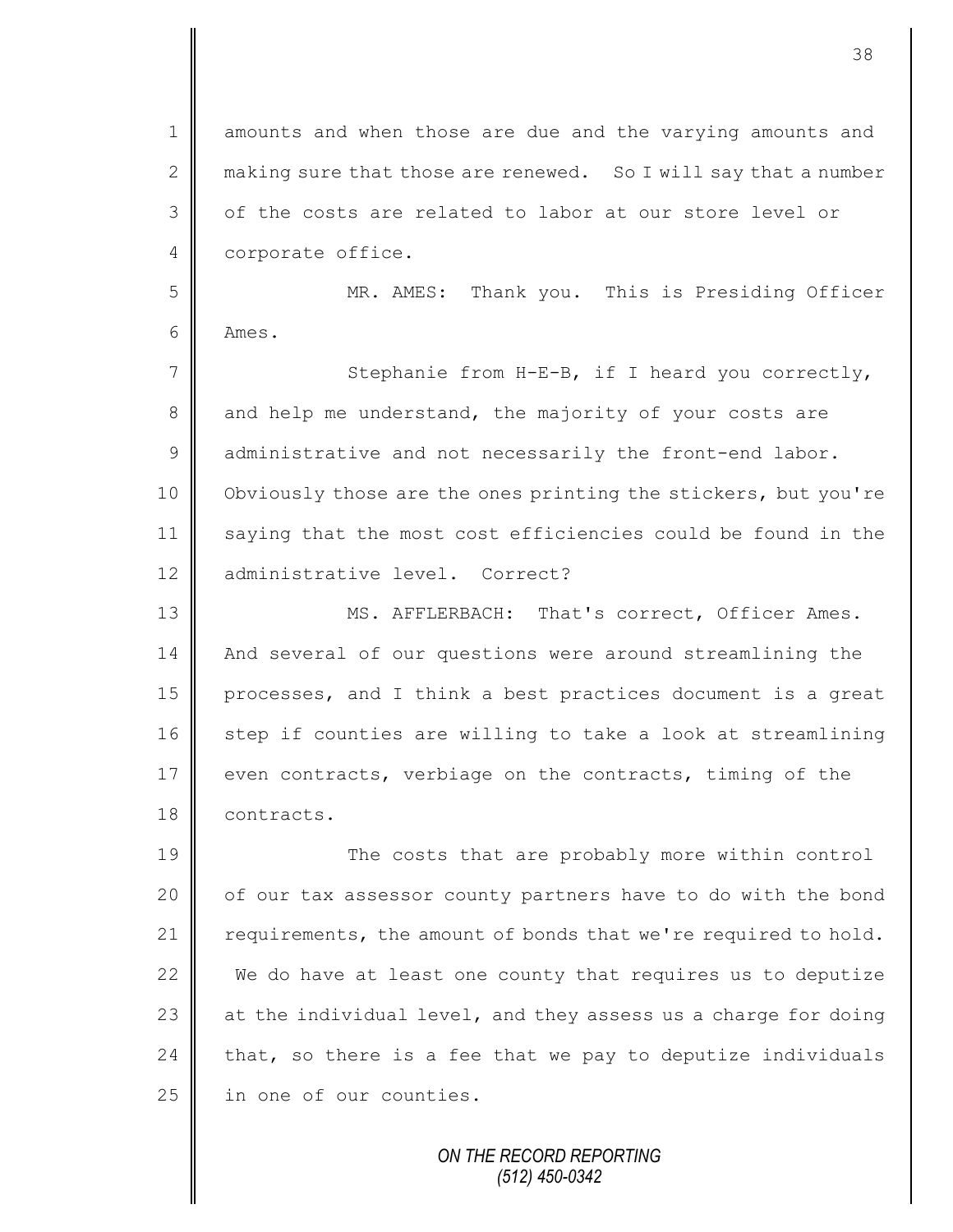*ON THE RECORD REPORTING (512) 450-0342* 1 There are other fees, I know you mentioned, related 2 to how we collect sticker paper. Some of the counties require 3 us to have a partner drive to pick up the paper, some of the 4 | counties require us to have a courier pick up the paper and 5 we pay the courier costs. If those are very small amounts 6 | of paper, then we're doing that pretty frequently. So those 7 are some of the hard costs that are probably within control 8 | of our county partners. 9 || MR. AMES: Thank you, Stephanie. That is great 10 information for us to know directly from you at H-E-B. 11 | As a follow-up question to Member Aliu -- and then 12 | I'm going to ask Stephanie from Kroger if she would also  $13$  respond  $-$ - but what mentioned in there was timing of contracts 14 and bonds. 15 Would it be helpful if bonds and contracts were 16 on a fiscal year or on a calendar year and they all renewed 17 at the same time for every single county? 18 MS. AFFLERBACH: Officer Ames, this is Stephanie 19 | Afflerbach with H-E-B. 20 | Xes, that would definitely be helpful. As I 21 mentioned, some of our administrative costs are tied to having 22 someone on our legal team manage when contracts are up for 23 | renewal and reviewing the terms every time that they're up 24  $\parallel$  for renewal to make sure that we don't need to update terms. 25 | So if the contract verbiage was more consistent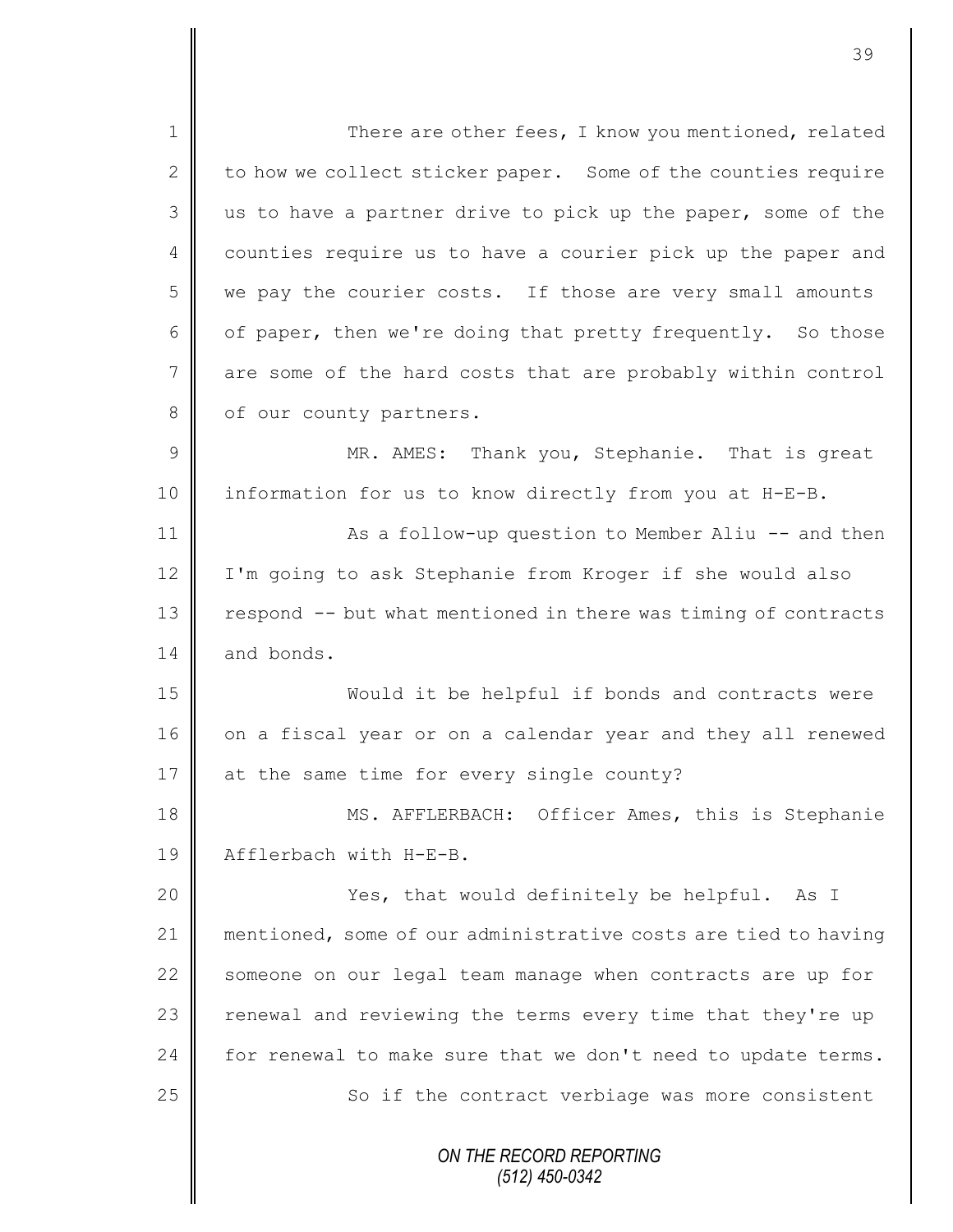*ON THE RECORD REPORTING* 1 and the timing was more consistent, that would certainly save 2 us time and effort on our corporate side. 3 || MR. AMES: Thank you very much for your feedback. 4 | Presiding Officer Ames here. 5 Stephanie Curtis from Kroger. The question from 6 | Member Aliu was the costs to provide the tags from the limited 7 service deputies. Do you have any feedback or comments 8 related to that? 9 || MS. CURTIS: Yes. We're going to basically say 10  $\parallel$  the exact same thing that Stephanie from H-E-B said, and also 11  $\parallel$  to add on that, you know, postage or basically mailing costs 12  $\parallel$  are going to be probably one of the higher costs after labor, 13 | so anything to help out with that cost, because most of our 14 stores are mailing things in weekly and it does cost a lot 15 | of money. 16 || Some of our stores are doing FedEx deliveries 17 because of other issues that we have had with mail theft at 18 several of our locations. So we do pay a lot more for just 19 paying to get the paperwork to a county office. 20 || Every once in a while if it's a dire situation, 21 we have associates from our stores driving to county offices 22  $\parallel$  to drop off the paperwork, so again, there's a lot of charges 23  $\parallel$  that are possibly involved in that situation as well. But 24  $\parallel$  we would have to do a little bit more digging to really see  $25$  what that cost is hitting us when it comes to all those things

*(512) 450-0342*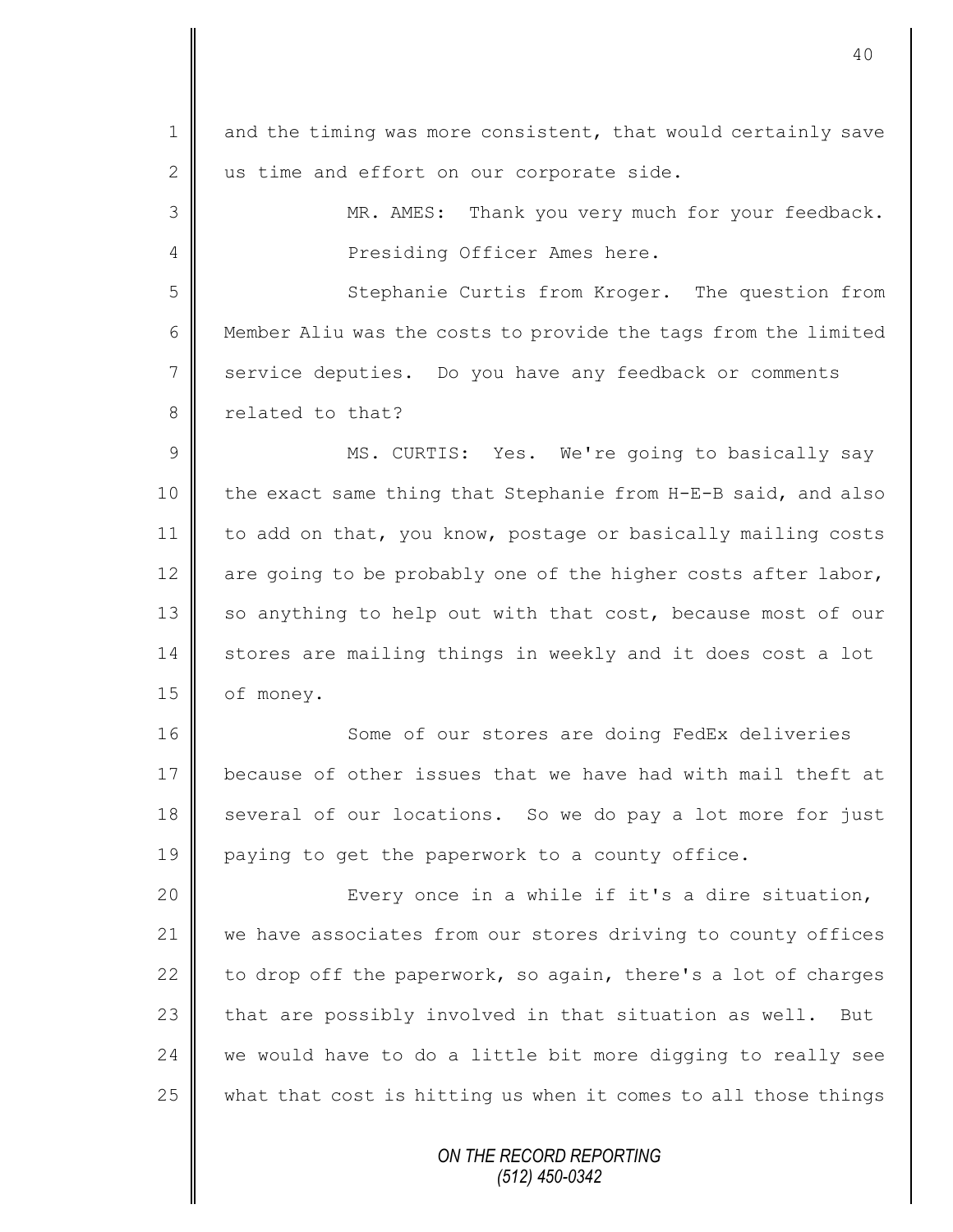*ON THE RECORD REPORTING (512) 450-0342* 1 | that were mentioned beforehand. 2 MR. AMES: Thank you, Ms. Curtis. 3 || This is Presiding Officer Ames. 4 So I've got you down as a ditto-plus, and so I  $5 \parallel$  appreciate that. And so would you also agree with H-E-B that 6 administrative is probably the highest cost inefficiencies  $7$  that you have at this point? 8 MS. CURTIS: Was that for Stephanie at Kroger? 9  $\parallel$  MR. AMES: Yes. 10 || MS. CURTIS: Yes, I do agree with that statement. 11 MR. AMES: Okay. Thank you very much. Thank you 12 both, ladies. 13 **Members, any other further questions for the** 14 | limited service deputies or the tax assessors present today? 15 MS. AFFLERBACH: Officer Ames, this is Stephanie 16 Afflerbach with H-E-B. May I add one more comment? 17 MR. AMES: Yes, ma'am. Please do. 18 **MS.** AFFLERBACH: The other factor that is in 19 control of the tax assessor partners is the way that we transmit 20 payments. A number of our counties require checks, paper 21 checks, or money orders.  $22$   $\parallel$ 23 Kroger, the way that we're having to send or deliver payments 24 is also a cost. Some of our counties are able to 25  $\parallel$  electronically receive or send payments, and that is helpful.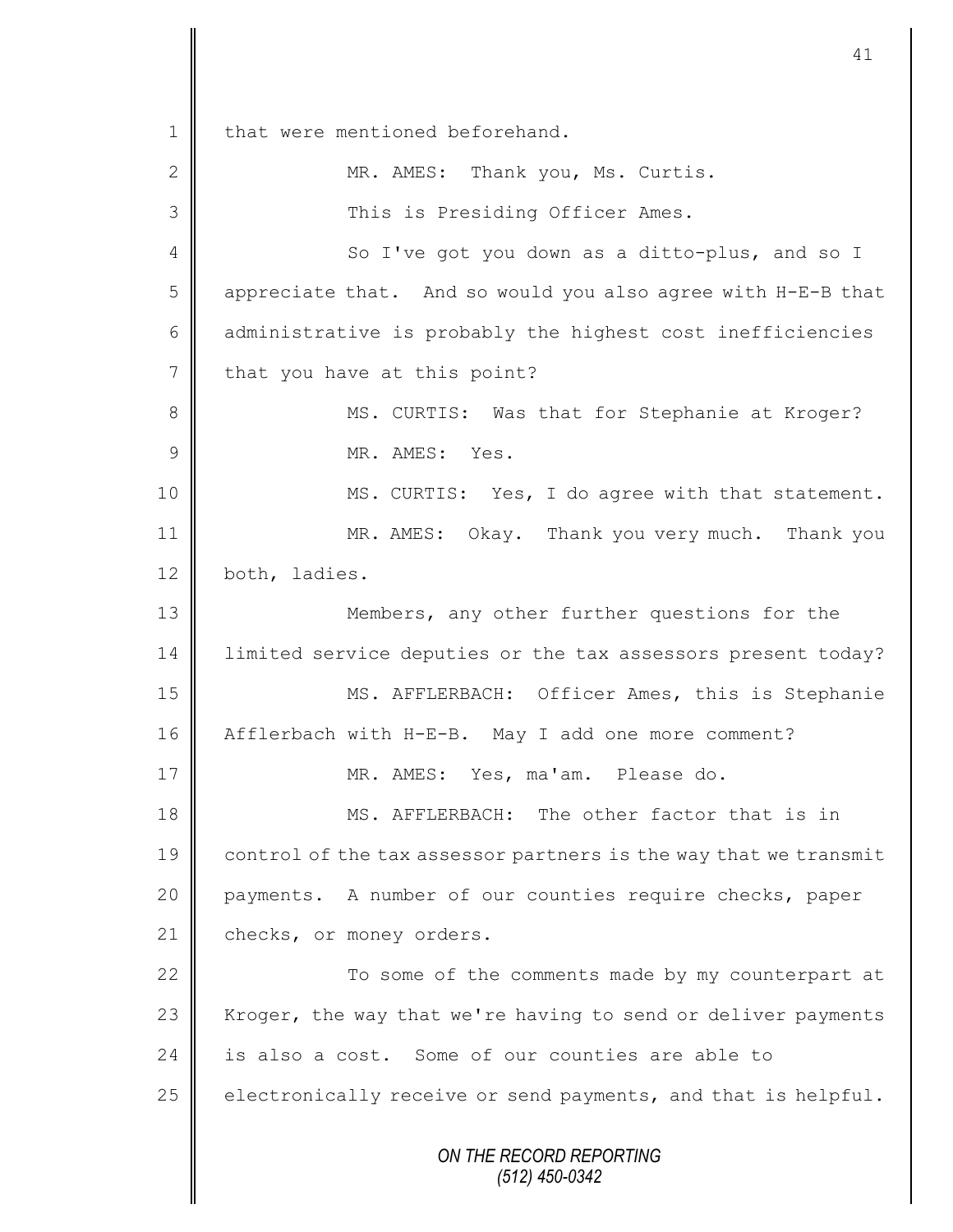*ON THE RECORD REPORTING* 1 || MR. AMES: Thank you, Stephanie from H-E-B. I  $2 \parallel$  really appreciate that feedback also. 3 We have found here in Dallas that we offer the ACH 4 or the wire ability, and some people prefer to use checks, 5 so I think it's on both ends for that, but I think anything 6 electronic is definitely preferable. So that is great 7 | feedback. Thank you very much. 8 Kroger Stephanie Curtis, would you agree that  $9 \parallel$  electronic payment would be a benefit for you? 10 MS. CURTIS: Yes. So as you mentioned Dallas 11 County having that finally being offered, we'll probably work 12 at our office level to get that set up for our Dallas stores, 13 because Dallas County is -- for our level of stores, that's 14 where a lot of opportunity is cost-wise when it comes to money 15 | orders getting lost in the mail. 16 || So if we could actually work together to get Dallas 17 County stores on the ACH program, that would be very beneficial 18 for our team here, because we already have two other counties, 19 Tarrant County and Collin County, already on the ACH process, 20  $\parallel$  so if we could get Dallas involved, that would basically put 21 all of our major counties on that same streamlined process, 22  $\parallel$  which would make some of our issues go away and our cost issues 23 | kind of decrease in that same regard. 24 MR. AMES: Thank you, Stephanie from Kroger. As 25  $\parallel$  the Dallas County tax assessor, I might have some pull in

42

*(512) 450-0342*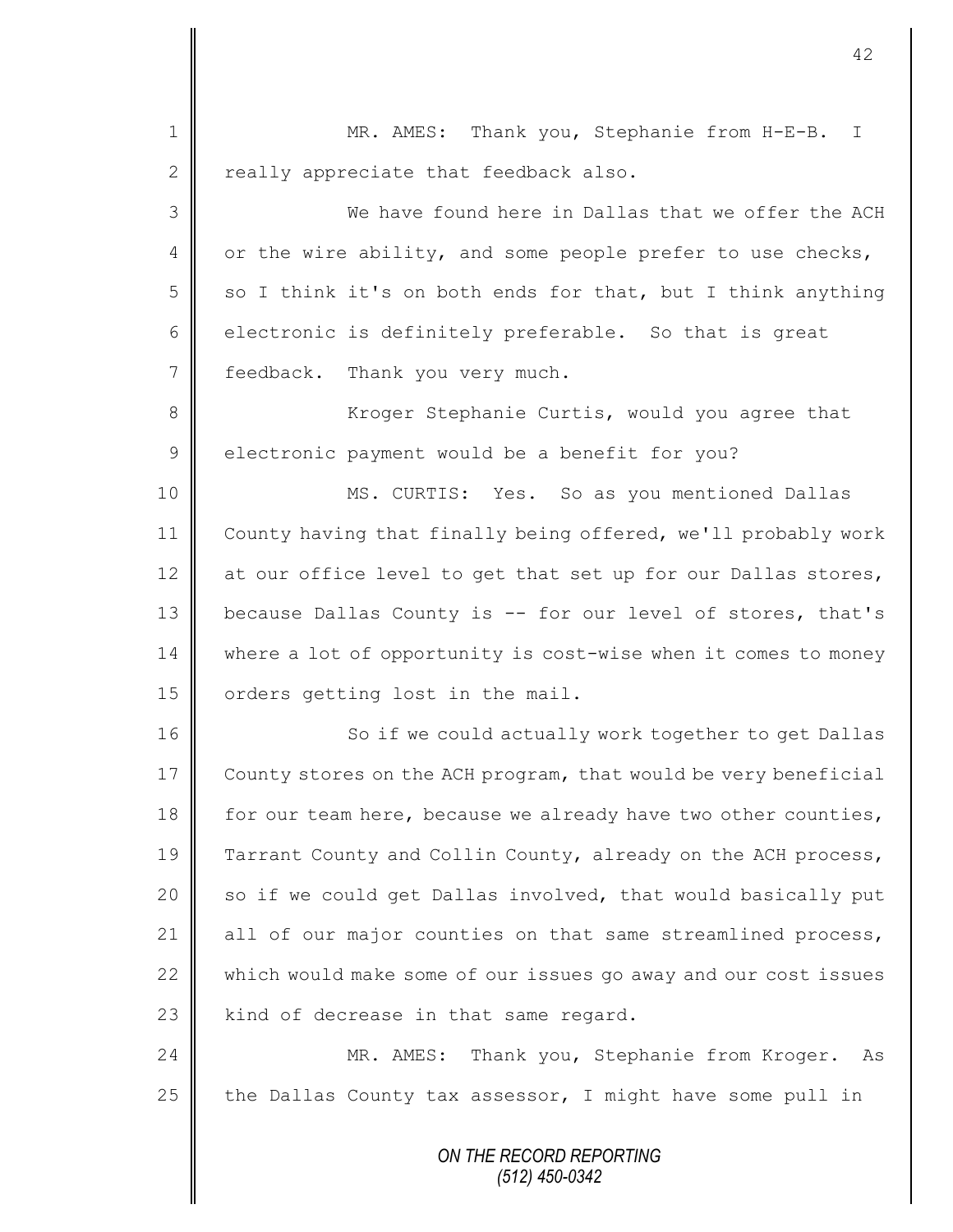*ON THE RECORD REPORTING (512) 450-0342* 1 getting that done, so it's a service we've offered for quite 2 some time, and my team will be in contact with you, and 3 || hopefully we'll be done by the end of the week with that one. 4 MS. CURTIS: That sounds great. 5 || MR. AMES: Appreciate that. 6 Members, committee members, any other questions 7 to the limited service deputies here today or the tax 8 assessors? Committee members, any questions for the limited 9 service deputies or the tax assessors? 10 || MR. GONZALEZ: Chair Ames, this is Member 11 Gonzalez. Permission to speak? 12 | MR. AMES: Absolutely. Please proceed, sir. 13 MR. GONZALEZ: I'd like to ask the ladies from 14 He-B and Kroger, just out of curiosity, when they're preparing 15  $\parallel$  reports to report to the county, does it entail a package report 16 when they make payment to the respective tax offices? I'm 17 iust curious as to the volume or the bulk of the work that 18 needs to be physically taken to the county courthouse. 19 Thank you. 20 MR. AMES: Thank you, Member Gonzalez. 21 | If I can restate the question to both Stephanie 22 From H-E-B and Stephanie from Kroger, what is involved in  $23$  providing the documents to the county tax office? 24 MS. AFFLERBACH: Thank you, Mr. Ames, and thank 25 | you, member, for the comment. This is Stephanie with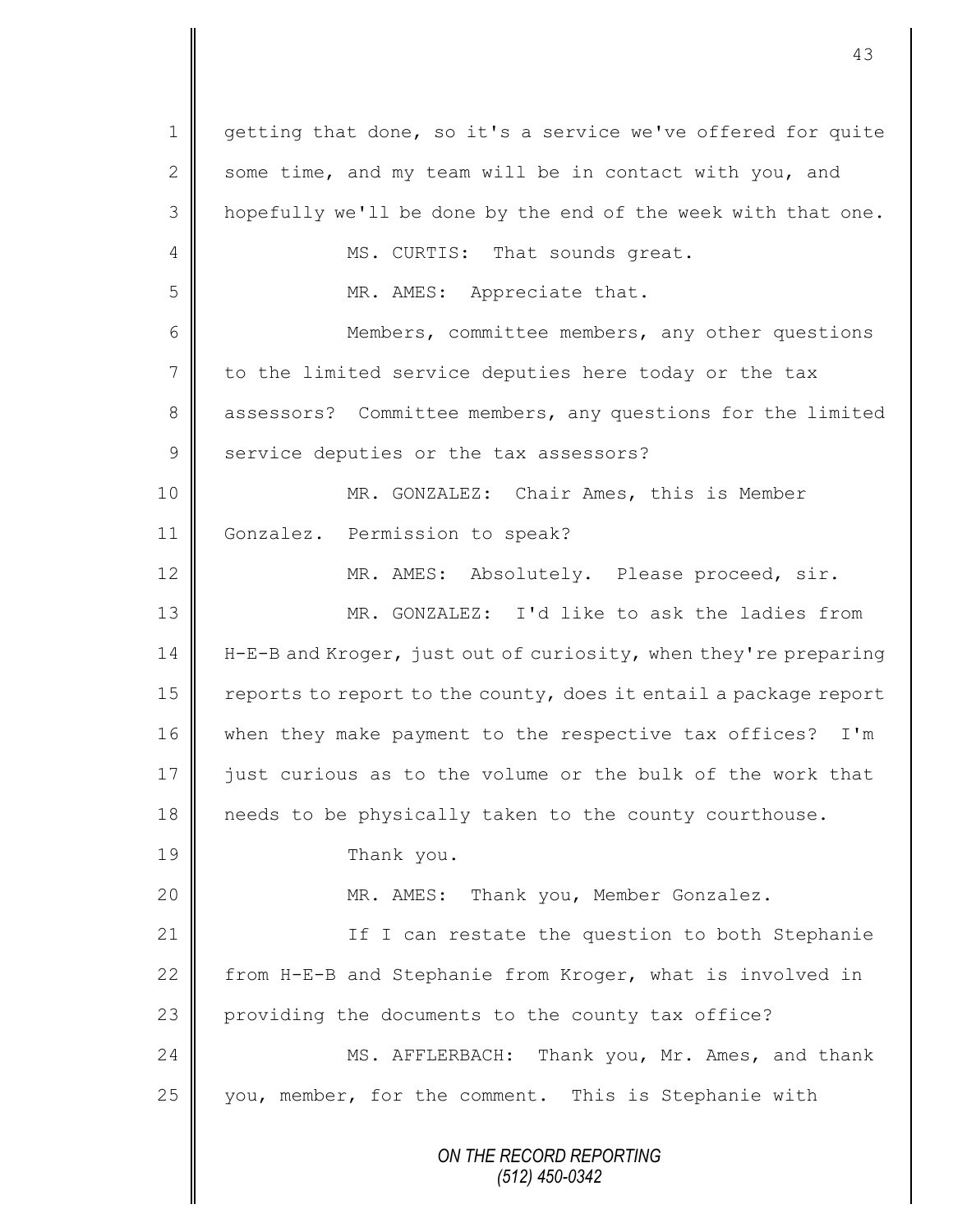$1 \parallel$  H-E-B.

| $\mathbf{2}$   | I think that is part of our conversation today,                 |
|----------------|-----------------------------------------------------------------|
| 3              | that it's not consistent across counties. If the question       |
| 4              | was around payment support, we definitely do have processes     |
| 5              | to streamline support for payments as they're submitted.<br>I'm |
| 6              | not sure if that answers the question.                          |
| $\overline{7}$ | MR. AMES: What about documentation? There is                    |
| $8\,$          | certainly some of the documents that must be submitted to the   |
| $\mathsf 9$    | county, not just the payment but the stubs that are taken.      |
| 10             | What is the current process that H-E-B is using                 |
| 11             | and what is your preferred process? Some of them bring it       |
| 12             | in, some of them mail it in, some of them have the county pick  |
| 13             | it up.                                                          |
| 14             | MS. AFFLERBACH: Yeah. To your point earlier,                    |
| 15             | Officer Ames, anything electronic is preferable for us. We      |
| 16             | prefer not to add costs for mailing things and liability for    |
| 17             | them getting lost in the mail and additionally prefer to stay   |
| 18             | away from having a partner on the road driving documentation    |
| 19             | that adds a level of liability as well.                         |
| 20             | Thank you, Stephanie.<br>MR. AMES:                              |
| 21             | This is Presiding Officer Ames.                                 |
| 22             | As a follow-up to that, if you had the capability,              |
| 23             | H-E-B, to scan those documents and email them, would that be    |
| 24             | preferable?                                                     |
| 25             | MS. AFFLERBACH: Yes, that would be preferable for               |
|                | ON THE RECORD REPORTING<br>$(512)$ 450-0342                     |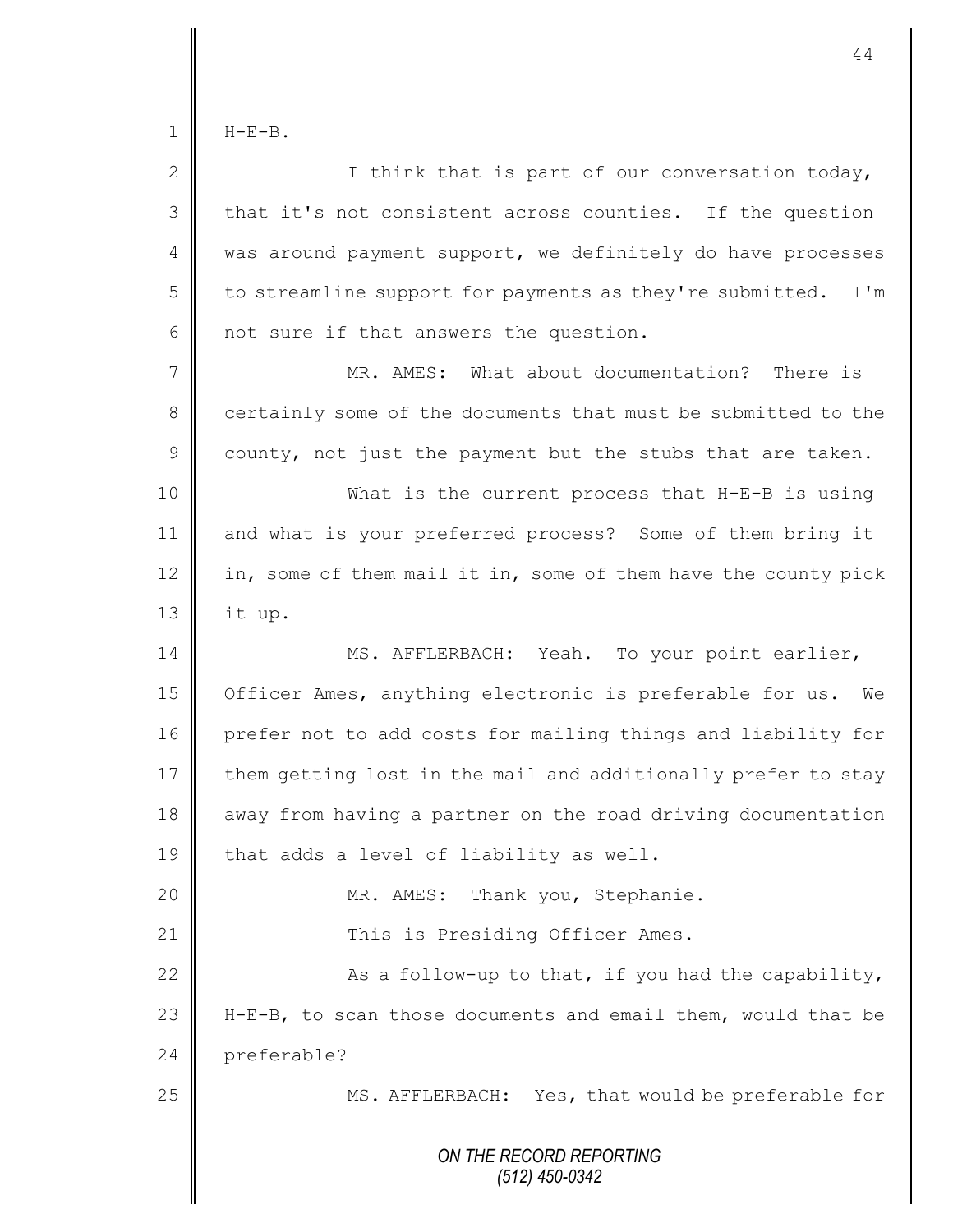$1 \parallel$  H-F-B.

2 MR. AMES: And does H-E-B have that ability to scan 3 those documents currently? Stephanie from H-E-B, are you 4 checking with your team? 5 MS. AFFLERBACH: Yes, we do have that ability  $6$  today. 7 || MR. AMES: All right. Fantastic. 8 Stephanie from Kroger, same question from Member 9 Gonzalez. What is your process for submitting paperwork to 10 the county tax assessors and what's your preferred process? 11 **MS. CURTIS:** We have to file all paperwork involved 12 with anything that we process during a week, so that would 13  $\parallel$  include the stubs, the weekly report. 14 | For the counties that we process ACH, we have to 15  $\parallel$  provide an ACH cover letter that allows the county to  $-$ - we're 16 basically giving the county the approval to deduct funds 17 electronically. And then if we have any misprints or voids, 18  $\parallel$  we have to send in that paperwork, so basically the misprinted 19 car tags plus -- I can't remember the word or the verbiage 20 | right now of the form, but there's an additional paperwork 21  $\parallel$  that we have to fill out for anything that's a reprint or a 22 void to have all of that sent in. 23 | Constant Mand the counties that we work with, we have 24  $\parallel$  requested, the ones that are ACH, if we can send them 25  $\parallel$  electronically, because obviously that would really save on

> *ON THE RECORD REPORTING (512) 450-0342*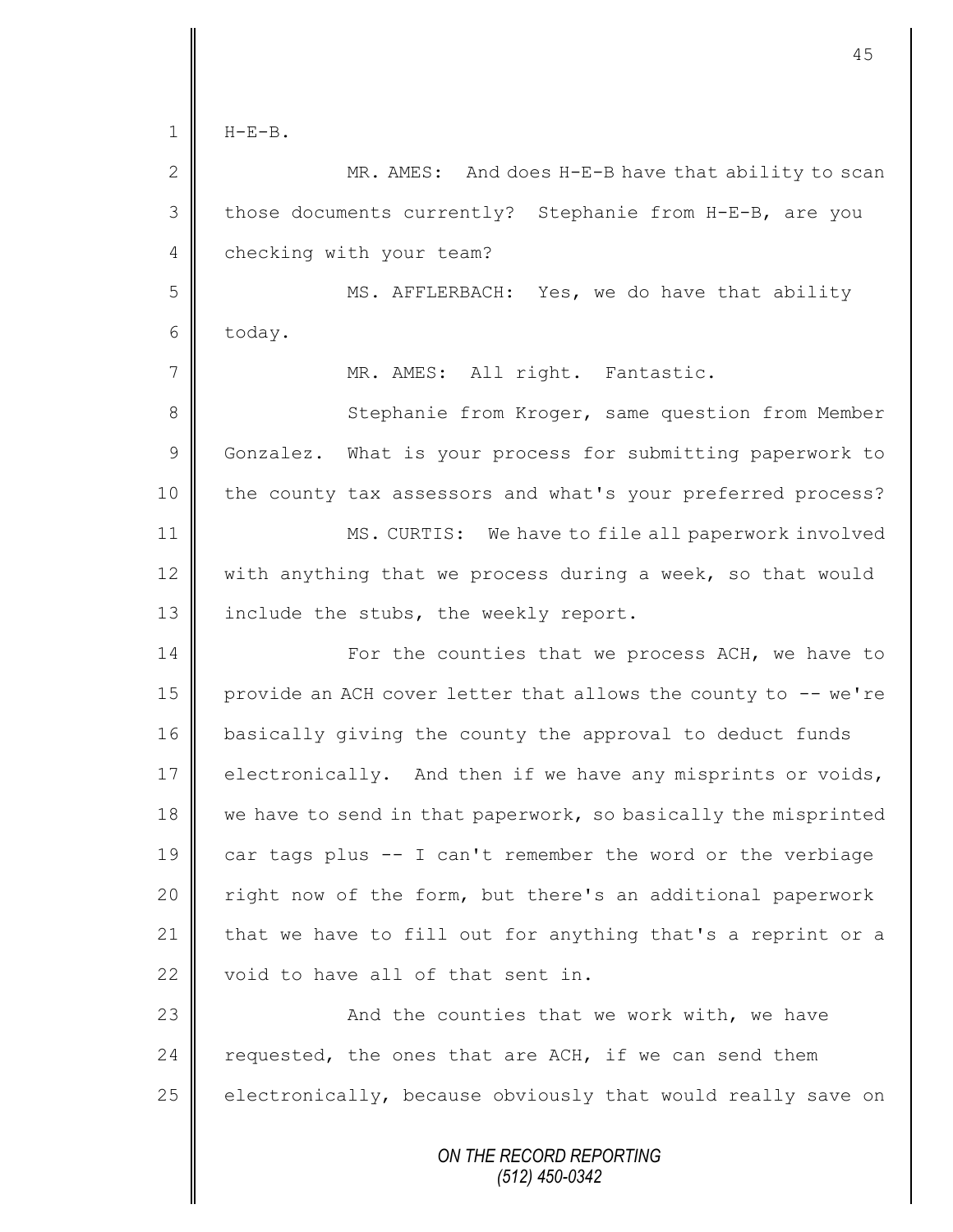1 postage costs for our counties.

| $\overline{2}$  | Those two counties that we've requested that at,               |
|-----------------|----------------------------------------------------------------|
| 3               | they want everything to be sent to them via the mail or to     |
| 4               | be dropped off in person. So if you can do anything on your    |
| 5               | end to allow us to do everything electronically, that would    |
| 6               | be so much easier overall, I think, for our team at Kroger.    |
| $7\phantom{.0}$ | MR. AMES: Thank you, Stephanie. We appreciate                  |
| $8\,$           | that feedback.                                                 |
| $\mathcal{G}$   | And same question to you as I had to H-E-B: if                 |
| 10              | we were able to do some kind of scanning function, does Kroger |
| 11              | currently have the ability to scan those documents in and send |
| 12              | them?                                                          |
| 13              | MS. CURTIS: Yes, we do.                                        |
| 14              | MR. AMES: Fantastic. Thank you very much.                      |
| 15              | Members, any other further questions? Members,                 |
| 16              | remember this is not just questions to the LSDs but also to    |
| 17              | the tax assessors and to the staff. Any other further          |
| 18              | questions, members?                                            |
| 19              | (No response.)                                                 |
| 20              | MR. AMES: Member Gonzalez, your hand is still up               |
| 21              | but I believe it's still up from last time, so if you have     |
| 22              | a further question, be happy to address it, if not, if         |
| 23              | you'll -- perfect, looks like it wend down.                    |
| 24              | I do have a question for DMV staff. We have heard              |
| 25              | from both H-E-B and Kroger that scanning documents, submitting |
|                 | ON THE RECORD REPORTING<br>$(512)$ 450-0342                    |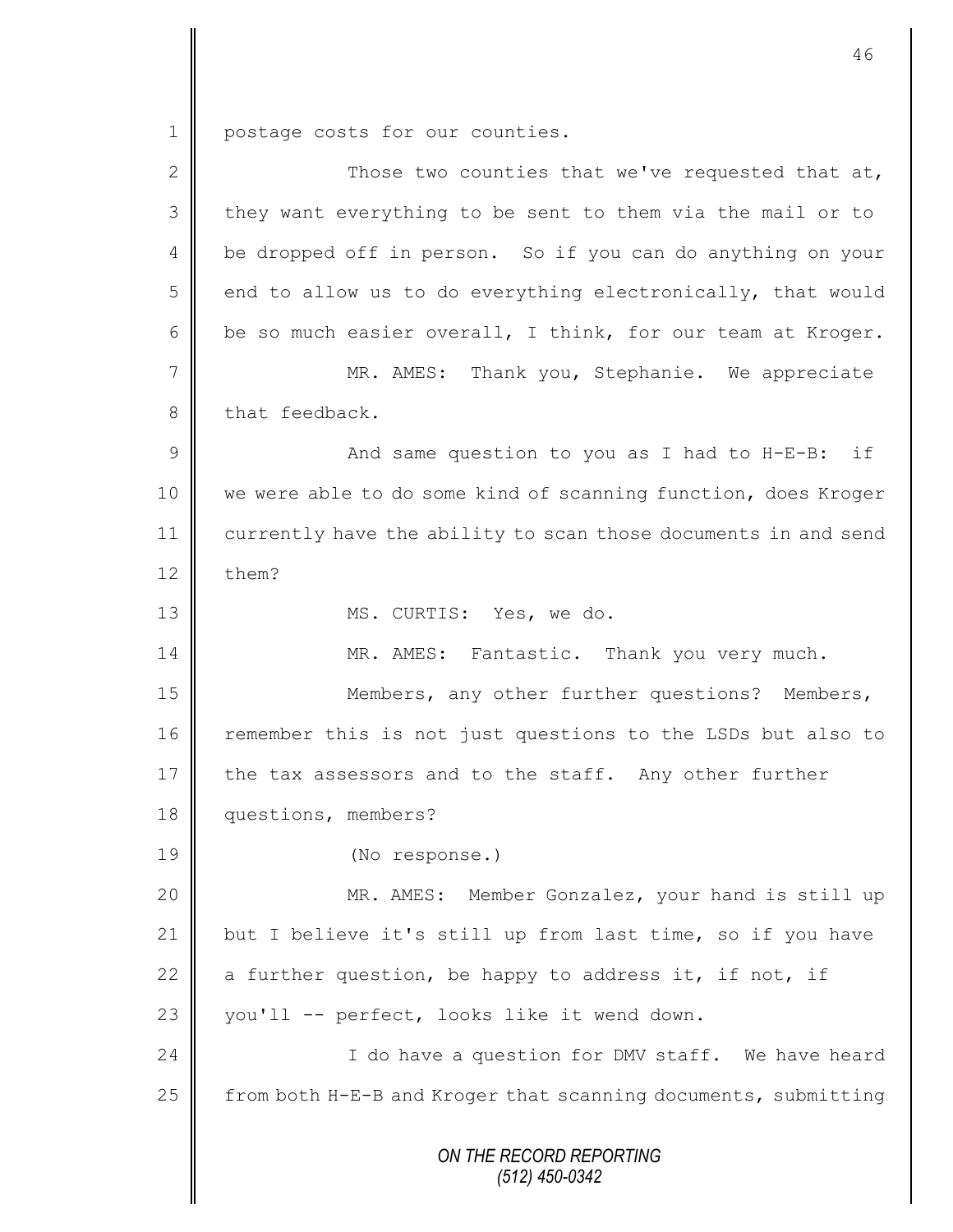*ON THE RECORD REPORTING* 1 | them electronically would be preferable. 2 Does the webSUB system have capabilities for them  $3 \parallel$  to scan into webSUB to submit to county tax assessors 4 currently? And I'll address that question to VTR Director 5 Luna and his team. Mr. Luna? 6 || MR. LUNA: Roland Luna, Vehicle Titles and 7 | Registration Division director. 8 We have one of our subject matter experts from 9 WebSUB that can confirm whether or not scanning capability 10 is possible. 11 **MR. KRISCH:** Good morning. This is Stefan Krisch, 12 director of Registration Services with VTR, TxDMV. 13 || Currently we do not have a way to upload or import 14 documentation into webSUB to support this function. 15 MR. LUNA: Officer Ames, Roland Luna, Vehicle 16 Titles and Registration Division director. 17 NR. AMES: Yes, sir. 18 MR. LUNA: While we don't have the current 19 capability now, because this has been identified as an  $20$   $\parallel$  efficiency and a cost reduction measure for both the tax 21 assessor-collectors and the limited service deputies, this  $22$  is something that we can certainly look at and partner with  $23$  | our information technology team to see if this is something 24  $\parallel$  that could be enhanced within the system. 25 MR. AMES: Thank you.

47

*(512) 450-0342*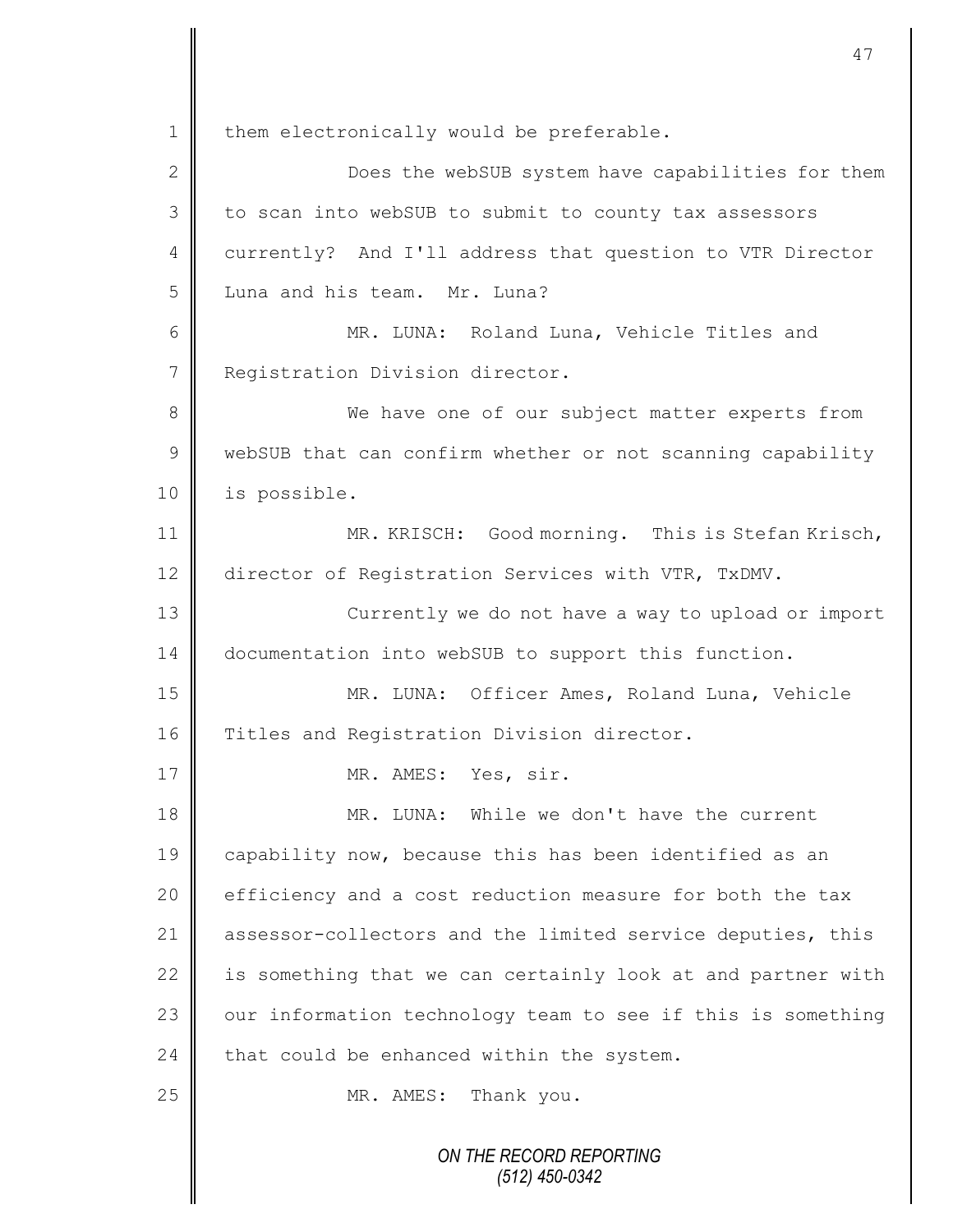*ON THE RECORD REPORTING (512) 450-0342* 1 This is Presiding Officer Ames. 2 Mr. Luna, we appreciate you looking into that for  $3 \parallel$  sure. In the meantime, if both agencies or both LSDs have 4 the ability to scan those documents and email to the tax  $5 \parallel$  assessor, is there any violation of using the scanned documents 6 instead of paper documents or any preference by the DMV? 7 And the reason I ask it in that manner is because, 8 as many of you may or may not know, tax assessors serve as  $9 \parallel$  an agent on behalf of the Texas Department of Motor Vehicles, 10 | so we cannot make decisions on scanning or electronic documents 11 without their approval and/or express permission to do so. 12 | So Mr. Luna, would the agency have any objection 13 to us receiving scanned documents through an email process 14 currently? 15 MR. LUNA: Roland Luna, Vehicle Titles and 16 Registration Division director. 17 I think that we would need to take that question 18 back and discuss internally to see what the long-term effect 19 would be, Officer Ames, and then follow up with the committee 20  $\parallel$  so that we can make sure that we're make an informed decision 21  $\parallel$  how it would affect the program area. 22 | MR. AMES: Thank you, Mr. Luna. I appreciate  $23$   $\parallel$  that. 24 | I also wanted to go back -- this is Presiding 25  $\parallel$  Officer Ames -- Ms. Curtis, you had some very good questions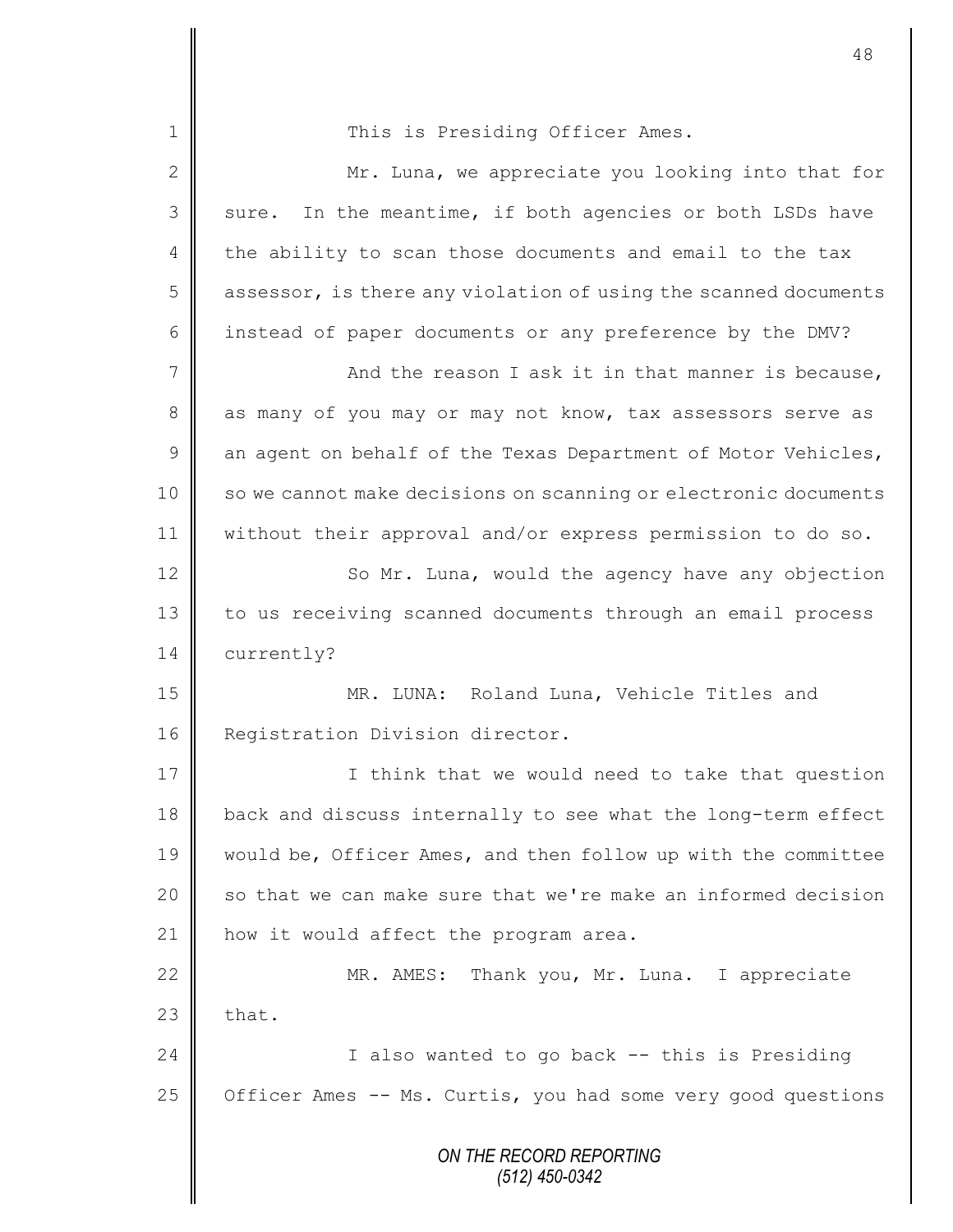*ON THE RECORD REPORTING (512) 450-0342* 1 from Kroger about the system, and it's not germane to the 2 subject of today's meeting, but I have been informed that staff 3 | from DMV will get with you on those questions and help you 4 | walk through those. 5 || And of course, you are certainly welcome to reach 6 | out to any of your county partners with those exact same 7 questions, and we'll be happy to address those as well. 8 **Committee members, any further questions to the** 9 Ulimited service deputies and/or the tax assessors and/or DMV  $10 \parallel$  staff? 11 **||** MS. ALIU: Yes. This is Billie Aliu. May I have 12 permission to ask another question? 13 || MR. AMES: Absolutely, Member Aliu. 14 MS. ALIU: I'm a little confused on this courier 15 paper -- the couriering of the paper. Is that not something 16 that the state provides  $-$  I know it provides it, but can it 17 not be shipped to all of these places? Because it seems like 18 H-E-B, Kroger, and most of the others are spending their 19 resources to go get this paper. 20 || MR. AMES: Great question, Member Aliu. 21 || This is Presiding Officer Ames.  $22$   $\parallel$  My knowledge is that every county has a different 23 process. Some counties deliver the paper to their limited 24  $\parallel$  service deputies, as we do in Dallas. You tell us when you 25 | need paper, and my courier comes out and delivers it right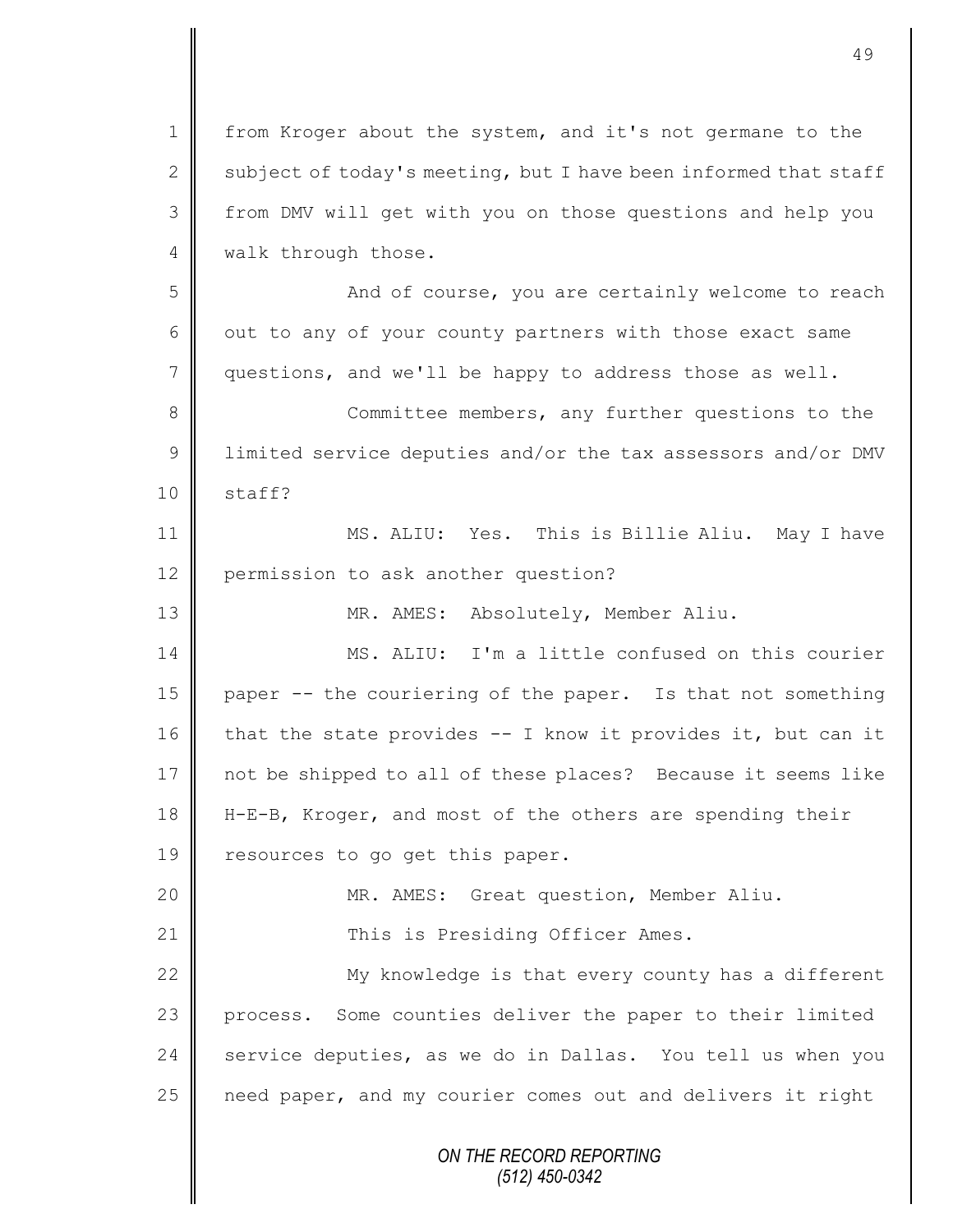1 there to your front step.

| $\overline{2}$ | Some counties require the limited service deputy                |
|----------------|-----------------------------------------------------------------|
| 3              | to come to the tax office to pick the paper up. We did speak    |
| 4              | last time at our meeting about the possibility of the paper     |
| 5              | being delivered directly from the DMV, which would cut out      |
| 6              | the costs for both limited service deputies and the costs of    |
| $\overline{7}$ | the tax assessor of having to courier paper back and forth.     |
| 8              | So I think that is a very good comment.                         |
| $\mathcal{G}$  | DMV staff, any further questions or discussion                  |
| 10             | about that comment? I know we talked about it last time.        |
| 11             | Have y'all had time to go back and look at that? I know that    |
| 12             | initially that was not a possibility for the DMV, but Executive |
| 13             | Director Brewster said that you guys would look into that.      |
| 14             | MR. THOMPSON: Presiding Officer Ames, this is                   |
| 15             | Clint Thompson, deputy director of VTR.                         |
| 16             | MR. AMES: Please proceed, Clint.                                |
| 17             | MR. THOMPSON: Thank you.                                        |
| 18             | Yes, sir, that's absolutely something that we're                |
| 19             | glad to look at. Like we had touched on last time, there's      |
| 20             | some logistics involved in that, knowing what the bond amount   |
| 21             | is relative to how much paper a particular county provides      |
| 22             | a limited service deputy.                                       |
| 23             | We have not had a chance to look into the details               |
| 24             | of what that would entail, but we'll certainly do that, along   |
| 25             | with the other items that Director Luna just identified.        |
|                | ON THE RECORD REPORTING                                         |

*(512) 450-0342*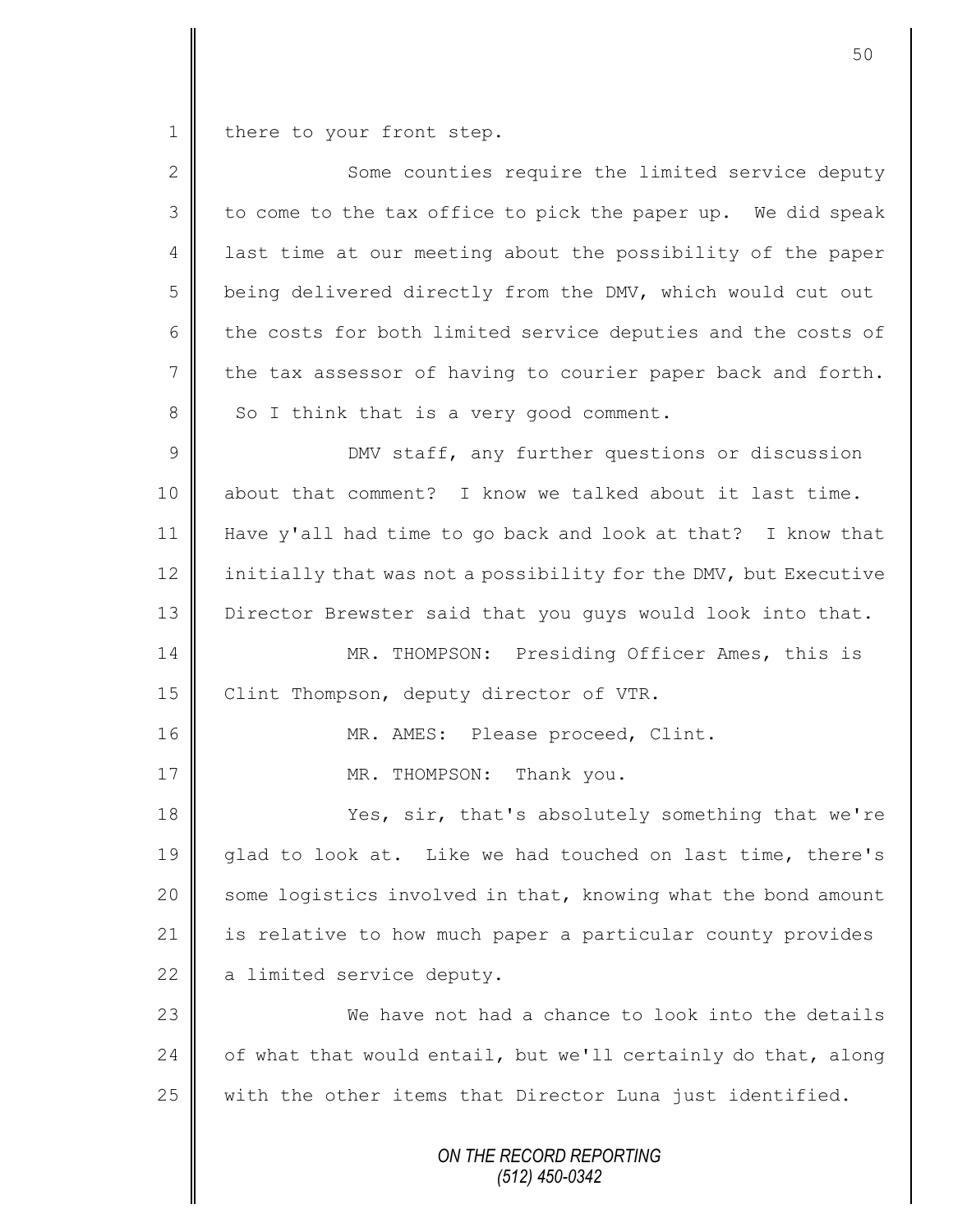|                | 51                                                              |
|----------------|-----------------------------------------------------------------|
| $\mathbf 1$    | MR. AMES: Thank you, Mr. Thompson.                              |
| $\mathbf{2}$   | This is Presiding Officer Ames                                  |
| 3              | One further question on that, Clint. Do you know                |
| 4              | off the top of your head how many pieces of sticker paper there |
| 5              | are in a box?                                                   |
| 6              | MR. THOMPSON: Clint Thompson, deputy director of                |
| $\overline{7}$ | VTR.                                                            |
| 8              | I do not off the top of my head, but I'm willing                |
| $\mathcal{G}$  | to bet we have more than one person on this call that knows     |
| 10             | how many pieces of sticker paper are in there.                  |
| 11             | MR. AMES: Fantastic. I seem to recall it's 2,500                |
| 12             | pieces, but I may be --                                         |
| 13             | MR. THOMPSON: Yeah, that's what I was thinking,                 |
| 14             | but didn't know if I was confusing that with the actual receipt |
| 15             | paper, the RTS-500.                                             |
| 16             | MR. AMES: And we both may be confusing it, Clint,               |
| 17             | for sure. But if anybody else from DMV knows how many sticker   |
| 18             | papers there is in a box.                                       |
| 19             | And the reason I mention that, members, is                      |
| 20             | sometimes the bond is directly related to the amount of paper   |
| 21             | that the limited service deputy has on its stock. If you will   |
| 22             | recall, the sticker paper is a blank piece of paper with the    |
| 23             | sticker on there, and so it is valuable.                        |
| 24             | Every registration in Texas is between \$70 and \$80,           |
| 25             | and so essentially, every single piece of paper in that box     |
|                | ON THE RECORD REPORTING<br>(512) 450-0342                       |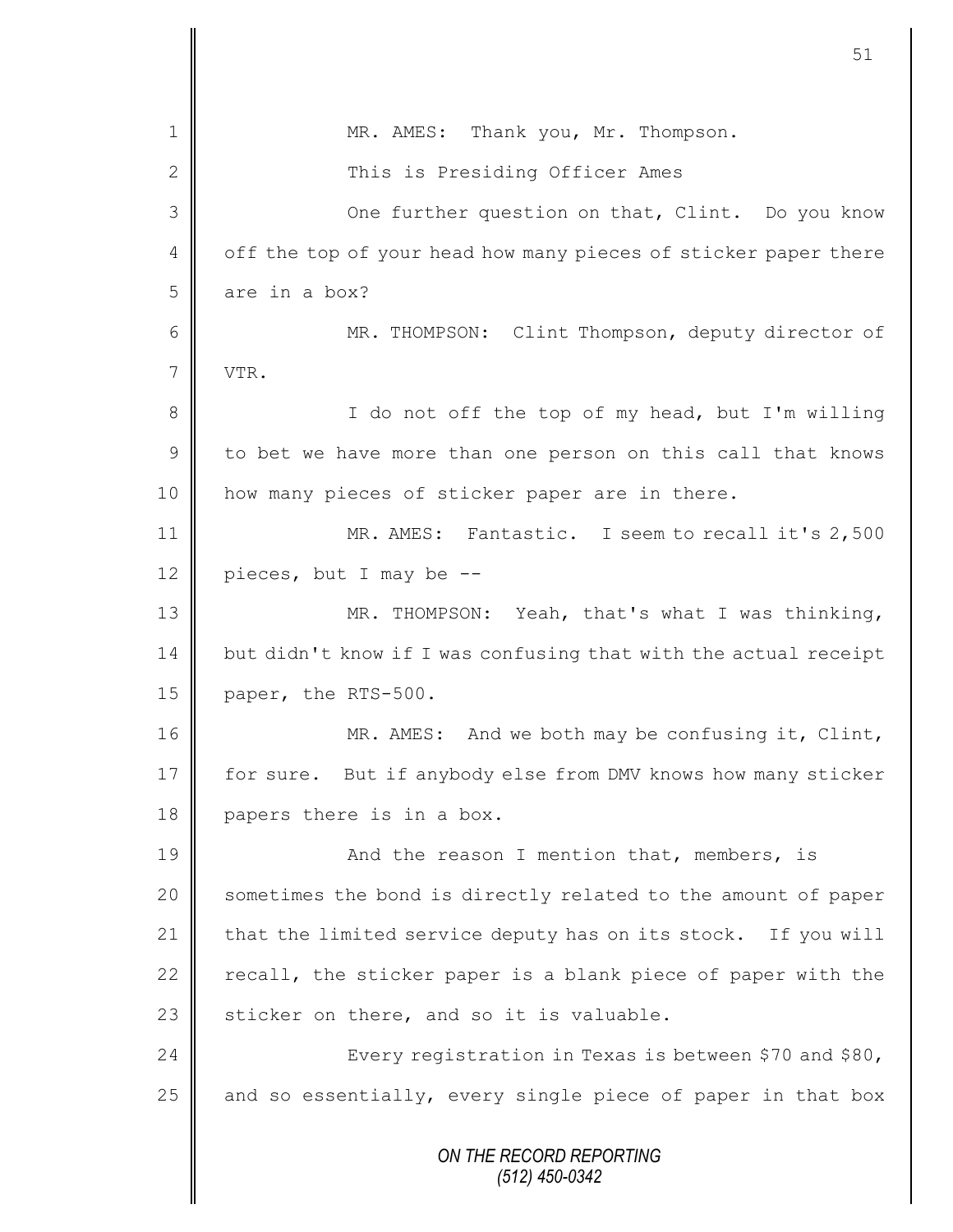*ON THE RECORD REPORTING (512) 450-0342* 1 is worth between \$70 and \$80, and every county tax assessor 2 sets their bond based on what they believe their risk level  $3 \parallel$  is. 4 And so for example, if some limited service 5 deputies are only receiving 500 pieces of paper and some are 6 Teceiving 2,500 pieces of paper, the risk at that level is 7 different. 8 || Let me just ask this question to our partners from 9 H H-E-B and Kroger. Do you know are each one of your locations 10 | receiving a standard amount of paper every time, or does each 11 | location receive a different amount of paper? 12 || I'll start with Stephanie from H-E-B. Stephanie, 13 || are you still on the line? 14 || MS. AFFLERBACH: Thank you, Officer Ames. 15 || Twill have to clarify. It was my understanding 16  $\parallel$  that they were different amounts by county. 17 | MR. AMES: Fantastic. Do you believe, Stephanie, 18 that if you received a standard amount of paper at every 19 location that would help streamline your processes? 20 MS. AFFLERBACH: We also have procedures I place 21 | for the store to inventory the paper, because we acknowledge 22 that it's valuable, so the same process we have for making 23  $\parallel$  sure we don't lose track of stamps or cash, we do for the paper 24  $\parallel$  as well, so we have internal processes to protect the paper. 25 MR. AMES: Thank you.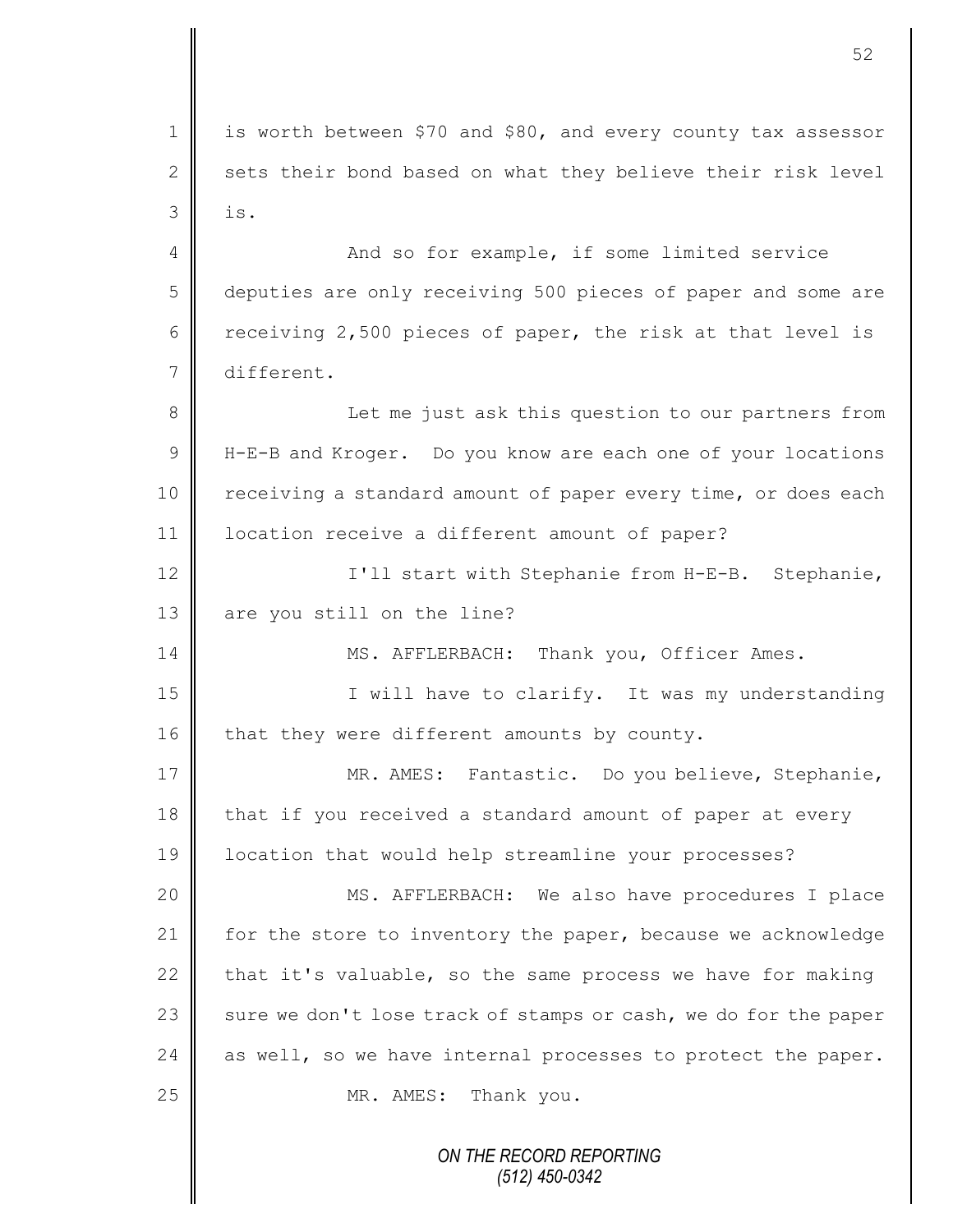*ON THE RECORD REPORTING (512) 450-0342* 1 This is Presiding Officer Ames. 2 Stephanie, we appreciate your steadfastness in  $3 \parallel$  this, because that is definitely a valuable resource, as you 4 stated. 5 Stephanie from Kroger, Stephanie Curtis, do your 6 stores receive a standard amount of paper at each location,  $7 \parallel$  and if not, would that be something that would be a valuable 8 efficiency for you all? 9 || Ms. Curtis, you may have to hit \*3 again. Ms. 10 Curtis? 11 MS. CURTIS: We would have to double-check with 12  $\parallel$  our stores just to see if they do get the same amount, but 13 | we do -- like I said before, we have several counties, and 14 some of those counties are a little bit higher volume, some 15 stores do higher volume of car tags versus some of the 16 neighboring stores, so for us I kind of want to say that getting 17  $\parallel$  a -- like let's say it's 2,500 delivered across the board 18 delivered every month, it might work for some stores; it might 19 **||** not work for all stores. 20 || But then again, like I said, we'd have to get 21 clarification to see what inventory levels most stores utilize 22 monthly just to get through the car tag business that we do. 23 MR. AMES: Fantastic. Thank you, Stephanie. We 24  $\parallel$  appreciate that feedback. 25 | MR. THOMPSON: Presiding Officer Ames, Clint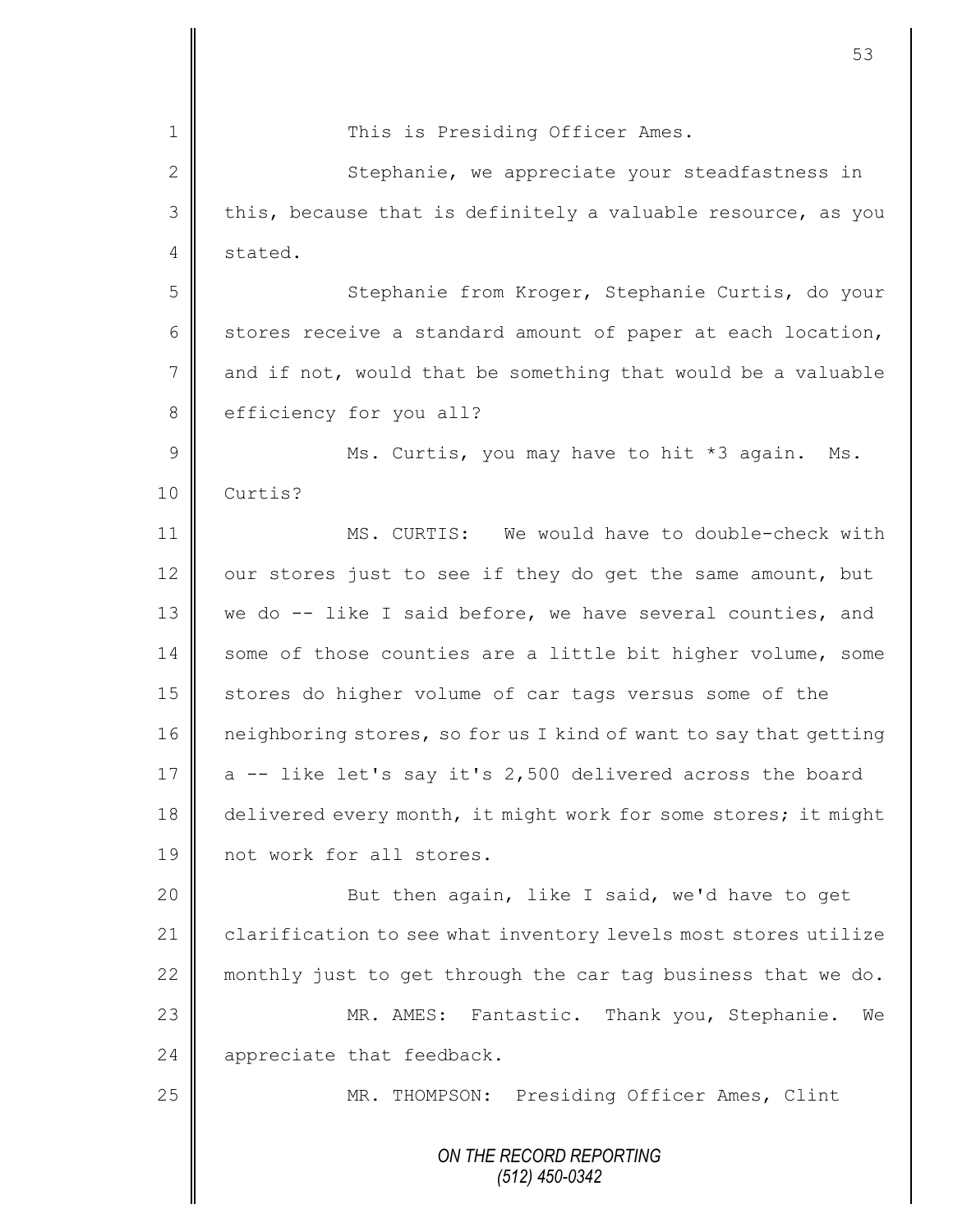*ON THE RECORD REPORTING (512) 450-0342* 1 | Thompson, deputy director VTR. 2 MR. AMES: Absolutely. Proceed, Clint 3 MR. THOMPSON: It looks like we have 1,500 4 registration stickers. The 2,500 was the receipt papers. 5 | It's 1,500 registration stickers per box. 6 MR. AMES: 1500. We both stand corrected. 1500 7 stickers and 2,500 receipts. And the locations get both. 8 Correct? They both get receipt paper and the sticker paper. 9 Correct? 10 MR. THOMPSON: Clint Thompson, deputy director 11 VTR. 12 | It's my understanding they only get the actual 13 Sticker paper, not the actual receipt paper as well. But 14 Stefan and Romeo are on this call if they want to confirm that 15 | for me. 16 MR. AMES: Presiding Officer Ames here. I'm not 17 sure how they get a receipt from their transaction if they 18 don't get receipt paper also. 19 || Stefan, could you confirm? 20 || I tell you what, let me ask this to the tax assessors 21 | on the call. Ms. French or Mr. Riggs, are you aware if your 22 | limited service deputies receive both sticker and receipt 23 paper, or just sticker paper? 24 MS. FRENCH: Presiding Officer Ames, this is 25 | Michelle French.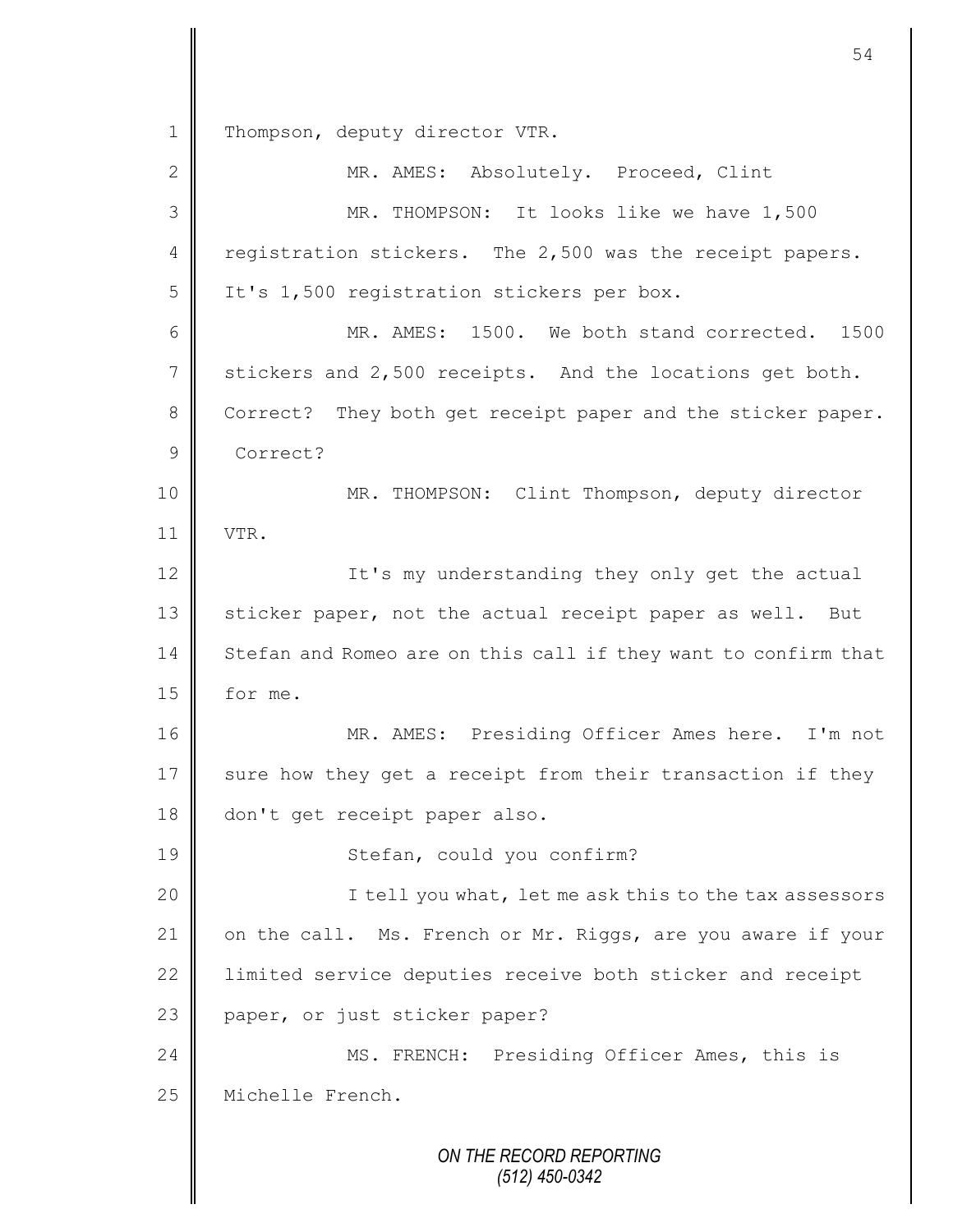|                 | 55                                                            |
|-----------------|---------------------------------------------------------------|
| $\mathbf{1}$    | Our limited service deputies receive the sticker              |
| $\mathbf{2}$    | I do not believe that they receive receipt paper as<br>paper. |
| 3               | well; it's only the stickers.                                 |
| 4               | MR. AMES: Only sticker paper. Okay, great.                    |
| 5               | Romeo, I saw you on here today, so please proceed.            |
| 6               | MR. McCAIN: Yes. Thank you, Presiding Officer                 |
| $7\phantom{.0}$ | Ames. This is Romeo McCain for the record.                    |
| $8\,$           | I just wanted to reiterate as well, as she mentioned          |
| $\mathsf 9$     | the sticker paper is what's provided; receipt paper wouldn't  |
| 10              | be. So the customer would leave with the sticker in hand.     |
| 11              | MR. AMES: Thank you. Thank you, Romeo, for that               |
| 12              | information. We appreciate it.                                |
| 13              | MR. McCAIN: You're welcome, sir.                              |
| 14              | MR. AMES: Committee members, any further                      |
| 15              | questions for either parties, presenters today or DMV staff?  |
| 16              | Committee members, any further questions?                     |
| 17              | Stefan Krisch, your hand is up. Did you want to               |
| 18              | add to that conversation or just confirm what we heard?       |
| 19              | MR. KRISCH: My apologies. I was just confirming.              |
| 20              | Thank you.                                                    |
| 21              | MR. AMES: Thank you. It's good to know that we                |
| 22              | are all on the same page.                                     |
| 23              | All right. Committee members, hearing no further              |
| 24              | comments, at this time do we have any suggestions or motions  |
| 25              | that need to be made considering this item? Committee         |
|                 | ON THE RECORD REPORTING<br>$(512)$ 450-0342                   |

 $\mathsf{I}$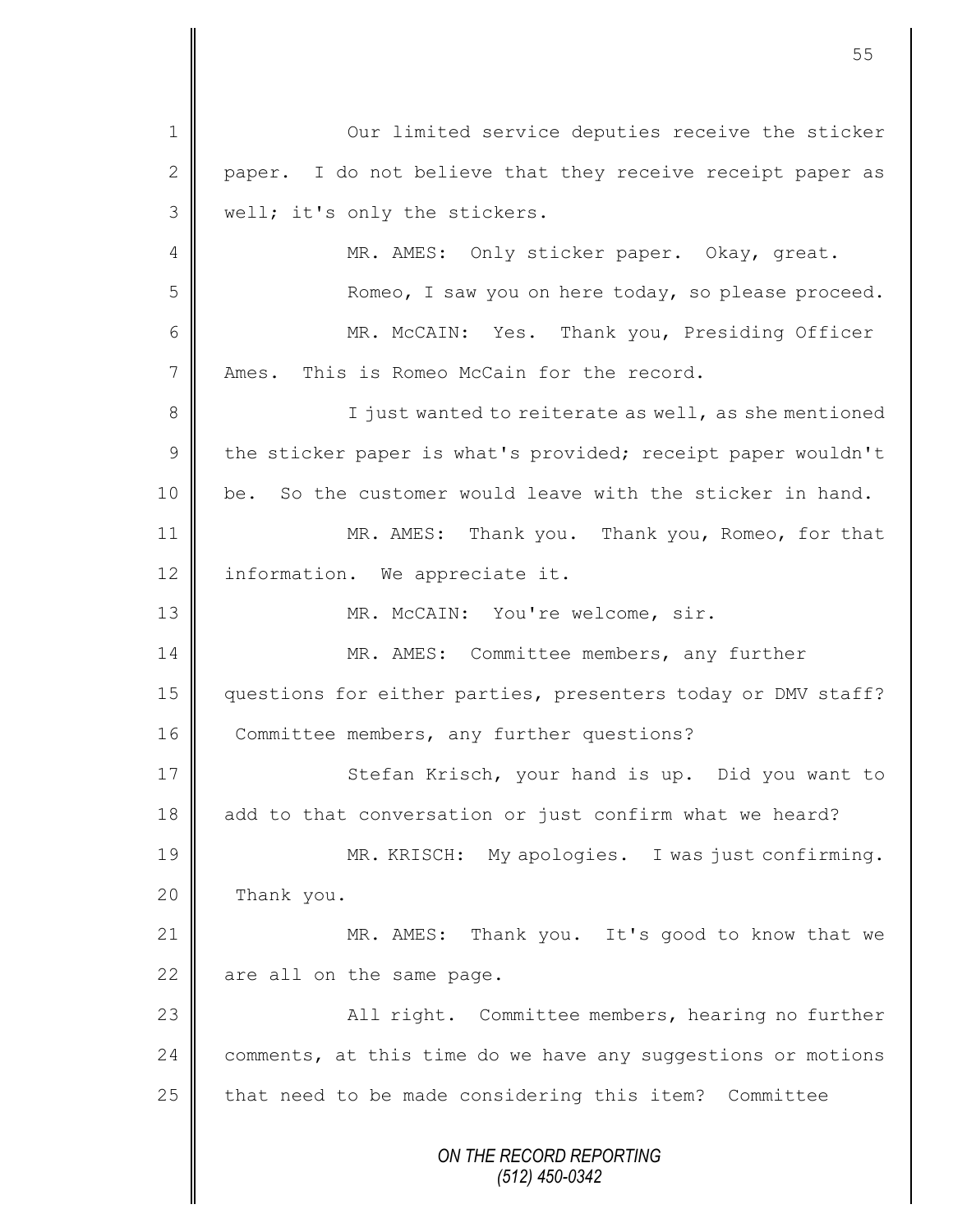| $\mathbf 1$    | members, any suggestions or motions considering this item?      |
|----------------|-----------------------------------------------------------------|
| $\mathbf{2}$   | (No response.)                                                  |
| 3              | MR. AMES: As Presiding Officer Ames, I would like               |
| $\overline{4}$ | to make a motion that we ask that the limited service deputies, |
| 5              | the county tax assessors association, and the Texas Department  |
| 6              | of Motor Vehicles work together to develop a -- what was the    |
| 7              | term that was used -- a best practices model that can be rolled |
| $8\,$          | out to both county tax assessors and limited service deputies.  |
| $\overline{9}$ | And I believe by having both parties working with the DMV,      |
| 10             | that model can be rolled out.                                   |
| 11             | At this time I believe it can probably be rolled                |
| 12             | out in just a best practices document, but if need be, the      |
| 13             | DMV could assist in the rulemaking process to make sure that    |
| 14             | all counties are following that best practices document.        |
| 15             | Would that be something that would be acceptable                |
| 16             | to the committee? Do I hear any committee members who would     |
| 17             | like to second that or have discussion based on that?           |
| 18             | MR. HAYTER: I'll second that. This is Russell                   |
| 19             | Hayter.                                                         |
| 20             | MR. AMES: Thank you, Member Hayter. Mr. Hayter,                 |
| 21             | any comments?                                                   |
| 22             | (No response.).                                                 |
| 23             | MR. AMES: Okay. Hearing none from Mr. Hayter,                   |
| 24             | any other comments or discussion from any other of the members? |
| 25             | MR. GONZALEZ: Chairman Ames, Member Gonzalez.                   |
|                | ON THE RECORD REPORTING                                         |
|                | $(512)$ 450-0342                                                |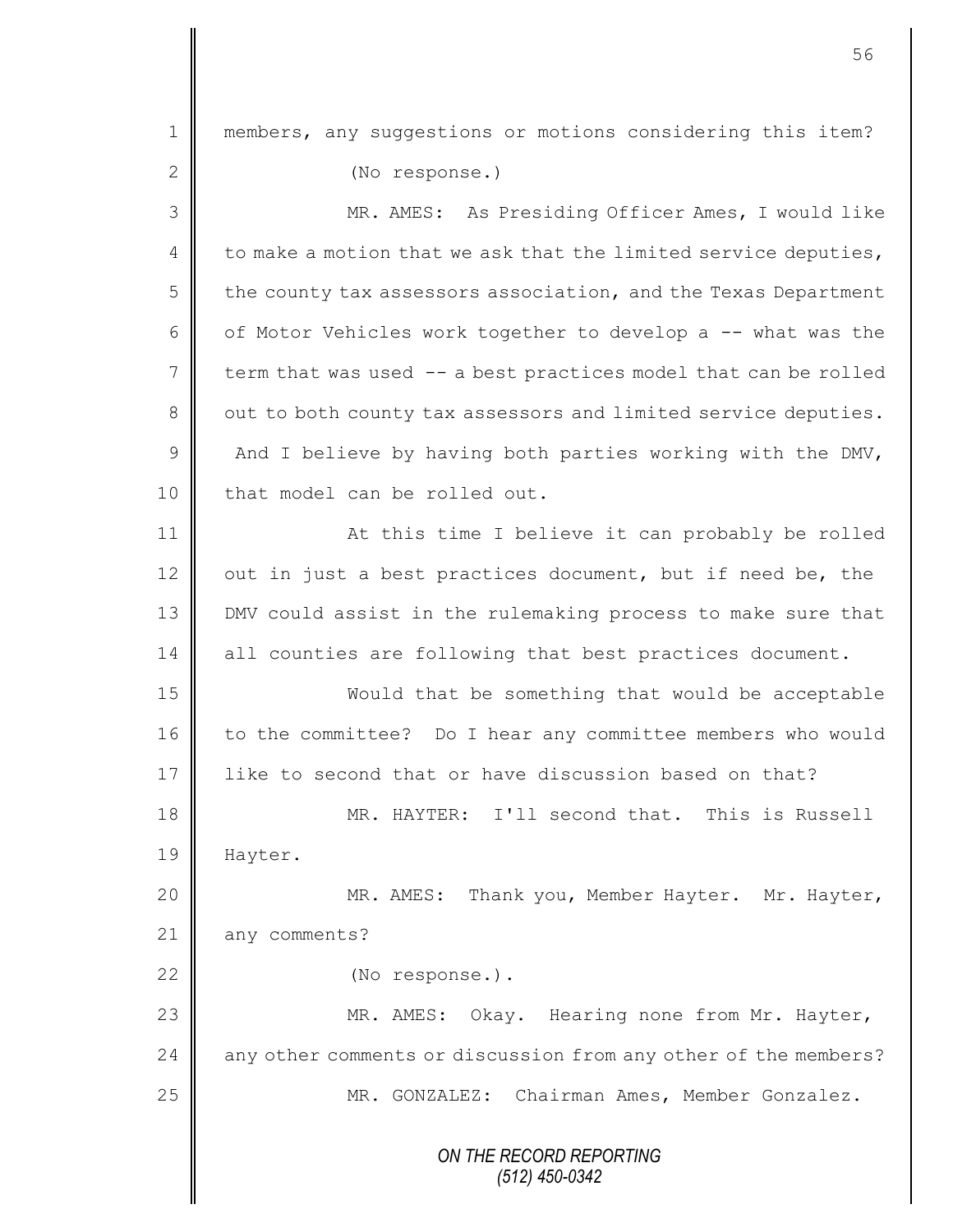| $\mathbf 1$    | MR. AMES: Yes, sir, Member Gonzalez. Go forward.                |
|----------------|-----------------------------------------------------------------|
| $\mathbf{2}$   | MR. GONZALEZ: I'd like to reiterate your                        |
| 3              | recommendation, because I think that would be the solution      |
| $\overline{4}$ | to identify what the problems are and weaknesses by getting     |
| 5              | together, because we do have some big counties and small        |
| 6              | counties that operate differently, and I think we could         |
| $\overline{7}$ | pinpoint and identify a solution to each one. So I would        |
| 8              | second your recommendation for us to do that.                   |
| $\mathcal{G}$  | MR. AMES: Thank you, Member Gonzalez. We have                   |
| 10             | a second from Member Hayter already, but we'll consider yours   |
| 11             | a third. How's that?                                            |
| 12             | So we'll move forward. Hearing no further                       |
| 13             | discussion, any further discussion regarding the motion? Any    |
| 14             | further discussion regarding the motion?                        |
| 15             | (No response.)                                                  |
| 16             | MR. AMES: Hearing no further discussion regarding               |
| 17             | the motion, I'll now do a roll call of the advisory committee   |
| 18             | members. Please respond verbally when I call your name.         |
| 19             | We have a motion by Presiding Officer Ames to ask               |
| 20             | the Tax Assessor-Collector Association, the limited service     |
| 21             | deputies, and the Texas Department of Motor Vehicles to develop |
| 22             | a best practices handbook in regards to limited service         |
| 23             | deputies doing registration renewals on behalf of Texas         |
| 24             | counties, and that motion does include, if needed and required, |
| 25             | the DMV may research and implement rules based to help          |
|                | ON THE RECORD REPORTING<br>$(512)$ 450-0342                     |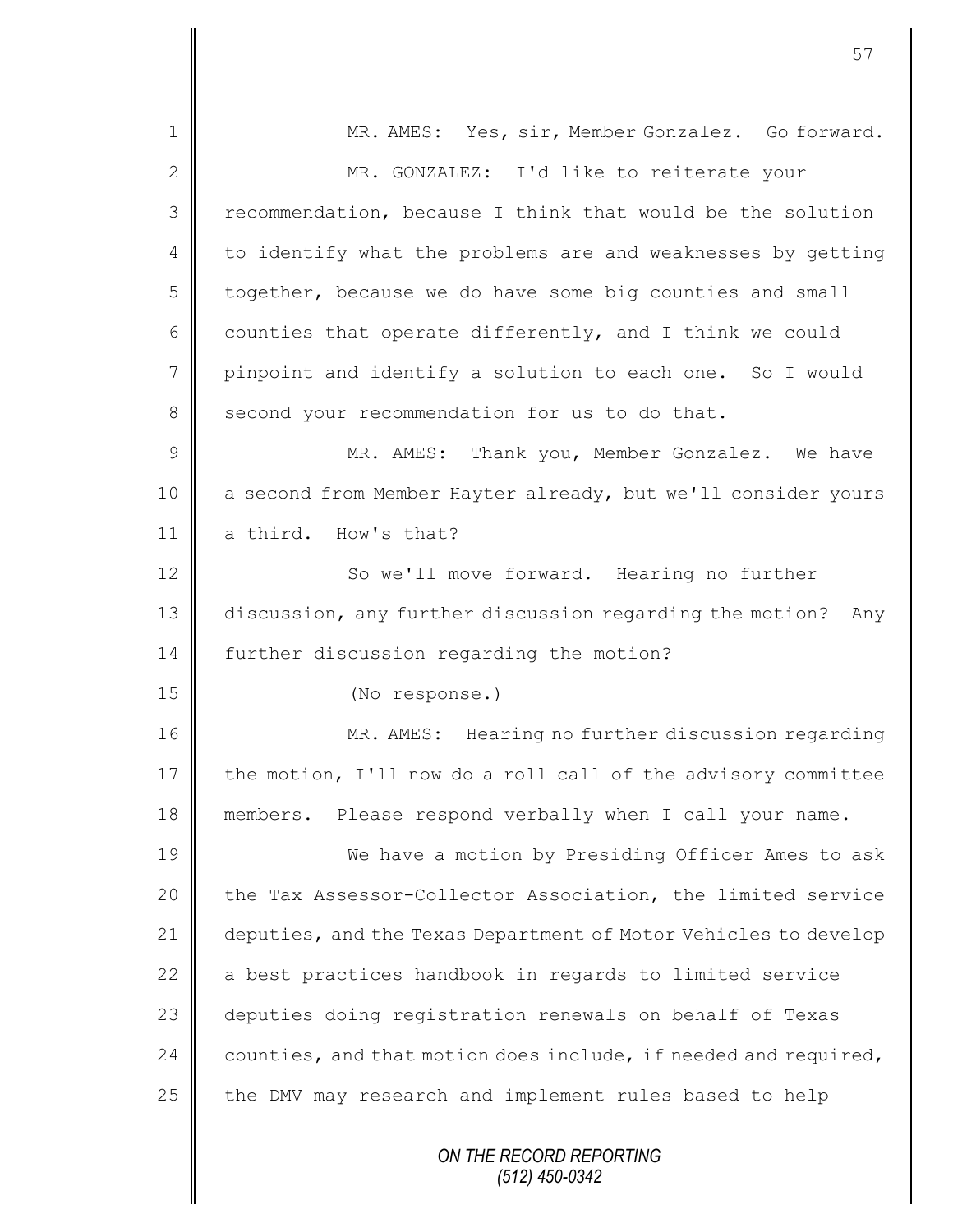*ON THE RECORD REPORTING (512) 450-0342* 1 | implement that handbook. 2 Hearing no further discussion, I will now call. 3 || Member Aliu, are you in favor of the motion? 4 MS. ALIU: This is Member Aliu, and yes, I am in 5 favor. Thank you. 6 MR. AMES: Thank you. 7 || I will only call out the members who were present 8 earlier, so if another member has joined since then, please 9 **l** let me know at the end of discussion. 10 || Member Cavender, are you in favor of the motion? 11 | MR. CAVENDER: Member Cavender approves. 12 MR. AMES: Thank you. 13 **Member Gaston, are you in favor of the motion?** 14 MR. GASTON: Member Gaston. I am in favor of the 15 motion. 16 | MR. AMES: Member Gonzalez, are you in favor of 17 the motion? 18 || MR. GONZALEZ: Yes, I'm in favor of the motion. 19 || MR. AMES: Member Hayter, assume you're in favor 20  $\parallel$  the motion since you seconded it. 21 | MR. HAYTER: Aye. Russell Hayter, aye. 22 MR. AMES: Thank you. 23  $\parallel$  Member Hoyt, are you in favor of the motion? 24 | Member Hoyt? Member Hoyt? 25 (No response.)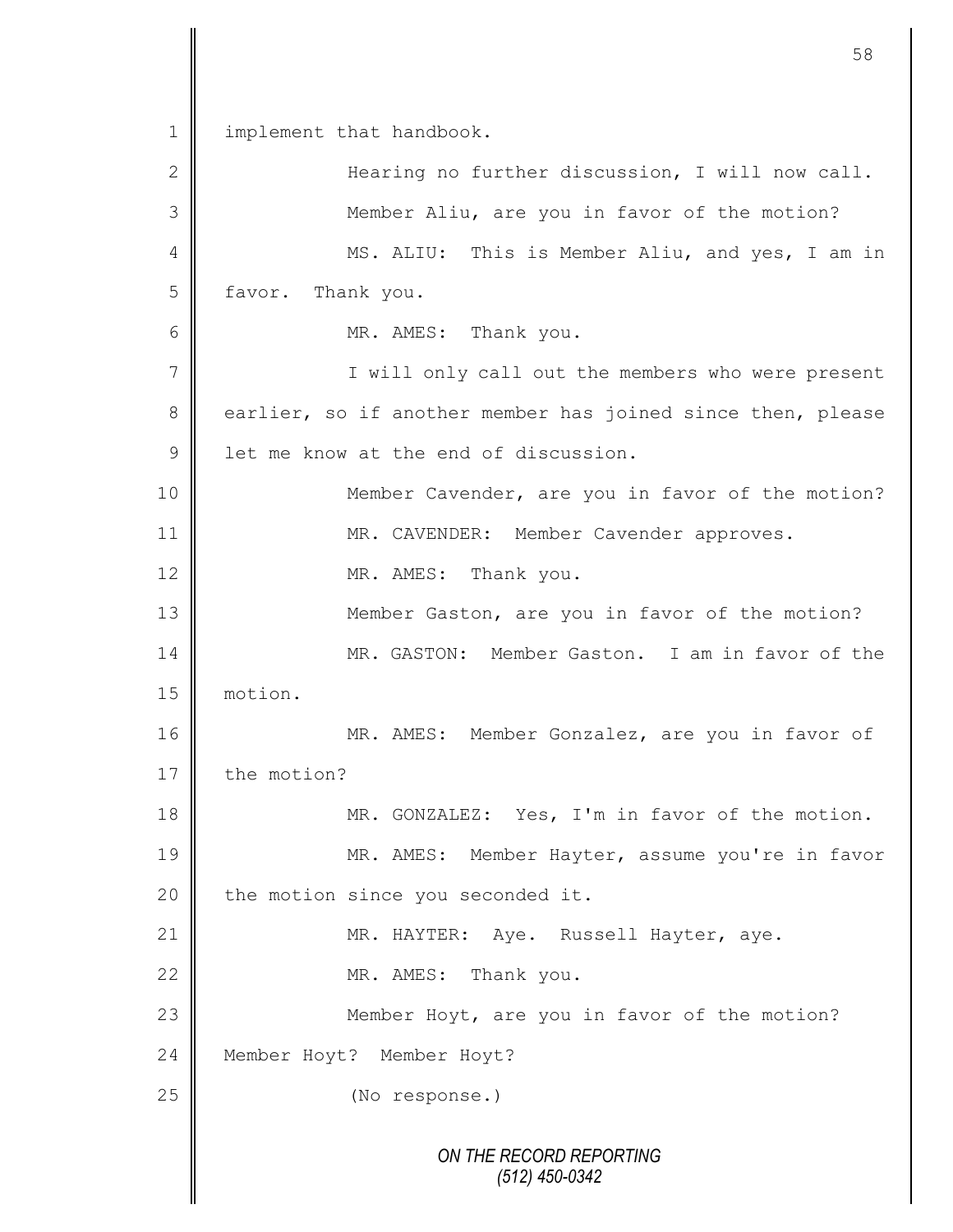| $\mathbf 1$    | MR. AMES: They must have stepped away                              |
|----------------|--------------------------------------------------------------------|
| $\mathbf{2}$   | Member King, are you favor of the motion?                          |
| 3              | MS. KING: Member King is in favor.                                 |
| 4              | MR. AMES: Fantastic.                                               |
| 5              | Member Stidham, are you in favor of the motion?                    |
| 6              | Member Stidham? Member Stidham?                                    |
| 7              | MR. STIDHAM: I vote aye.                                           |
| 8              | MR. AMES: Thank you, Member Stidham.                               |
| $\overline{9}$ | Member Sutton, are you in favor of the motion?                     |
| 10             | MS. SUTTON: Susan Sutton in favor of the motion.                   |
| 11             | MR. AMES: Fantastic.                                               |
| 12             | And Member Wall, are you in favor of the motion?                   |
| 13             | MR. WALL: Member Wall. I am in favor of the                        |
| 14             | motion.                                                            |
| 15             | MR. AMES: Fantastic.                                               |
| 16             | And I, John Ames, am also in favor as the motion                   |
| 17             | It looks like we have a unanimous in favor of the motion<br>maker. |
| 18             | of the members present.                                            |
| 19             | Thank you, members, for your presence today and                    |
| 20             | for allowing us to do that. I really appreciate that. We're        |
| 21             | going to move forward with that.                                   |
| 22             | Mr. Luna or Ms. Brewster, any comments concerning                  |
| 23             | the motion or concerns?                                            |
| 24             | MR. BOGGUS: Officer Ames?                                          |
| 25             | MR. AMES: Yes, Member Boggus.                                      |
|                | ON THE RECORD REPORTING<br>(512) 450-0342                          |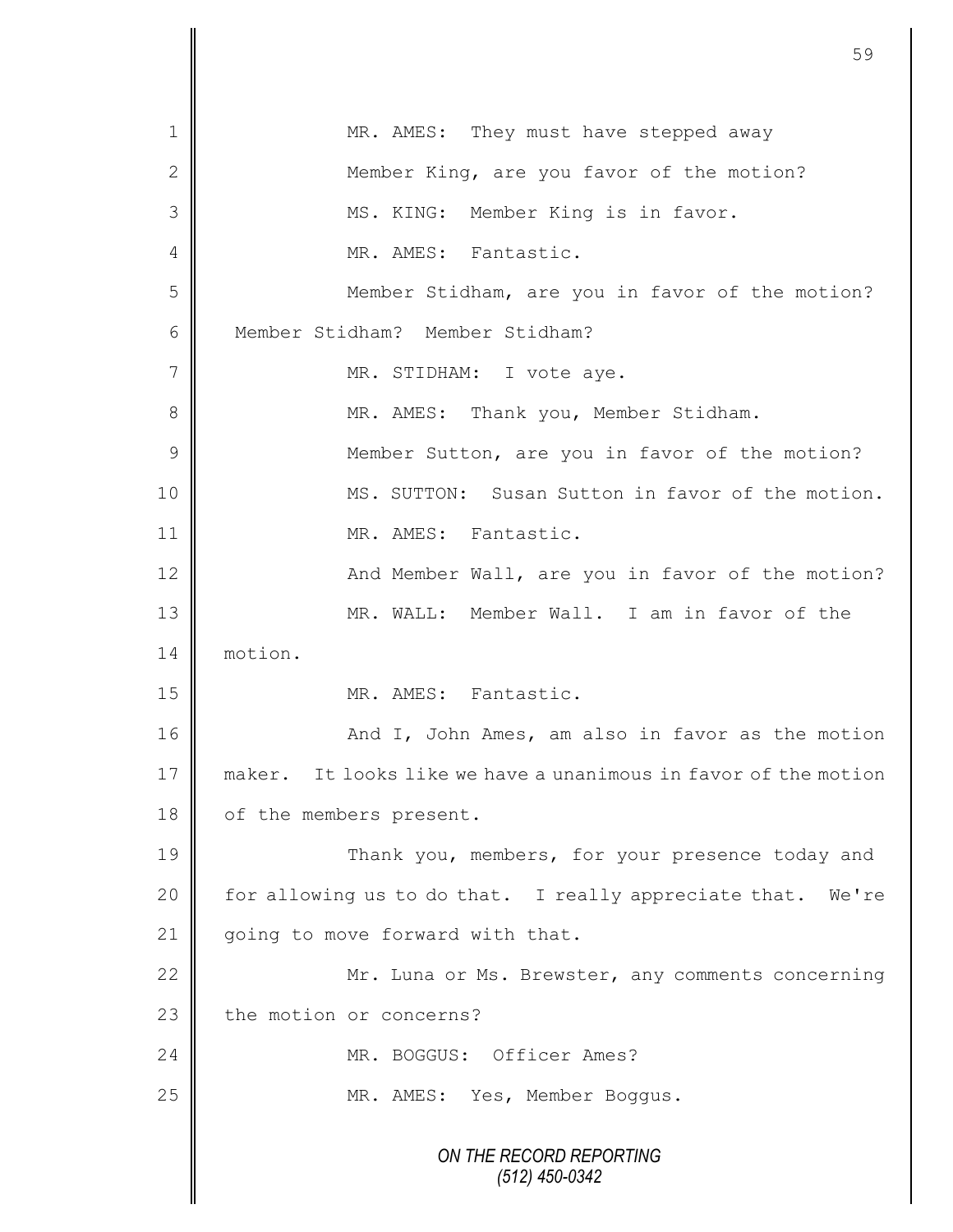|               | 60                                                              |
|---------------|-----------------------------------------------------------------|
|               |                                                                 |
| 1             | MR. BOGGUS: This is Member Boggus. I got on late                |
| $\mathbf{2}$  | or I finally figured out how to work my mic, but I'm in favor   |
| 3             | of the motion.                                                  |
| 4             | MR. AMES: Oh, thank you, Member Boggus.<br>T                    |
| 5             | appreciate that.                                                |
| 6             | MR. BOGGUS: Thank you.                                          |
| 7             | MR. DRAKE: Officer Ames, this is Member Drake.                  |
| 8             | Likewise I joined late, and I also was listening                |
| $\mathcal{G}$ | on the phone call in the early part of the meeting, and I am    |
| 10            | in favor.                                                       |
| 11            | MR. AMES: Thank you. Thank you, Member Drake.                   |
| 12            | Any other members that I've missed?                             |
| 13            | (No response.)                                                  |
| 14            | MR. AMES: Okay. We appreciate it.                               |
| 15            | Mr. Luna or Ms. Brewster?                                       |
| 16            | MS. BREWSTER: Presiding Officer Ames, this is                   |
| 17            | Whitney Brewster, executive director.                           |
| 18            | I really appreciate all of the great dialogue today             |
| 19            | and look forward to working with the different parties on       |
| 20            | developing a best practices document. Thank you.                |
| 21            | MR. AMES: Wonderful. Thank you, Ms. Brewster.                   |
| 22            | I did just receive a message from Member Hoyt.                  |
| 23            | She has lost her audio for some reason, and she was frantically |
| 24            | saying she was in favor of the motion, so we'll record Member   |
| 25            | Hoyt as also in favor of the motion. So that's great.           |
|               | ON THE RECORD REPORTING<br>(512) 450-0342                       |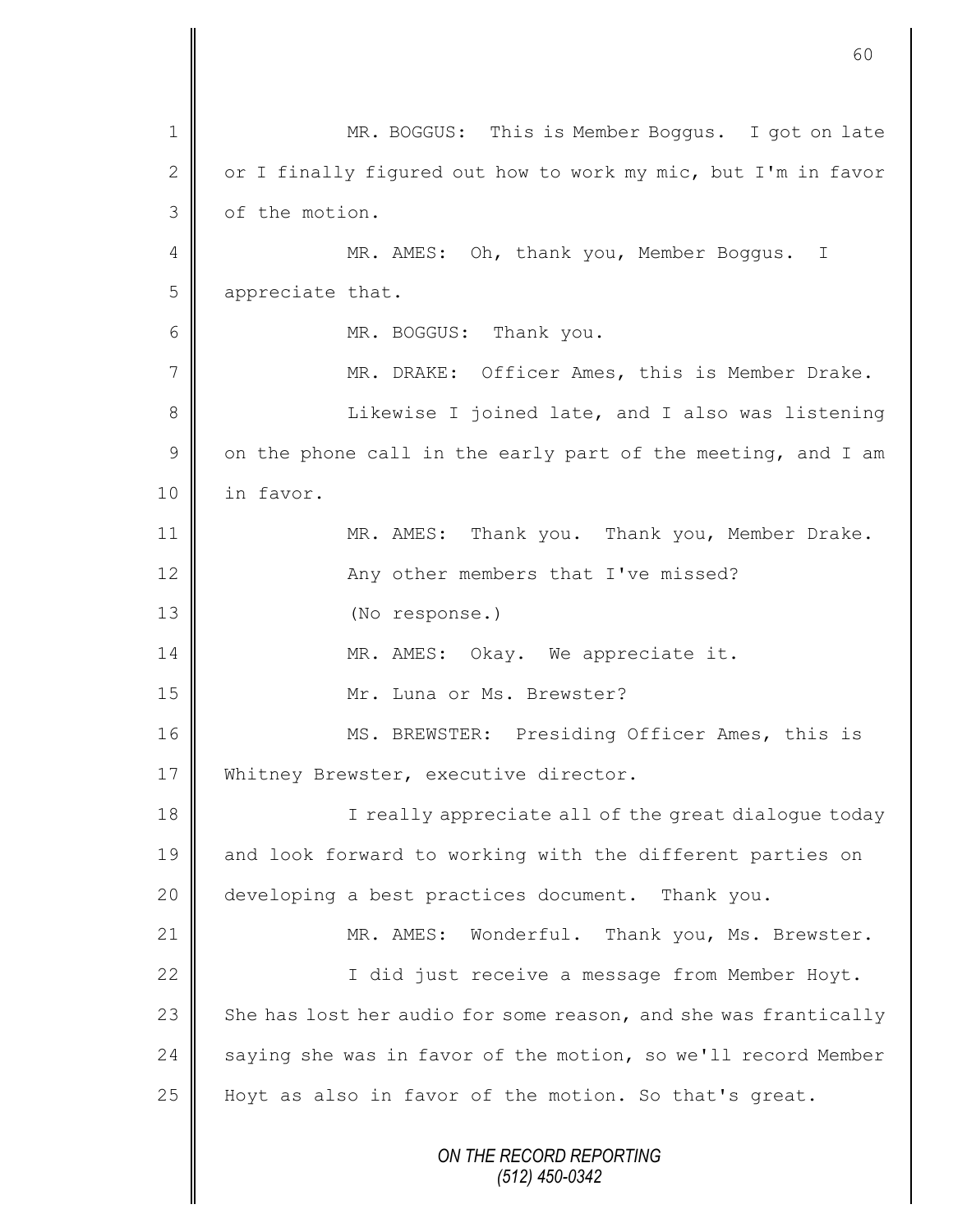*ON THE RECORD REPORTING (512) 450-0342* 1 || Wonderful. Well, I appreciate the members today. 2 | I really, really want to say thank you to the limited service 3 deputies, the Stephanies that were on the call, Stephanie from 4 | H-E-B and Stephanie from Kroger, and your teams that were with 5 you today. We really appreciate your feedback. And I really 6 appreciate the Honorable French and Riggs being here today 7 and providing information. 8 || Solieve this has been a very good positive 9 discussion and all parties do want to move forward and create 10 | efficiencies, which is what we should be doing every day in 11 | all of our lives, right, creating efficiencies and making our 12 return on investment and everything we do better. So thank 13 you all for your discussion today and for being here. 14 | So at this time we will now move on to item number 15 | 3. Mr. Richards, item number 3 is public comment. Are there 16 any comments from the public? 17 NR. RICHARDS: Presiding Officer Ames, David 18 Richards. May I have the floor, please? 19 NR. AMES: Yes, sir. 20 MR. RICHARDS: I believe we have one public 21 | commenter, Rashim Muhammad. 22 Mr. Muhammad, are you on the line? Mr. Muhammad,  $23$  | are you on the line? 24 (No response.) 25 || MR. RICHARDS: Presiding Officer Ames, he was on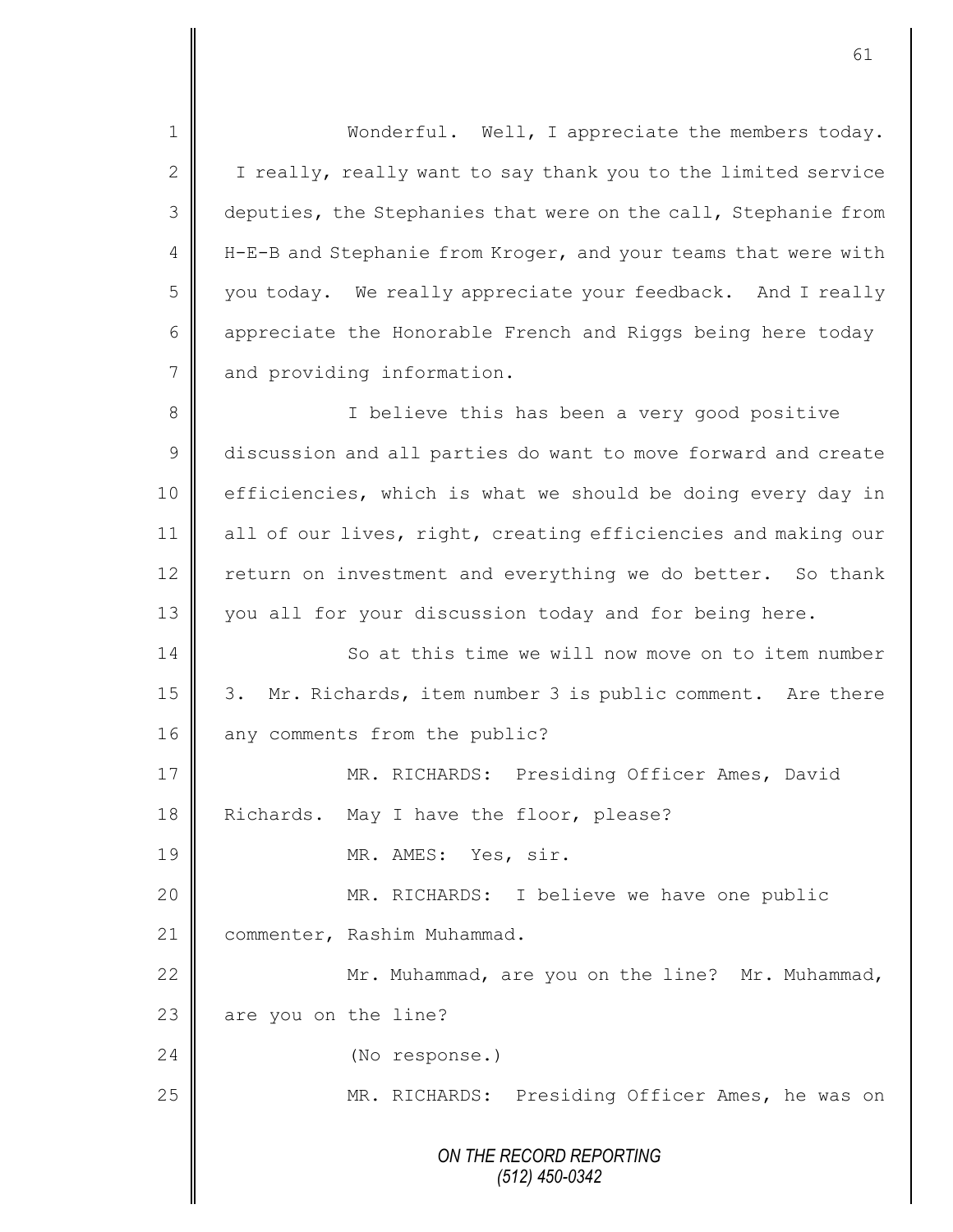*ON THE RECORD REPORTING (512) 450-0342* 1 the call earlier and had indicated he was going to call back. 2  $\parallel$  Staff has reached out to him during the meeting to confirm  $3 \parallel$  that he wanted to come back and make a public comment. 4 | Let me ask him one more time. Mr. Rashim Muhammad, 5 are you on this call? 6 (No response.) 7 MR. RICHARDS: Presiding Officer Ames -- Mr. 8 Muhammad, if you're on the call, please unmute. 9 || MR. AMES: Mr. Muhammad, you may have to press \*3. 10 || Mr. Valdez, do you see Mr. Muhammad on the call? 11 MR. VALDEZ: This is David Valdez. 12 No, I do not see his hand raised. 13 MR. AMES: We'll call one last time. Mr. 14 Muhammad, are you on the call for public comment? 15 (No response.) 16 | MR. AMES: Okay. Hearing him not on the call, Mr. 17 Richards, can we move forward to our next public commenter? 18 MR. RICHARDS: There are no other public 19 commenters at this time. 20 MR. AMES: All right. Thank you, Mr. Richards. 21 || MR. RICHARDS: You're welcome. 22 | MR. AMES: Committee, we will now move to agenda 23 item number 4. Do we have anyone who would like to motion 24 to adjourn as item number 4? 25 | MR. CAVENDER: I would move to adjourn. Member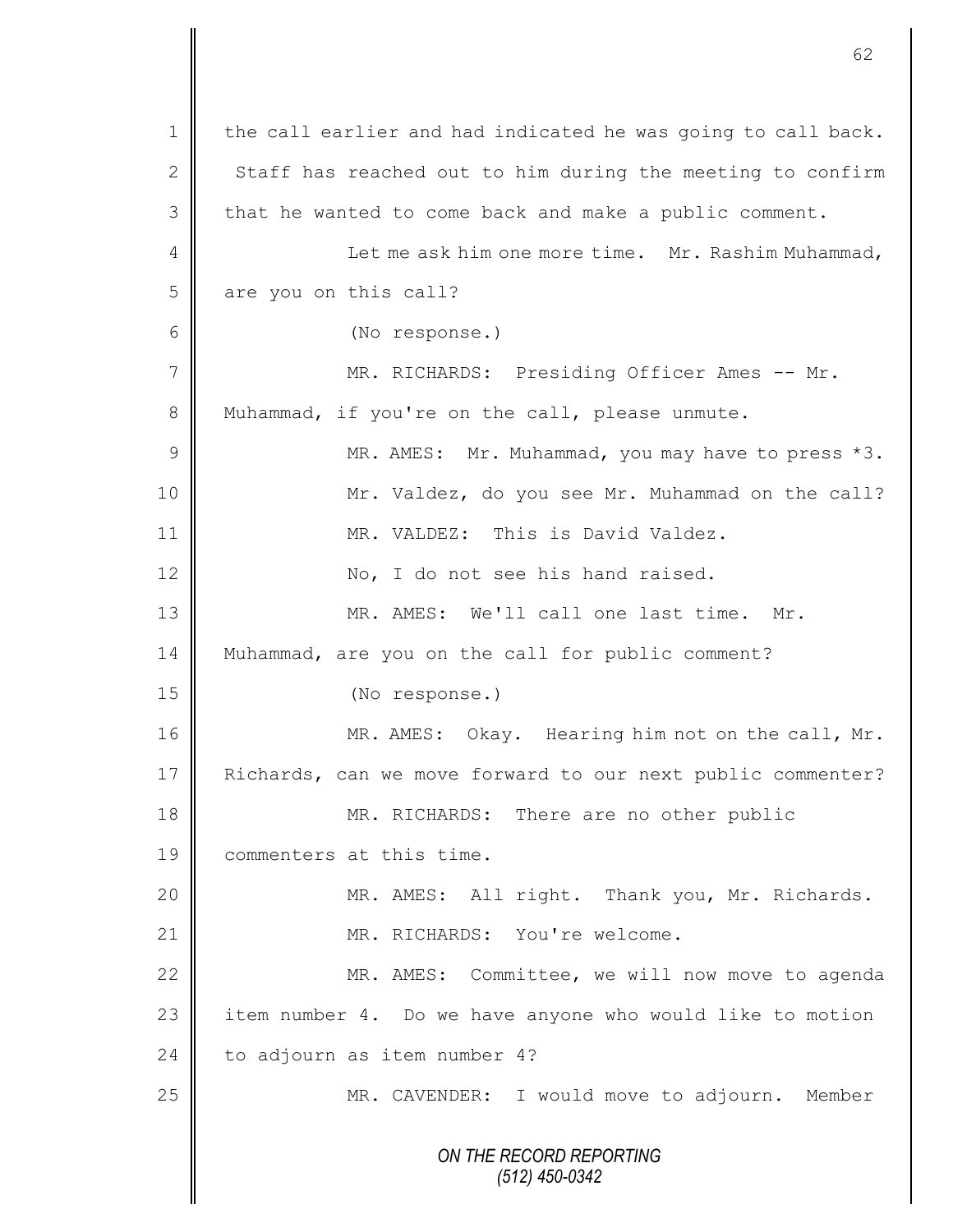|             | 63                                                              |
|-------------|-----------------------------------------------------------------|
| $\mathbf 1$ | Cavender.                                                       |
| $\mathbf 2$ | MR. AMES: Thank you, Member Cavender.                           |
| 3           | Do we have a second for adjournment?                            |
| 4           | MR. BOGGUS: Member Boggus. I'll second it.                      |
| 5           | MR. AMES: Thank you. Member Boggus. Thank you,                  |
| 6           | Member Boggus.                                                  |
| 7           | We have a motion and a second to adjourn. At this               |
| $\,8\,$     | time we will adjourn the CSAC meeting at 10:27 a.m. on December |
| $\mathsf 9$ | 13, 2021.                                                       |
| 10          | Thank you all for your service. Have a great                    |
| 11          | afternoon.                                                      |
| 12          | (Whereupon, at 10:27 a.m., the meeting was                      |
| 13          | adjourned.)                                                     |
|             |                                                                 |
|             |                                                                 |
|             |                                                                 |
|             |                                                                 |
|             |                                                                 |
|             |                                                                 |
|             |                                                                 |
|             |                                                                 |
|             |                                                                 |
|             |                                                                 |
|             |                                                                 |
|             |                                                                 |
|             |                                                                 |
|             | ON THE RECORD REPORTING<br>$(512)$ 450-0342                     |